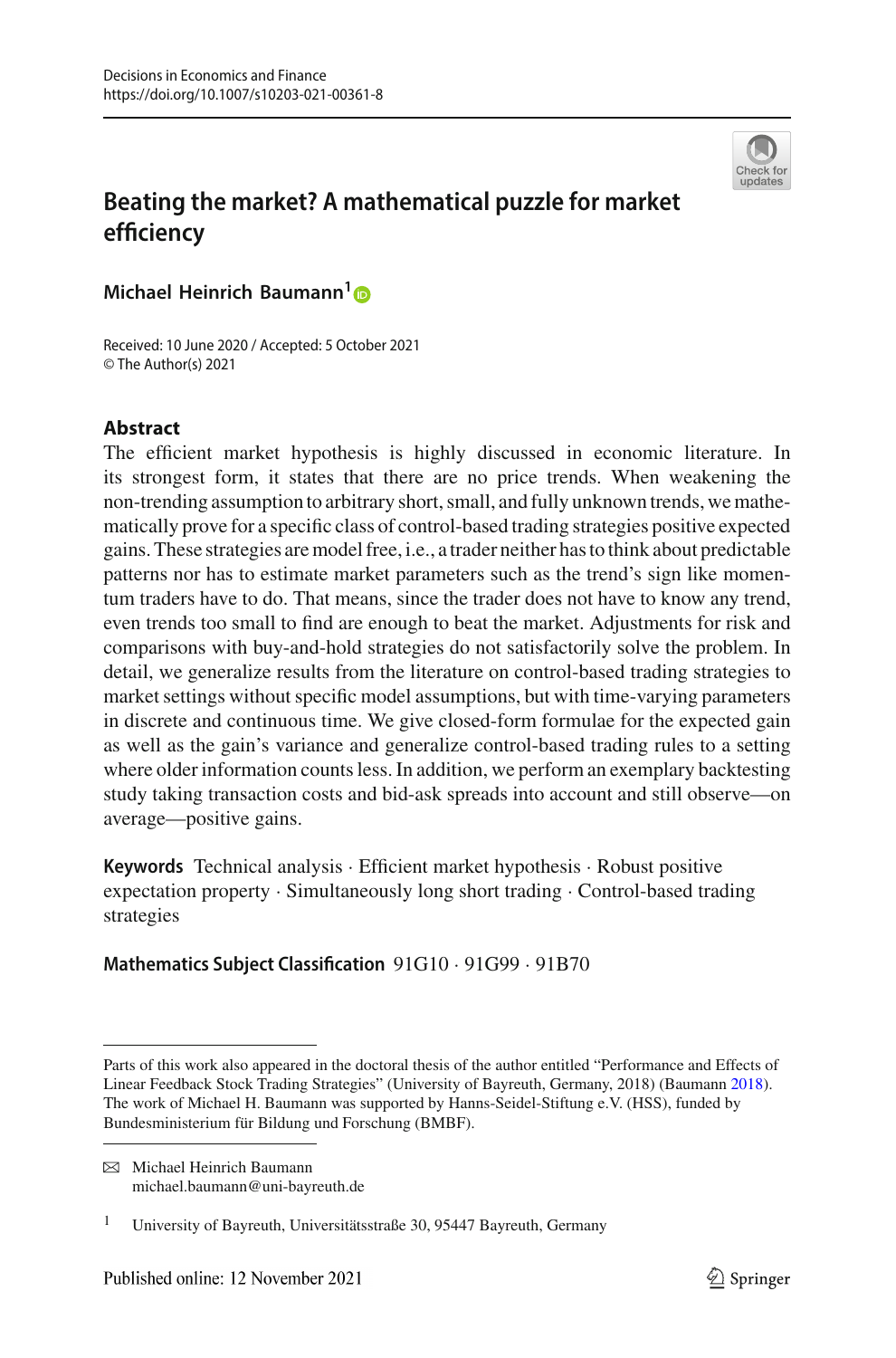### **JEL Classification** C02 · G11 · G14

# **1 Introduction**

In the 1970s, the so-called market efficiency hypothesis was highly accepted (Fam[a](#page-45-0) [1965,](#page-45-0) [1970](#page-45-1)). Later on, it was criticized, yet also defended (Malkie[l](#page-46-0) [1989,](#page-46-0) [2005](#page-46-1)). Much of the criticism concerned so-called predictable patterns. Also, the joint hypotheses problem has to be taken into account, which states that usually market efficiency and a market model have to be tested simultaneously (Jarrow and Larsso[n](#page-45-2) [2012](#page-45-2)). Further, statistical inefficiency and economical inefficiency must be distinguished. When external variables are used to construct a strategy with too high returns, it may be the case that these variables are just appropriate ratios for the risk. When introducing risk-adjusted returns, excess returns are no contradiction when they go hand in hand with excess risk.

In this work, we present some results attacking the market efficiency hypothesis that do not have to deal with the joint hypothesis problem because no specific market model is assumed. The strategies under analysis neither use predictable patterns nor external variables, i.e., the typical defenses of the market efficiency hypothesis do not apply. By means of a mathematically rigorous proof, we show that the strategy contradicts the statistical efficiency of the market. A backtest with past market data also gives a strong evidence that the economical efficiency is contradicted. Risk adjustments and comparisons with other strategies do not solve the puzzle satisfactorily why it is possible to construct a market beating strategy when stochastically independent growth rates are assumed. The work at hand is technically based on a generalization of Baumann and Grün[e](#page-44-1) [\(2017\)](#page-44-1). The crucial difference to that work is that we allow for a time-varying trend (in contrast to a constant trend). This generalization does not only make the results more universal, but it constitutes the point that contradicts the efficient market hypothesis. The assumption used by Baumann and Grün[e](#page-44-1) [\(2017\)](#page-44-1) that there are assets with a constant nonzero trend (compared to the numéraire) seems to be rather unrealistic. In this work, we just assume a trend that is sometimes nonzero—and it does not matter whether the trend is positive or negative. Further, we give a closedform formula for the gain's variance and introduce a technique to discount older price information.

Much of the discussion on market efficiency, technical trading, and beating the market follows the idea that a trader (i) has to find a predictable pattern, (ii) has to construct a trading strategy to exploit this pattern, and (iii) has to test this new strategy against randomly selected broad index buy-and-hold strategies (Malkie[l](#page-46-2) [1973\)](#page-46-2). However, a new strand of research—mainly in engineering sciences and mathematics—goes another way. In the view of the respective authors, task (i) can be skipped, allowing trading strategies to be constructed directly. These strategies usually are model free and use neither predictions of patterns nor estimations of parameters. In short and using the terminology of the control community: they are constructed to be robust against the price. Instead of task (iii), which relies on real market data, (performance) properties are proven mathematically. This way, the overfitting problem (cf. Bailey et al[.](#page-43-0) [2014\)](#page-43-0) is avoided. The results of this work do not rely on the momentum effect as they are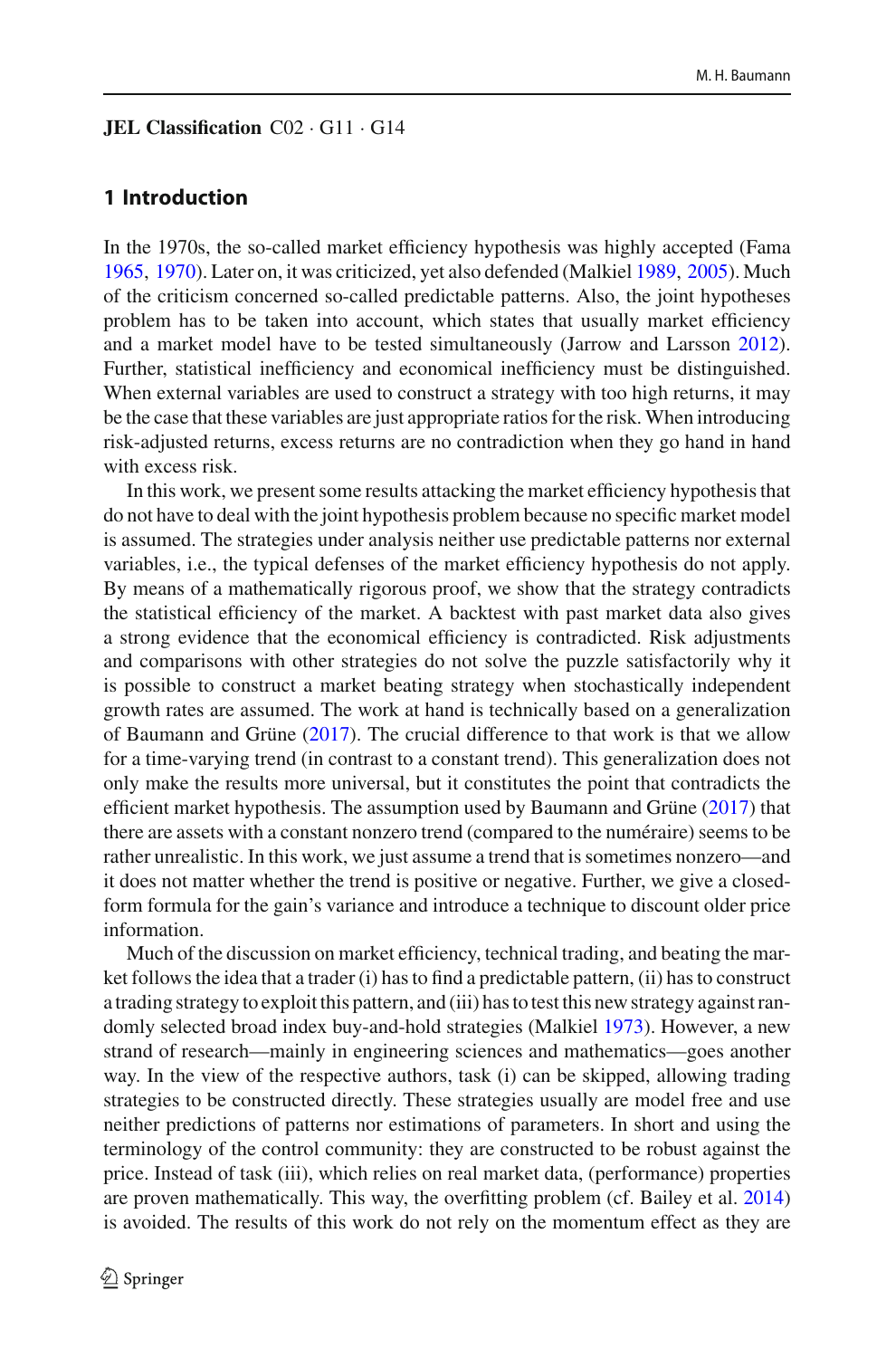more general in two ways: Firstly, the main results concerning control-based trading strategies are proven mathematically while for the performance of momentum strategies there is empirical evidence. Secondly, control-based trading rules can easily deal with a sign-changing trend.

The paper is organized as follows: In Sect. [2,](#page-2-0) we briefly discuss the literature on efficient markets. In Sect. [3,](#page-4-0) the market setup as well as the trading strategies are explained and the relating literature is discussed. In Sect. [4,](#page-18-0) new results concerning special control-based trading rules, the so-called simultaneously long short (SLS) strategies, in a general market model with time-varying trends and volatilities are obtained (in detail, closed-form formulae for the expected gain and the gain's variance). In addition, risk as well as a comparison to buy-and-hold strategies are discussed. To account for trading costs and bid-ask spreads—which are not considered in the analytical part of the work at hand—Sect. [5](#page-28-0) is provided, in which we perform backtests on past market data using bid and ask prices. After that, in Sect. [6,](#page-37-0) the standard SLS rule is generalized to the so-called discounted SLS rule, in which old data has less influence on the strategy. Finally, in Sect. [7,](#page-41-0) we discuss the results—especially in view of the efficient market hypothesis—and conclude the paper.

### <span id="page-2-0"></span>**2 Review of market efficiency**

In this section, we briefly discuss market efficiency, its criticism, and its defense (cf. Fam[a](#page-45-3) [1991](#page-45-3); Malkie[l](#page-46-3) [2003](#page-46-3)). In addition, we discuss some topics where definitions are not clear, focusing on the analysis of the SLS strategy.

In its strong version, market efficiency states that either all or almost all information on the asset is reflected in the price. In the first case, no sophisticated trader and even no insider performs on average better than a simple buy-and-hold trader. Price processes are random walks around their fundamental values. When only almost all information is incorporated in the price, the costs for getting the missing information and for trading the asset are higher than the possible gain of exploiting this information (Fam[a](#page-45-3) [1991\)](#page-45-3). The semi-strong version of the market efficiency hypothesis states that all public information is reflected in the price (Sticke[l](#page-46-4) [1985](#page-46-4); Fam[a](#page-45-3) [1991](#page-45-3)), i.e., fundamentals and past returns are immediately incorporated. Thus, only private information can lead to excess gains. The word "immediately" has to be understood in an averaged sense, i.e., markets may overreact or underreact to new information, and markets may reflect information too early or too late, but on average all these effects balance out (Fam[a](#page-45-4) [1995\)](#page-45-4). Last, the weak version of market efficiency states that insider trading as well as a fundamental analysis may be profitable, but a technical analysis of past returns is not. Or, a little bit weaker, when there exists a dependence of past and future returns, these anomalies are too small to be exploitable. Expressed mathematically, the weak form of the market efficiency hypothesis states that growth rates are stochastically independent or at least uncorrelated.

This work presents a technical trading strategy contradicting the weak form of the hypothesis of efficient markets, which implies a contradiction to all forms. Hence, we assume the growth rates to be stochastically independent, cf. Sects. [3.4](#page-14-0) and [4.](#page-18-0)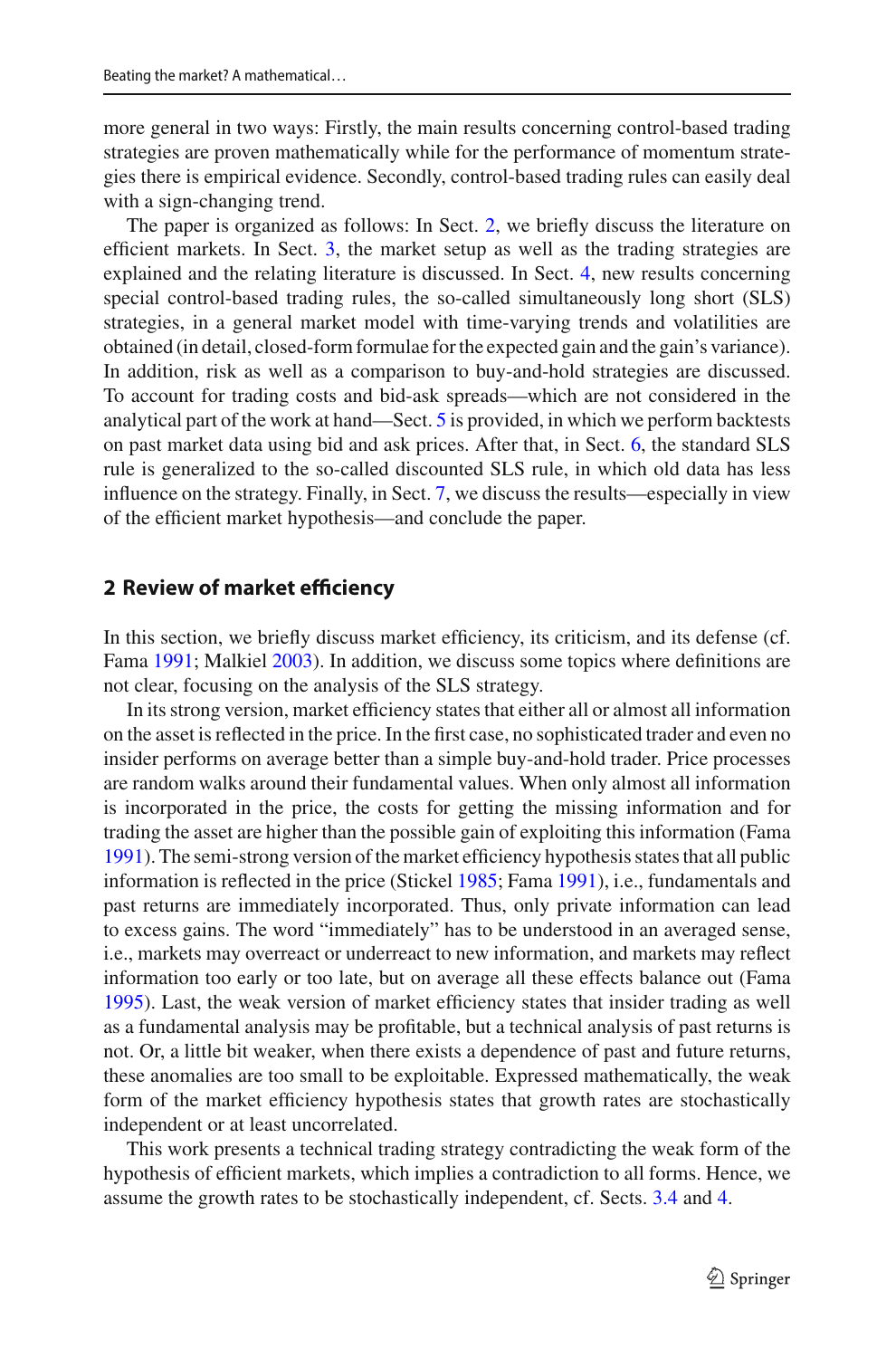One strand of criticism of the market efficiency hypothesis relies on predictable patterns. With statistical or data science methods, such patterns were found (Cros[s](#page-44-2) [1973;](#page-44-2) Frenc[h](#page-45-5) [1980](#page-45-5); Arie[l](#page-43-1) [1987](#page-43-1), [1990;](#page-43-2) Kei[m](#page-46-5) [1983;](#page-46-5) Rol[l](#page-46-6) [1983\)](#page-46-6). However, Malkie[l](#page-46-3) [\(2003\)](#page-46-3) states that predictable patterns will self-destroy once published. Further, effects of (predictable) patterns may be too small to be exploited (Lakonishok and Smid[t](#page-46-7) [1988\)](#page-46-7), especially when trading costs are considered. In general, just because there is a statistical inefficiency, a trader might not be able to profit from it, hence, it may not cause an economical inefficiency. Another strand of criticism relies on stock price predictions via external variables (Rozef[f](#page-46-8) [1984;](#page-46-8) Shille[r](#page-46-9) [1984](#page-46-9); Campbell and Shille[r](#page-44-3) [1988;](#page-44-3) Ban[z](#page-44-4) [1981\)](#page-44-4). But, as summarized by Fam[a](#page-45-3) [\(1991](#page-45-3)), these dependencies are either too small to be exploited or they have another reason: These variables are proxies for the risk. In the literature, one can find statements like "traders cannot expect excess returns" but also "traders can only expect excess returns when they accept excess risk." However, it is not clear how to measure risk.

We note that there is criticism of the efficient market hypothesis from the empirical side, too (Cove[l](#page-44-5) [2004;](#page-44-5) Avramov et al[.](#page-43-3) [2018](#page-43-3)). However, we note that empirical evidence concerning market (in)efficiency might be criticized, as all empirical results can be the result of data-dredging (p-hacking), i.e., the search for significant p values without causality. Long-term trends in assets prices found without p-hacking may be not exploitable (cf. Granger and Morgenster[n](#page-45-6) [1962](#page-45-6); Saad et al[.](#page-46-10) [1998](#page-46-10)). The joint hypotheses problem states that market efficiency can (almost) always be tested only when simultaneously using a market model. Since the joint hypotheses problem is a very strong argument, we will use no market model or at least a model as general as possible (cf. Cove[r](#page-44-6) [1991\)](#page-44-6). Event studies (Fama et al[.](#page-45-7) [1969\)](#page-45-7) and tests for market efficiency (Jarrow and Larsso[n](#page-45-2) [2012](#page-45-2)) that overcome the joint hypotheses (or bad-model) problem work with empirical data and, thus, might have the p-hacking problem.

As discussed by Carhar[t](#page-44-7) [\(1997\)](#page-44-7) there is the momentum effect, relying on empirical and statistical methods: assets that performed well over the last few months will do so over the next few months, and similar for bad assets (cf. Carhar[t](#page-44-8) [1992](#page-44-8); Jegadeesh and Titma[n](#page-45-8) [1993](#page-45-8), [2001](#page-45-9); Brown and Goetzman[n](#page-44-9) [1995;](#page-44-9) Elton et al[.](#page-45-10) [1996](#page-45-10), [2015](#page-45-11); Goetzmann and Ibbotso[n](#page-45-12) [1994](#page-45-12); Grinblatt and Titma[n](#page-45-13) [1992;](#page-45-13) Hendricks et al[.](#page-45-14) [1993](#page-45-14); Jense[n](#page-45-15) [1969;](#page-45-15) Wermer[s](#page-46-11) [1996;](#page-46-11) Fama and Frenc[h](#page-45-16) [1996,](#page-45-16) [2008](#page-45-17)). Moskowit[z](#page-46-12) [\(2010\)](#page-46-12) explains why it is reasonable that assets with high momentum also have high risk. Thus, when considering risk-adjusted returns, the momentum effect might vanish. In contrast to these momentum strategies, the main performance properties of control-based strategies are shown mathematically. Further, and also in contrast to momentum strategies, control-based strategies can deal with a sign-switching trend.

Most past criticism of the efficient market hypothesis was empirical and, thus, had possibly the p-hacking problem. Theoretical critics often use a specific market model that leads to the joint hypotheses problem. To overcome the joint hypotheses problem, the p-hacking problem, and the overfitting problem (Bailey et al[.](#page-43-0) [2014](#page-43-0))—i.e., the problem that technical strategies might use too much past information to have any power for predicting the future—in the analytic part of the work at hand we present some purely theoretical criticism of the efficient market hypothesis, which uses neither past data nor any market model, except some very basic market requirements. Only in the exemplary backtesting in Sect. [5,](#page-28-0) we use past market data.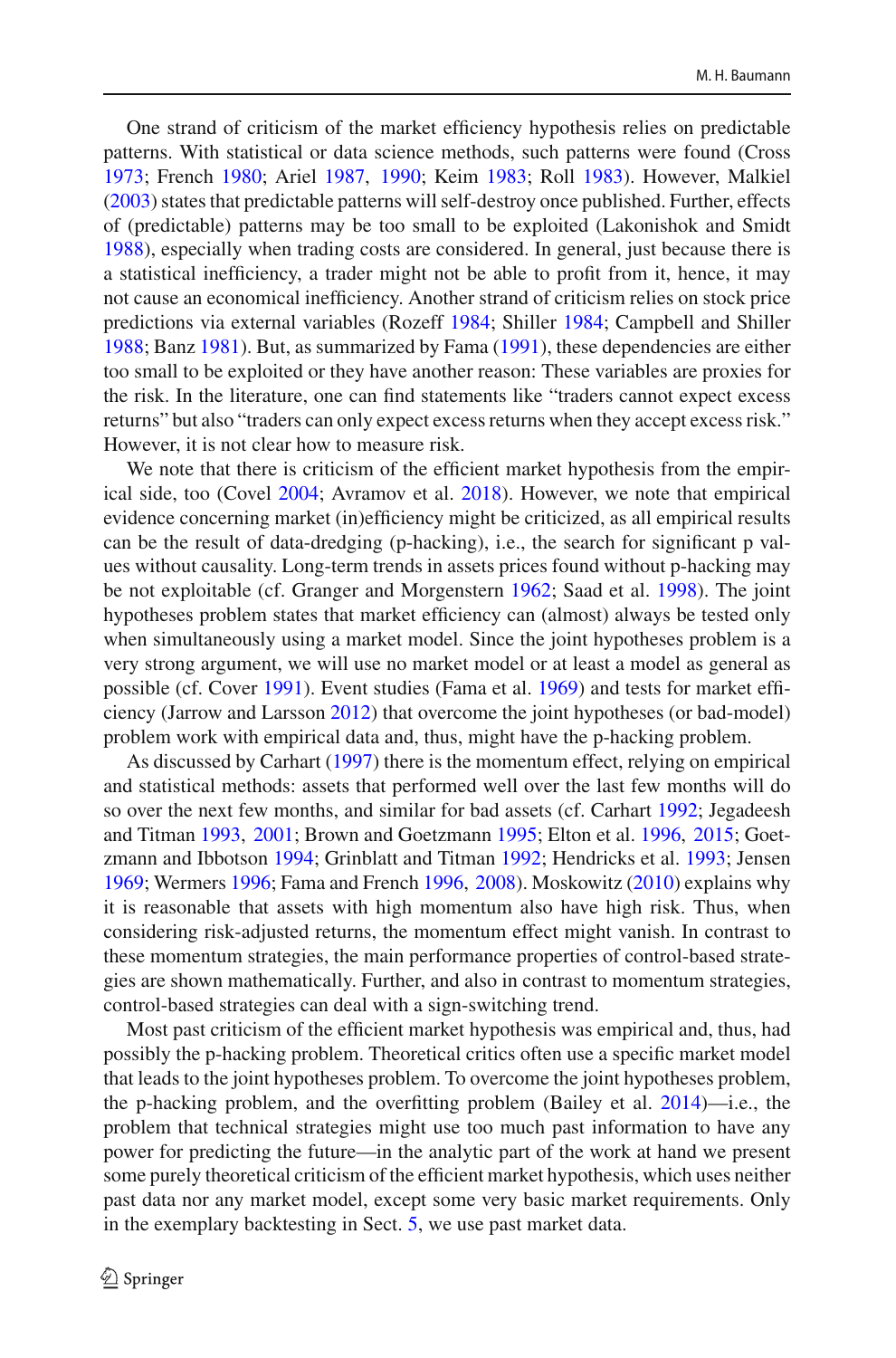# <span id="page-4-0"></span>**3 Market setup and simultaneously long short (SLS) trading strategies**

In the control literature, there is a strand of research that seemingly is in contrast to the market efficiency hypothesis. There, by use of feedback techniques sourced and analyzed in engineering sciences as well as applied mathematics, trading strategies that are robust against noisy prices are created. In this section, we state the market setup and introduce control-based trading rules, especially the so-called simultaneously long short (SLS) rule. Furthermore, we give the most important results of the SLS literature and discuss related works.

The control theoretic way of thinking is different from classical finance: Neither fundamentals are calculated nor price patterns are searched for estimating future returns because control-based strategies do not use such estimations. Traders relying on control-based trading strategies are called feedback traders. They calculate their investment, i.e., their net asset position, which is an input variable to the system (i.e., to the financial market or actually to the trader's portfolio) at every point in time, as a function of an output variable of the system, usually the gain. Thus, the way control-based trading rules are constructed is related to the stochastic portfolio theory (Fernhol[z](#page-45-18) [2002;](#page-45-18) Cuchiero et al[.](#page-44-10) [2019](#page-44-10); Pal and Won[g](#page-46-13) [2016](#page-46-13); Won[g](#page-46-14) [2015](#page-46-14); Karatzas and Ru[f](#page-45-19) [2017\)](#page-45-19) because both deal with functionally generated portfolios and try to be as model free as possible (i.e., esp., try to need no assumptions of model parameters).

### <span id="page-4-1"></span>**3.1 Technical setup and construction of SLS trading rules**

We consider a filtered probability space  $(\Omega, \mathcal{F}, \mathbb{F}, \mathbb{P})$ , where  $\mathbb{F} = (\mathcal{F}_t)_{t \in \mathcal{T}}$  is a filtration that fulfills the "usual hypotheses" (see Protte[r](#page-46-15) [2005,](#page-46-15) I.1, p. 3) and the time grid is either  $\mathcal{T} = \{t_i = ih \mid i = 0, \ldots, N\}$  in the discrete time case or  $\mathcal{T} = [0, T]$  in the continuous time case with  $T > 0$  (and  $h > 0$ ,  $N \in \mathbb{N}$ ,  $T = Nh$ ).

We consider an asset market with a risk-free bond and one single risky asset. Further market requirement as well as discussions and brief justifications of these requirements are stated in Sect. [3.4.](#page-14-0)

We model the (discounted) price process  $p(t)$  of the risky asset as a positive stochastic process  $\mathcal{T} \times \mathcal{Q} \rightarrow \mathbb{R}^+$  that has to be a semimartingale, i.e., esp. càdlàg, in the continuous time case. Every investment strategy of every trader  $\ell$ ,  $I^{\ell}$  :  $\mathcal{T} \times \Omega \to \mathbb{R}$ , has to be an adapted process in discrete time (i.e.,  $I^{\ell}(t_i)$ ) has to fulfill that  $(I^{\ell}(t_{i-1}))_{i=1,2,...,N+1}$  is predictable) resp. a locally bounded, predictable real-valued stochastic process in continuous time. The bond is always used to ensure the strategy to be self-financing. We calculate trader  $\ell$ 's gain/loss and the corresponding gain/loss process  $g^{\ell}: \mathcal{T} \times \Omega \to \mathbb{R}$  via:

$$
g^{\ell}(t_n) := \sum_{i=1}^n I^{\ell}(t_{i-1}) \cdot \frac{p(t_i) - p(t_{i-1})}{p(t_{i-1})},
$$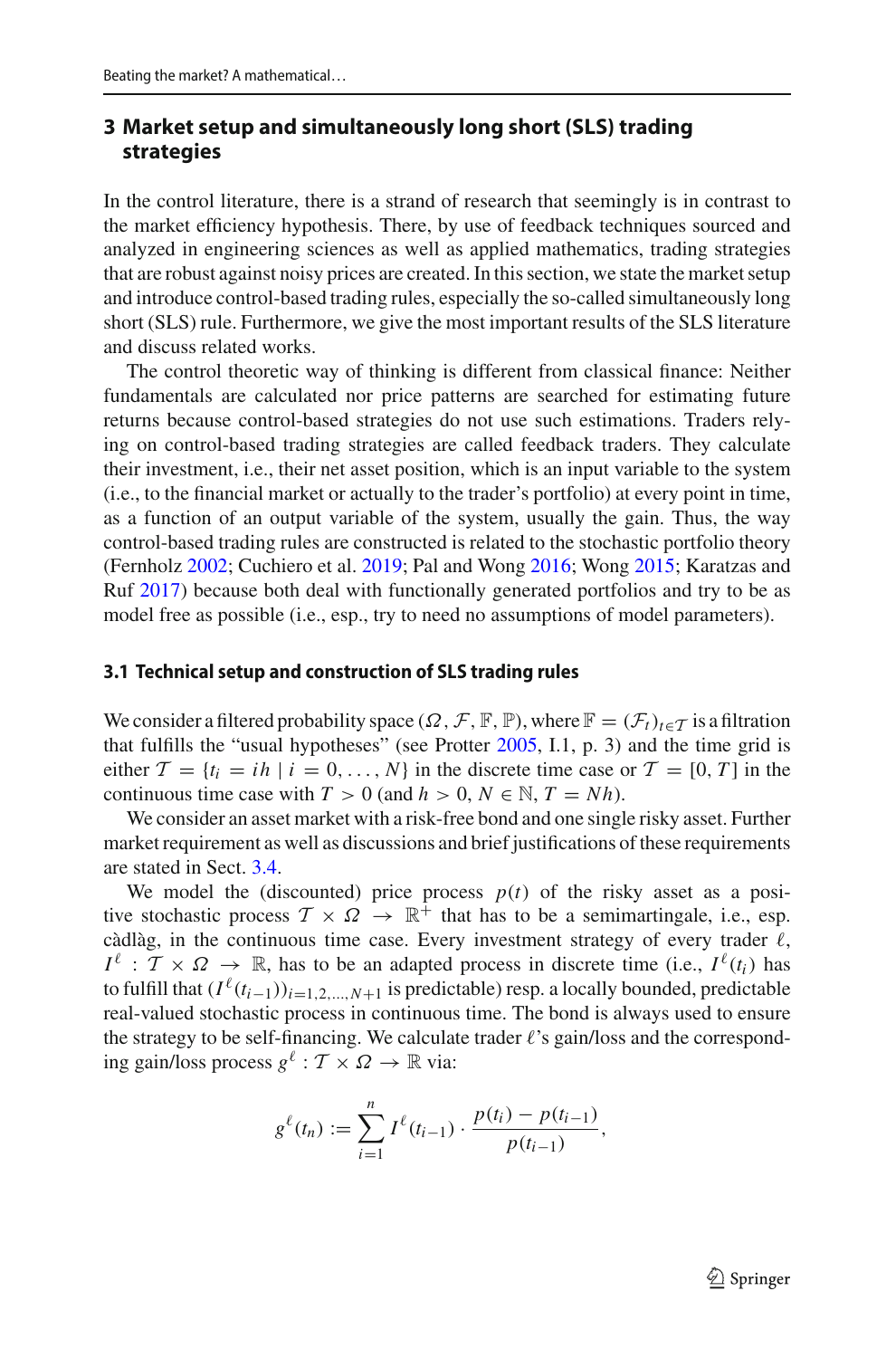with  $n \in \mathbb{N}$ ,  $n \leq N$ , resp.

$$
g^{\ell}(t) := \int_0^t \frac{I^{\ell}(\tau-)}{p(\tau-)} dp(\tau)
$$

for  $0 < t \leq T$  and  $g^{\ell}(0) = 0$ . With  $\tau$  – in brackets, we denote as usual the càglàd version of the process. Note that all upcoming integrands are predictable. The stochastic integral (in continuous time)  $g^{\ell}(t) = \int_0^t I^{\ell}(\tau -) \frac{dp(\tau)}{p(\tau -)}$  exists when the integrand  $\frac{I^{\ell}}{P}$  is locally bounded. Since *p* is assumed to be a positive semimartingale, i.e., esp.  $p(t) > 0$   $\forall t \in [0, T]$ , by It  $\vec{b}$ 's formula it follows that  $t \mapsto \int_0^t \frac{1}{p(\tau-t)} dp(\tau)$  is again a semimartingale (in fact,  $p(t) > 0$  for almost all  $t \in [0, T]$  would be enough). In this case, the existence of the stochastic integral  $g^{\ell}(t) = \int_0^t I^{\ell}(\tau -) \frac{dp(\tau)}{p(\tau -)}$  follows from the fact that  $I^{\ell}$  is locally bounded. In turn, we will see that we choose  $I^{\ell}$  as  $I^{\ell}(t) = F(g^{\ell}(t))$  for some deterministic function *F*. Thus, we have to ask the question whether a solution of the stochastic differential equation  $dg^{\ell}(t) = F(g^{\ell}(t-)) \frac{dp(t)}{p(t-)} \Leftrightarrow$  $g^{\ell}(t) = g^{\ell}(0) + \int_0^t F(g^{\ell}(\tau -)) \frac{dp(\tau)}{p(\tau -)}$  for  $t \in [0, T]$  exists. Since *p* is a strictly positive<br>continuational is  $f(\tau) = 0$  of *T* is followed by the formula that the gree semimartingale, i.e.,  $p(t) > 0 \forall t \in [0, T]$ , it follows by Itō's formula that the process  $t \mapsto \int_0^t$  $\frac{dp(\tau)}{p(\tau-)}$  is a semimartingale. Hence, a solution of the mentioned stochastic differential equation for  $g^{\ell}$  exists if *F* is, for example, Lipschitz continuous (which is satisfied by the st[r](#page-46-15)ategies constructed in this section) (see Protter [2005](#page-46-15), V.3, p. 255f, Theorem 6). From this fact follows that the process  $t \mapsto I^{\ell}(t) = F(g^{\ell}(t))$  exists, too.

Note that in the discrete time case the index is shifted, i.e., for calculating  $g(t_n)$  the investment process ( $I^{\ell}(t_i)$ <sub>i</sub> is used up to time  $t_{n-1}$  and each  $I^{\ell}(t_i)$ ,  $i = 0, 1, \ldots, n-1$ , is  $\mathcal{F}_t$ -measurable. The integral in the continuous time case is an Itō-Integral and, thus, the gain again is a (càdlàg) semimartingale.

As mentioned above, a feedback trader  $\ell$  (in this work) computes at time t the investment  $I^{\ell}(t)$  as a function of the trader's own gain  $g^{\ell}(t)$  and—some would call this naive—of nothing else:

$$
I^{\ell}(t) = F\left(g^{\ell}(t)\right),
$$

where  $F$  is a deterministic function (such that all integrals exist; such as a Lipschitz continuous function). Note that in general it is possible to allow for a function *F* that uses more information such as the whole gain process and the whole price process up to time  $t$ . However, for now,  $F$  using the gain at time  $t$  is enough—in Sect. [6](#page-37-0) we use a more general feedback law. By construction,  $(I(t_i))_{i=0,1,\dots,N}$  is adapted in discrete time, i.e.,  $(I(t_{i-1})_{i=1,2,...,N+1}$  is predictable. By definition of the càglàd version of a process (in continuous time), the integrand  $\frac{I^{\ell}(\tau-)}{P(\tau-)}$  is a predictable stochastic process. As discussed above, by Ito's formula it follows that this integrand is locally bounded, too (see Protte[r](#page-46-15) [2005](#page-46-15)).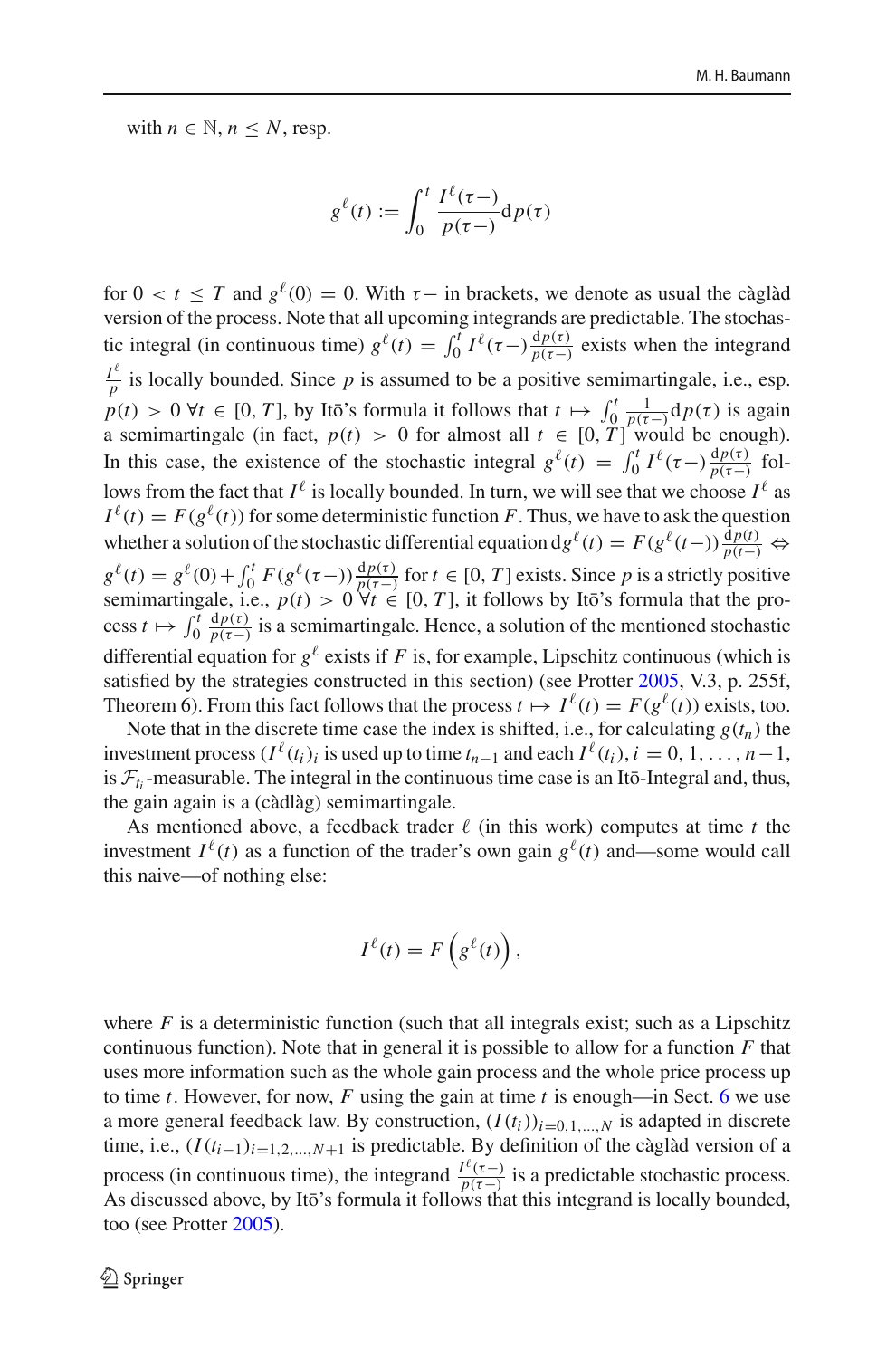Now there is the question how to choose the function  $F$ . One possibility for  $F$  is the so-called linear long feedback trading rule:

$$
I^{L}(t) = I^{L}(0) + K^{L}g^{L}(t),
$$

where  $I^L(0) > 0$  is the initial investment in the linear long rule and  $K^L > 0$  is the so-called feedback parameter. That means, in this example  $\overline{F}$  is chosen as affine-linear function  $F(x) = I^{\hat{L}}(0) + K^L x$  with positive coefficients.

In order to explain the general functioning of feedback trading, we explain the operating principle of the linear long rule from a practical point of view on the time scale  $\{0, 1, 2, 3, \ldots\}$ : At time  $t = 0$ , the trader invests  $I^L(0)$ , i.e., the trader buys  $\frac{I^L(0)}{n(0)}$ units of stocks. At time  $t_1 = 0$ , the trader hows the price  $p(1)$  and, thus, the gain  $g^L(1) = \frac{I^L(0)}{P(0)} \cdot (p(1) - p(0))$ . This information is used by the trader to calculate the investment  $I^L(1) = I^L(0) + K^L g^L(1)$ , i.e., the trader buys or sells  $\frac{I^L(1)}{p(1)} - \frac{I^L(0)}{p(0)}$  units of stocks. At time  $t = 2, 3, ...$ , the trader proceeds the same way. By doing so, the trader does neither have to estimate anything, nor does he or she have to know any future information, i.e., the strategy is non-anticipative. For the trader, there remains the question of how to choose  $I^L(0)$  and  $K^L$ : for the analytical results in this work, the choice of  $I^L(0)$  does not matter in a qualitative sense. The choice of  $K^L$  is much more interesting.

In general, it is easy to see that the linear long feedback trader is a long trader in continuous time when the price process is continuous, too. This means that this trader type makes money when prices rise and loses money when prices fall. When  $K^L > 1$ , this strategy is a trend-following rule, i.e., the trader buys when prices rise and vice versa. Since the desired trading rule shall be robust against variations in price, the linear long rule has to be modified. For this, the linear short feedback rule is defined first:

$$
I^S(t) = I^S(0) + K^S g^S(t)
$$

with  $I^S(0)$ ,  $K^S < 0$ . That means, *F* is now chosen as the affine-linear function  $F(x) = I^{S}(0) + K^{S}x$  with negative coefficients. When time and price are continuous, this trader is a short investor who loses money when prices rise and earns money when prices fall.

The simultaneously long short (SLS) rule is now simply defined as the superposition of the linear long and the linear short rule with the same modulus of the respective parameters, i.e.,  $I^L(0) = -I^S(0) =: I_0^* > 0$  and  $K^L = -K^S =: K > 0$ :

$$
I^{SLS}(t) = I^L(t) + I^S(t)
$$

That means, the short side's initial investment is  $-I_0^*$  and its feedback parameter is <sup>−</sup>*K*. Note that the long side's gain *<sup>g</sup><sup>L</sup>* and the short side's gain *<sup>g</sup><sup>S</sup>* have to be calculated separately, i.e., the trader actually performs two feedback rules simultaneously. A flow diagram for the SLS rule is given in Fig. [1.](#page-7-0)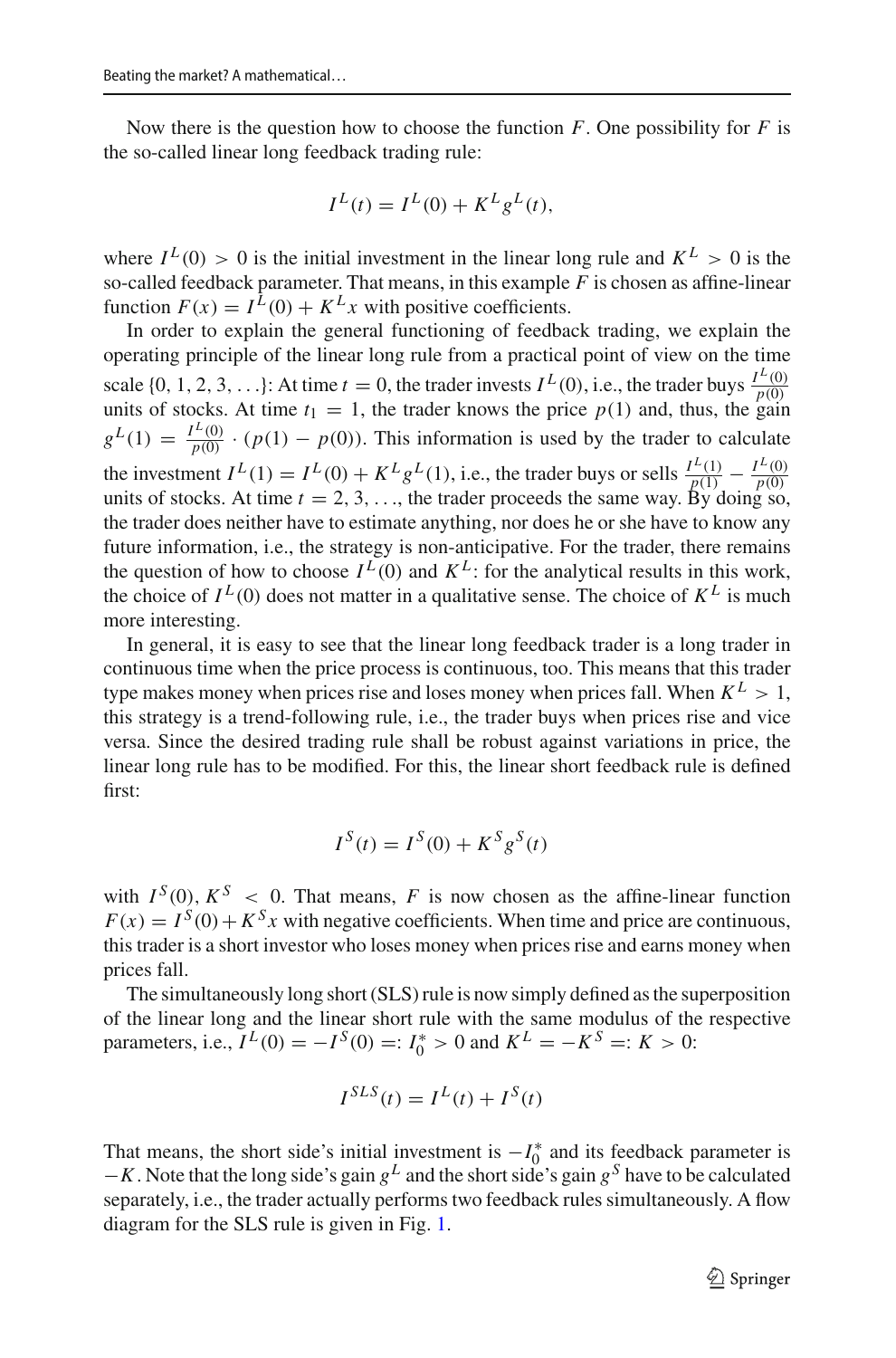

<span id="page-7-0"></span>**Fig. 1** Flow diagram for the standard simultaneously long short controller with input (or disturbance) variable return on investment  $\frac{\Delta p}{p}$  resp.  $\frac{dp}{p}$  and output variable gain  $g^{SLS}$ . The SLS traders' parameters are the feedback parameter  $K > 0$  and the initial-investment parameter  $I_0^* > 0$ 

As mentioned above, the linear long rule leads to a positive gain if prices go up and the linear short rule leads to a positive gain if prices go down (in the continuous case). When calling a strategy profitable if its expected gain is positive, the linear long rule would be profitable if the price's trend is positive whereas the linear short rule would be profitable if the trend is negative. However, a trader using a model-free strategy should neither have to know nor to estimate the trend (or its sign). This is why the SLS rule is defined as the superposition of these two linear rules. Note again that the gains of the long and the short side have to be calculated separately. In period zero, the long side (in theory) buys assets with a value of  $I_0^*$  and the short side sells the same amount of assets, i.e., one could say that nothing happens. After that, in each period, both sides reinvest  $K$  or  $-K$  times the period gain, i.e., the trader possibly buys or sells assets (not only in theory). We note that  $I_0^*$  is not the initial investment of the SLS rule, it is the so-called initial-investment parameter. That means, the long side's initial investment is  $I_0^*$  and the short side's initial investment is  $-I_0^*$ .

The intuition of this strategy is to systematically exploit compound effects because the profit from prices that rise, e.g., two times by 10%, is higher than the loss from prices that fall at the same rates. Note that the findings of this paper are not based on doublingup strategies (cf. Karatzas et al[.](#page-45-20) [1998\)](#page-45-20) as for roulette—since the leverage (i.e., the ratio between assets and equity) of the SLS rule can be bounded (Primbs and Barmis[h](#page-46-16) [2012,](#page-46-16) [2017\)](#page-46-17). The results of this work are also not based upon the St. Petersburg paradox.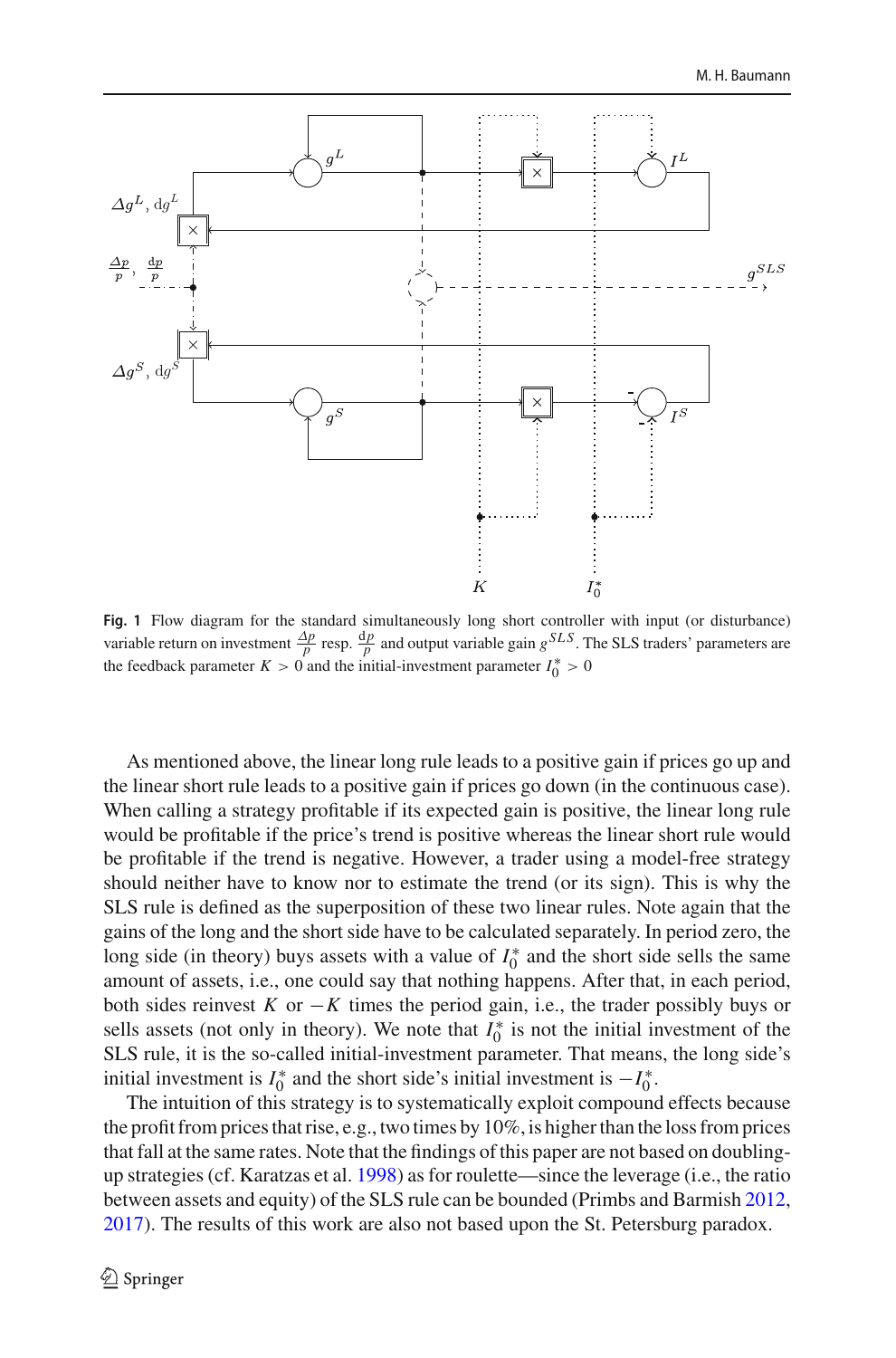### <span id="page-8-0"></span>**3.2 Literature review on the performance of SLS trading rules**

The following literature review will give an idea about why the SLS strategy is an interesting one. Barmis[h](#page-44-11) [\(2011](#page-44-11)) shows that for continuously differentiable, non-negative prices  $p \in C^1$  with  $p(0) > 0$  it holds

$$
g_{\mathcal{C}^{1}}^{SLS}(t) = \frac{I_{0}^{*}}{K} \left( \left( \frac{p(t)}{p(0)} \right)^{K} + \left( \frac{p(t)}{p(0)} \right)^{-K} - 2 \right)
$$

from which follows that  $g_{\text{cl}}^{SLS}(t) \ge 0$  for all price processes and  $g_{\text{cl}}^{SLS}(t) > 0$  whenever  $p(t) \in (0, \infty) \setminus \{p(0)\}\)$ . In other words, this is an arbitrage strategy. The gain at time *t* is independent of the price process and only depends on the value of  $p(t)$  at time *t*. Since  $C<sup>1</sup>$  $C<sup>1</sup>$  $C<sup>1</sup>$  prices are a rather hard assumption, Barmish and Primbs [\(2011,](#page-44-12) [2016\)](#page-44-13) use a price process that is governed by a geometric Brownian motion (GBM)

$$
p_{GBM}(t) = p_0 \cdot \exp\left(\left(\mu - \frac{\sigma^2}{2}\right)t + \sigma W(t)\right)
$$

with trend  $\mu \in \mathbb{R}$ , volatility  $\sigma > 0$ , and a Wiener process, i.e., a Brownian motion,  $W(t)$ . Note that the GBM is the price model used in the Black–Scholes model. Barmish and Primb[s](#page-44-12) [\(2011,](#page-44-12) [2016\)](#page-44-13) show that the SLS strategy is than not an arbitrage strategy anymore. However, for the expected gain it holds:

$$
\mathbb{E}\left[g_{GBM}^{SLS}(t)\right] = \frac{I_0^*}{K}(\exp(K\mu t) + \exp(-K\mu t) - 2)
$$

Since it holds true that

$$
\exp(x) + \exp(-x) - 2 > 0 \,\forall x \in \mathbb{R} \setminus \{0\}
$$

and

$$
\exp(x) + \exp(-x) - 2 = 0 \Leftrightarrow \mathbb{R} \ni x = 0
$$

it follows especially that  $\mathbb{E}\left[g_{GBM}^{SLS}(t)\right] \geq 0$  and  $\mathbb{E}\left[g_{GBM}^{SLS}(t)\right] > 0$  whenever  $\mu \neq 0$ holds. Similar results are provided by Dokuchaev and Savki[n](#page-44-14) [\(1998a,](#page-44-14) [b,](#page-44-15) [2002,](#page-44-16) [2004\)](#page-45-21) and Dokuchae[v](#page-44-17) [\(2012](#page-44-17)).

When the SLS rule is analyzed using models with constant trends  $\mu$  (continuous time) resp.  $\mu_h$  (discrete time with mesh size  $h > 0$ ), one says that the strategy has the "robust positive expectation property" if its expected gain is (i) non-negative for all  $t \in \mathcal{T}$  and all parameter settings and (ii) positive for all  $t > 0$  (continuous time) resp.  $t > h$  (discrete time) and for all parameter settings except for  $\mu = 0$  resp.  $\mu_h = 0$ . In market setups with time-varying drift parameters  $\mu(t)$  resp.  $\mu_h(t)$ , we say that the strategy has the robust positive expectation property if its expected gain is (i) non-negative for all  $t \in \mathcal{T}$  and all parameter settings and (ii) positive for *T* and for all parameter settings except for  $\int_0^T \mu(t)dt = 0$  resp.  $\frac{1}{h} \sum_{i=1}^N \mu_h(t_i) = 0$ .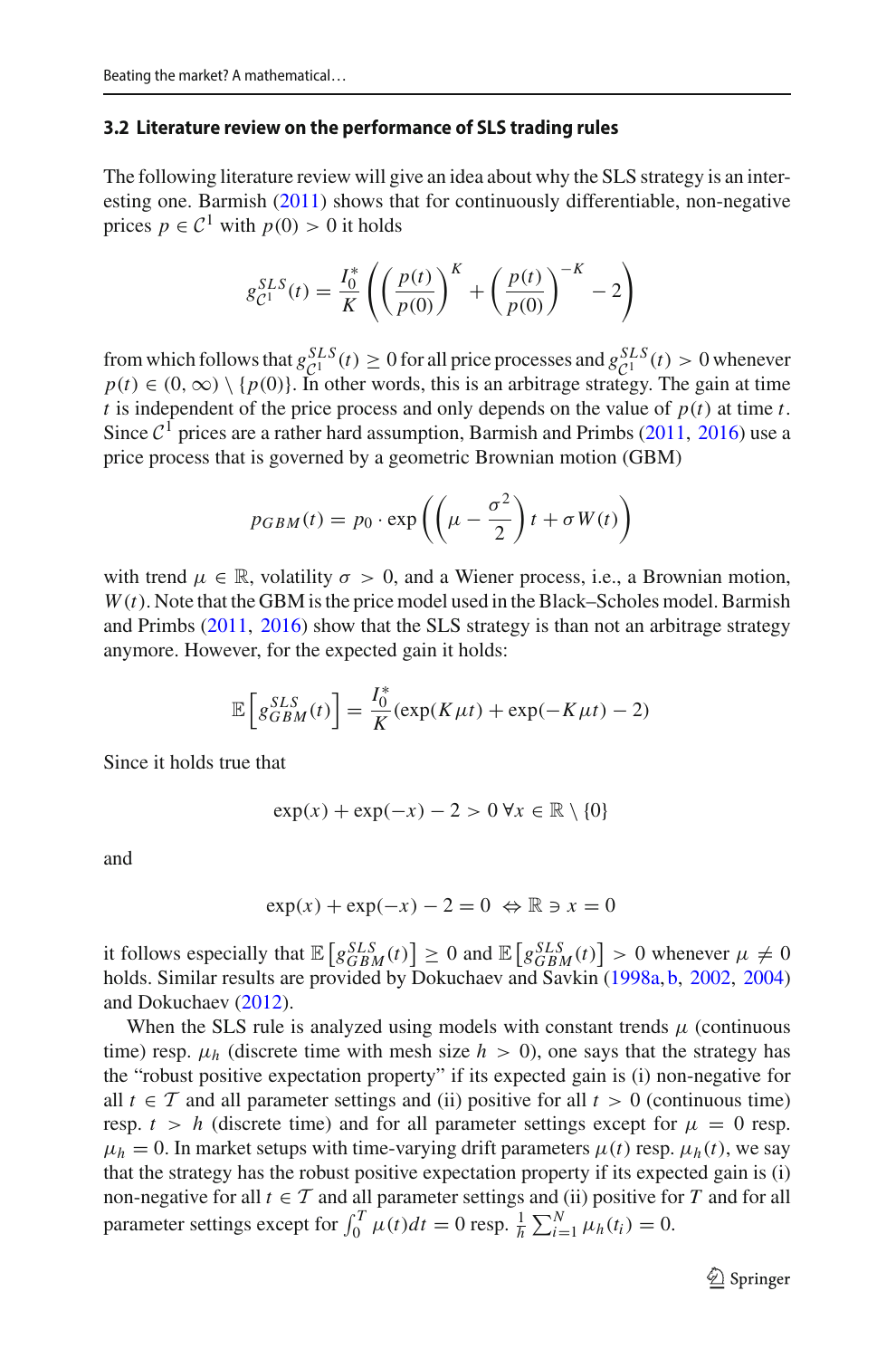Primbs and Barmis[h](#page-46-16) [\(2012](#page-46-16), [2017](#page-46-17)) show that the robust positive expectation property also holds when the trend  $\mu(t)$  as well as the volatility  $\sigma(t)$  of the GBM are time dependent. In fact, for a time-varying GBM (tvGBM) with trend  $\mu(t)$  and volatility  $\sigma(t)$  and the SLS trading rule, it holds:

$$
\mathbb{E}\left[g_{tvGBM}^{SLS}(t)\right] = \frac{I_0^*}{K}\left(\exp\left(K\int_0^t \mu(s)ds\right) + \exp\left(-K\int_0^t \mu(s)ds\right) - 2\right).
$$

Iwarere and Barmis[h](#page-45-22) [\(2014](#page-45-22)) analyze the SLS strategy when prices are governed by tree models, and Barmish and Primb[s](#page-44-18) [\(2012\)](#page-44-18) use a market model motivated by the Capital Asset Pricing Model (CAPM). Barmis[h](#page-44-19) [\(2008\)](#page-44-19), Malekpour et al[.](#page-46-18) [\(2013](#page-46-18)), and Malekpour and Barmis[h](#page-46-19) [\(2013\)](#page-46-19) analyze strategies and topics related to the SLS rule, e.g., Barmis[h](#page-44-19) [\(2008](#page-44-19)) investigates a so-called saturation reset controller. Bauman[n](#page-44-20) [\(2015\)](#page-44-20) and Baumann et al[.](#page-44-21) [\(2019](#page-44-21)) mathematically analyze effects of linear long feedback strategies on market stability. O'Brien et al[.](#page-46-20) [\(2020\)](#page-46-20) analyze a generalized SLS controller with additional shape parameters in deterministic as well as GBM markets.

Bauman[n](#page-44-22) [\(2017](#page-44-22)) generalizes the results for SLS trading to prices governed by Merton's jump diffusion model (MJDM), which is given through:

$$
p_{MJDM}(t) = p_0 \cdot \exp\left(\left(\mu - \lambda \kappa - \frac{\sigma^2}{2}\right)t + \sigma W(t)\right) \prod_{i=1}^N Y_i.
$$

Hereby, the GBM is extended by i.i.d. jumps  $(Y_i - 1) > -1$  with jump intensity  $\lambda > 0$ , expected jump height  $\mathbb{E}[Y_i - 1] = \kappa > 0$ , and a number  $N \sim \mathcal{P}oi(\lambda t)$  of jumps up to time *t*. Jumps are interesting in this context since they are known—in the fields of option pricing and hedging—for making markets incomplete (Merto[n](#page-46-21) [1976](#page-46-21)). Bauman[n](#page-44-22) [\(2017\)](#page-44-22) shows that the expected gain of the SLS strategy is:

$$
\mathbb{E}\left[g_{MJDM}^{SLS}(t)\right] = \frac{I_0^*}{K}(\exp(K\mu t) + \exp(-K\mu t) - 2),
$$

which is [e](#page-44-23)xactly the same as for the GBM. Baumann and Grüne [\(2019\)](#page-44-23) further generalize this result to a set of price processes defined by stochastic differential equations called essentially linearly representable prices (see also Bauman[n](#page-44-24) [2021](#page-44-24)). Barmish and Primb[s](#page-44-12) [\(2011\)](#page-44-12) give a closed-form formula for the variance of the SLS trading rule when prices are governed by a GBM, and Bauman[n](#page-44-22) [\(2017](#page-44-22)) does this for MJDM prices as well.

Here, we mention again that the so-called linear long (short) trader is not necessarily long (short) when there are discontinuities—for example, when the price model allows for jumps, like MJDM, or when the model is in discrete time, as in the two papers discussed next. Malekpour and Barmis[h](#page-46-22) [\(2016\)](#page-46-22) note an interesting and especially practical problem of the SLS rule. Price behaviors that happened a long time ago have the same impact on the SLS trading rule as if they happened a few days ago. Malekpour and Barmis[h](#page-46-22) [\(2016](#page-46-22)) introduce a new strategy called Initially Long-Short (ILS) with delay as the superposition of a linear long rule with delay  $I^{Ld}(t_n)$  =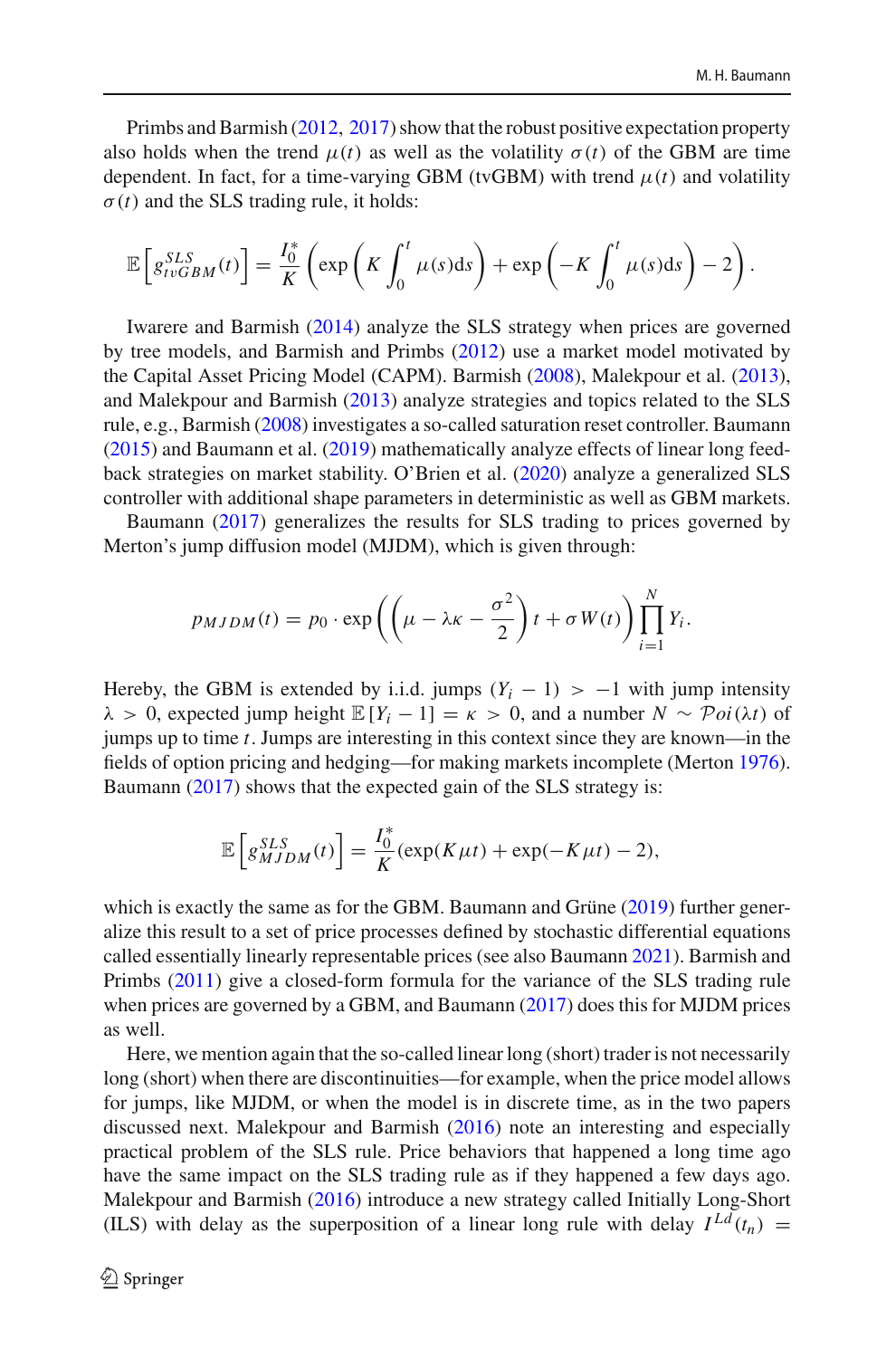$I_0^* + K \left( g^{Ld}(t_n) - g^{Ld}(t_{n-m}) \right)$  and a linear short rule with delay  $I^{Sd}(t_n) = -I_0^*$  $K\left(g^{Sd}(t_n) - g^{Sd}(t_{n-m})\right)$ . The strategy is defined and analyzed in a discrete time setting with a time grid  $\mathcal{T} = \{0, 1, 2, \ldots\}$  with fixed time steps, e.g., days. Among other market requirements, similar to that presumed in the work at hand, the main assumption by Malekpour and Barmis[h](#page-46-22) [\(2016](#page-46-22)) is  $-1 < \mathbb{E} \left| \frac{p(t) - p(t-1)}{p(t-1)} \right|$ *p*(*t*−1)  $= \mu \neq 0,$ i.e., that the expected return on investment is nonzero and constant, which is used to show that the robust positive expectation property still holds. In the ILS strategy, only the period gains of the last *m* days are taken into account. On the one hand, the idea of not taking into account a too-old gain is an advantage of the ILS rule. On the other hand, the hard delay definition seems to be a little bit problematic. Imagine a price history where  $m - 1$  days ago an important event happened at the market. Today, this event will be taken fully into account—tomorrow, this will not be the case. This means that the strategy will change substantially only because an important event happened exactly *m* −1 days ago, where the number *m* was an idiosyncratic choice of the trader. Another point to think about is that the trader is assumed to be a price-taker. However, the trader decides to trade, e.g., daily, and the expected return on investment on a daily basis is assumed to equal  $\mu$ . That means the trader indirectly influences the expected return on investment by choosing a trading frequency, which at first glance seems to contradict the price-taker property. However, this is not a problem, as shown in the paper reviewed next. We will come back to the idea of not taking into account too-old information in Sect. [6.](#page-37-0)

Also Baumann and Grün[e](#page-44-1) [\(2017\)](#page-44-1) start by using a discrete time setting, but with adjustable time steps  $h > 0$ :  $\mathcal{T} = \{t_i = ih \mid i = 0, 1, 2, \ldots\}$ . Here, it is assumed that

$$
-\frac{1}{h} < \mathbb{E}\left[\frac{p(t_n) - p(t_{n-1})}{h \cdot p(t_{n-1})}\right] = \mu_h \neq 0,
$$

which is the expected return on investment (eroi). For the standard SLS strategy, the expected gain is

$$
\mathbb{E}\left[g_{eroi}^{SLS}(t)\right] = \frac{I_0^*}{K}\left[(1+K\mu_h h)^{\frac{t}{h}} + (1-K\mu_h h)^{\frac{t}{h}} - 2\right],
$$

which is positive whenever  $\mu_h \neq 0$  and  $t > h$ . Even in this setting, the conjectural contradiction to the price-taker property is given: on the one hand, the trader chooses the trading frequency  $h$ , on the other hand, the expected return on investment  $\mu_h$  has to be independent of the trader. To solve this, a (maybe more realistic) setting with an underlying continuous time price process but discrete time trades is introduced. Engineers call this a sampled-data system. The continuous time price process has to satisfy

$$
\mathbb{E}[p(t)|\mathcal{F}_s] = p(s) \cdot \exp(\mu(t-s))
$$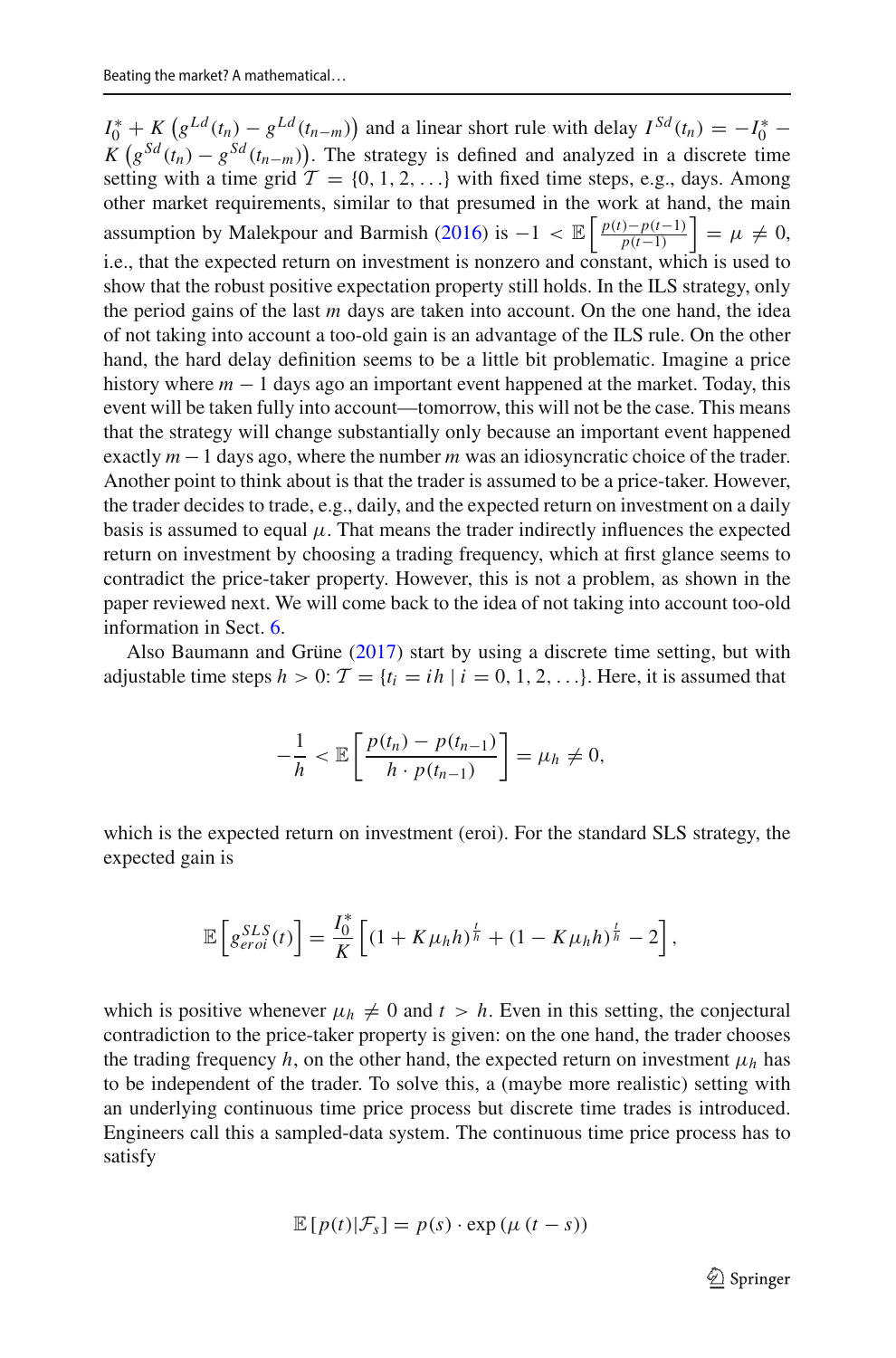for all  $t > s \geq 0$ . This  $\mu$  is now independent of the trader's decision on the trading time and with

$$
\mu_h := \frac{\exp(\mu h) - 1}{h}
$$

the above theory is applicable. Finally, it is shown that when calculating the limits for  $h \rightarrow 0$ , the results are fully in line with the known results for the GBM and MJDM. In sum, without assuming any fixed market model but only some core properties, like a nonzero expected return on investment and independent multiplicative growth of the price process, that paper shows that the SLS rule satisfies the robust positive expectation property, i.e., it yields a positive expected gain.

### <span id="page-11-0"></span>**3.3 Further related literature**

At this point, we would like to mention that there are other related theories. Of course, the seminal theory of universal portfolios of Cove[r](#page-44-6) [\(1991\)](#page-44-6) should be cited here (see also Cover and Ordentlic[h](#page-44-25) [1996\)](#page-44-25). It answers the question how to optimally allocate the resources in a multi-asset market model by means of a predictable strategy. As a benchmark, the authors use a—in some sense—best retrospectively chosen portfolio. Clearly, the best imaginable way would be to invest all resources in the asset with the highest return. However, for implementing this strategy, a trader would have to be able to look into the future. Thus, one might call this strategy "unrealistic." Hence, as the benchmark strategy the authors choose the retrospectively best constantly rebalanced portfolio. They construct a predictable strategy approximating (for time to infinity) the benchmark's performance. According to Cove[r](#page-44-6) [\(1991\)](#page-44-6), the underlying explanation for this theory is that the growth rate of the average of exponentials is, under some conditions, approximately the same as the growth rate of the maximum.

Both the work at hand and the theory of universal portfolios are dealing with investment decisions while trying to be as model free as possible, hence, Cove[r](#page-44-6) [\(1991](#page-44-6)) allows for arbitrary price paths. However, there are some differences. Universal portfolios deal with resource allocation (in a multi-asset market), i.e., they do not allow for short selling. Consequently, the leverage is bounded to one (a trader cannot invest more than he or she has). In contrast, one basic principle of simultaneously long short trading is that a trader is allowed to do short selling. In the standard SLS literature and, thus, in this work the question is (in a single asset market) how much a trader should borrow from the bank and invest—or how much he or she should go short and put in the bank. Hence, the leverage is not bounded to one. Note that in the resource allocation setting of Cove[r](#page-44-6) [\(1991](#page-44-6)) there is an absolutely best strategy, which would require the trader to be able to look into the future, i.e., the strategy "invest all resources in the asset with the highest return" is non-predictable (resp. anticipating) and, thus, cannot be implemented. In the feedback trading setting, there is no best strategy even if a trader would be able to look into the future. (It would be: "invest an infinite amount of money if the asset goes up and disinvest an infinite amount of money if the asset goes down.") Thus, we see that the market settings are different.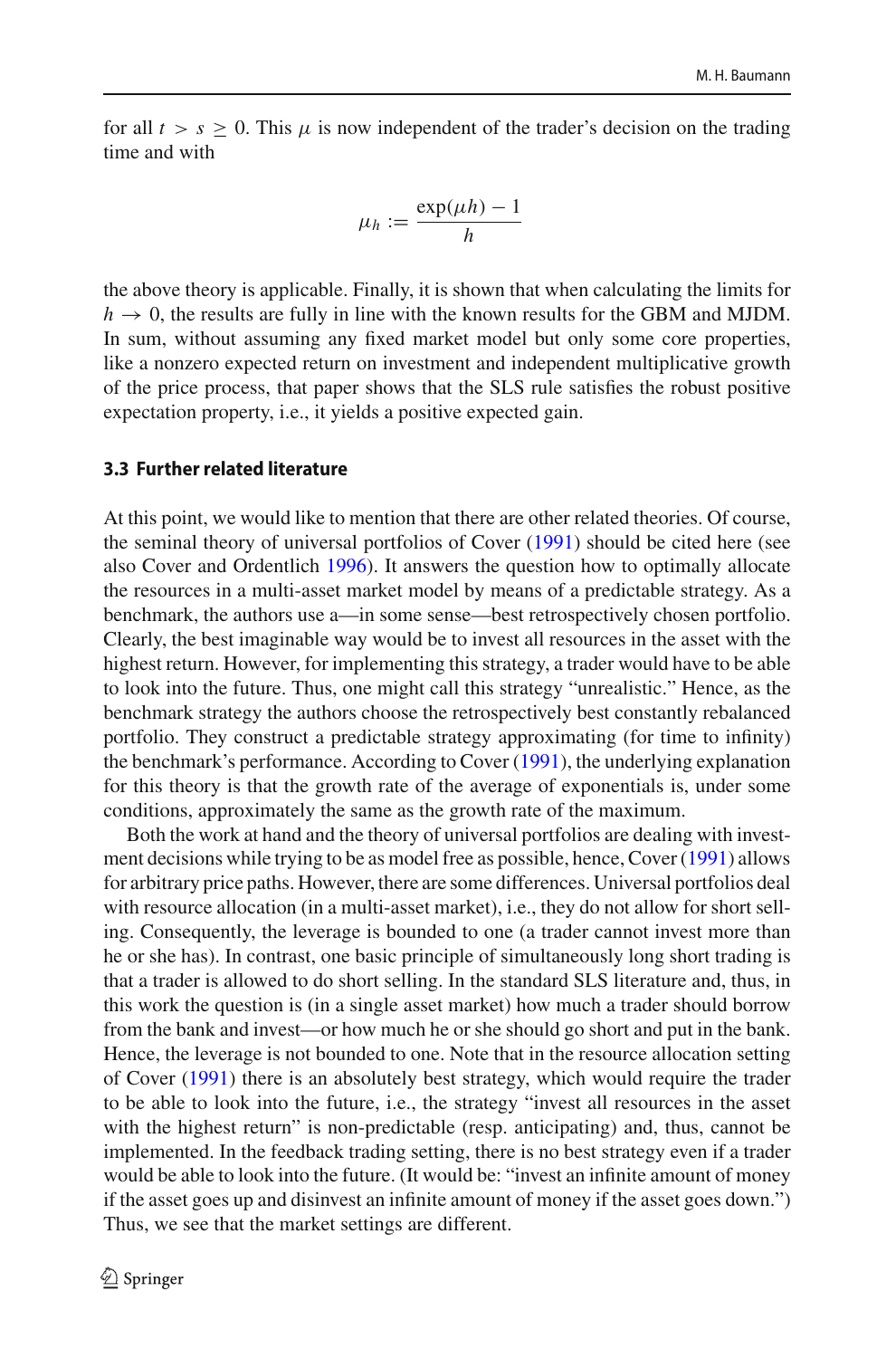Another strand of related literature is that of stochastic portfolio theory and—as a part of this—functionally generated portfolios. These theories were established by Fernhol[z](#page-45-23) [\(1999a,](#page-45-23) [b\)](#page-45-24) more than 20 years ago. The stochastic portfolio theory can be seen as a successor of the so-called classical portfolio theory of Markowit[z](#page-46-23) [\(1952\)](#page-46-23) (cf. Fernholz and Sha[y](#page-45-25) [1982\)](#page-45-25). Overviews are provided by Fernhol[z](#page-45-18) [\(2002\)](#page-45-18) and Fernholz and Karatza[s](#page-45-26) [\(2009](#page-45-26)). It is descriptive—and not normative. One of its targets is to explain phenomena that can be observed on real equity markets. Thus, the stochastic portfolio theory rather differs from theories like the modern portfolio theory/dynamic asset pricing or the CAPM. In general, the stochastic portfolio theory deals with resource allocation problems (as the universal portfolios of Cove[r](#page-44-6) [\(1991](#page-44-6)) do). However, it offers insights to problems concerning arbitrage as well as market behavior and under rather general assumptions it allows to construct portfolios/trading rules with some controlled behavior. It can be used to analyze and optimize investment strategies and—as elaborated by Fernhol[z](#page-45-24) [\(1999b,](#page-45-24) [2001,](#page-45-27) [2002\)](#page-45-18)—it allows to construct trading rules that outperform the so-called market portfolio by observable quantities, i.e., no intrinsic parameters have to be known. This property is also a feature of feedbackbased trading strategies. Under technical conditions as integrability, (local / semi-) martingale assumptions, predictability, etc. the stochastic portfolio theory deals with topics as relative arbitrage, excess growth rates, and discount factors.

Often in stochastic portfolio theory, the capitalization (in our setting: the price)  $\ddot{X}$  is modeled via stochastic differential equations and Brownian motions (i.e., Wiener processes) resulting in Itō processes. However, there is also work dealing with continuous or even general semimartingales (Karatzas and Ru[f](#page-45-19) [2017](#page-45-19); Kardara[s](#page-46-24) [2003](#page-46-24); Karatzas and Kardara[s](#page-45-28) [2007](#page-45-28)). Since the stochastic portfolio theory deals with resource allocations, there is more than one asset. Here, we denote the different assets with subscript  $i$ , e.g., asset  $i$ 's price  $X_i$ . Usually, in the stochastic portfolio theory trading rules are given as fractions  $\pi_i$ ,  $i = 1, 2, ..., n$ , of the wealth  $Z_{\pi}$  of the trader (using strategy  $\pi$ ). The wealth in time *t* is the initial wealth plus the gain, i.e.,  $Z_{\pi}(t) = Z_{\pi}(0) + g_{\pi}(t)$ where  $g_{\pi}(t)$  is the sum of the gains resulting from trading assets  $i = 1, 2, \ldots, n$ . That means, the gain of a trading strategy in the stochastic portfolio theory is given by

$$
g_{\pi}(t) = \int_0^t Z_{\pi}(s-)\pi(s-)\frac{dX(s)}{X(s-)},
$$

i.e.,

$$
g_{\pi}(t) = \sum_{i=1}^{n} \int_{0}^{t} Z_{\pi}(s -) \pi_{i}(s -) \frac{dX_{i}(s)}{X_{i}(s -)}.
$$

Note that in stochastic portfolio theory  $\pi(t)$  is often functionally generated (see Fernhol[z](#page-45-18) [2002](#page-45-18); Karatzas and Ru[f](#page-45-19) [2017;](#page-45-19) Fernholz and Karatza[s](#page-45-26) [2009\)](#page-45-26) where—as explained by Fernholz and Karatzas [\(2009,](#page-45-26) Chapter III)— $\pi(t)$  is a specific function of the market portfolio/the relative market weights  $\mu(t) = (\mu_1(t), \dots, \mu_n(t)) =$ 

 $\sqrt{2}$  $\frac{X_1(t)}{\sum_{j=1}^n X_n(t)}, \ldots, \frac{X_n(t)}{\sum_{j=1}^n X_n(t)}$ ), of a function depending on the "market price of risk,"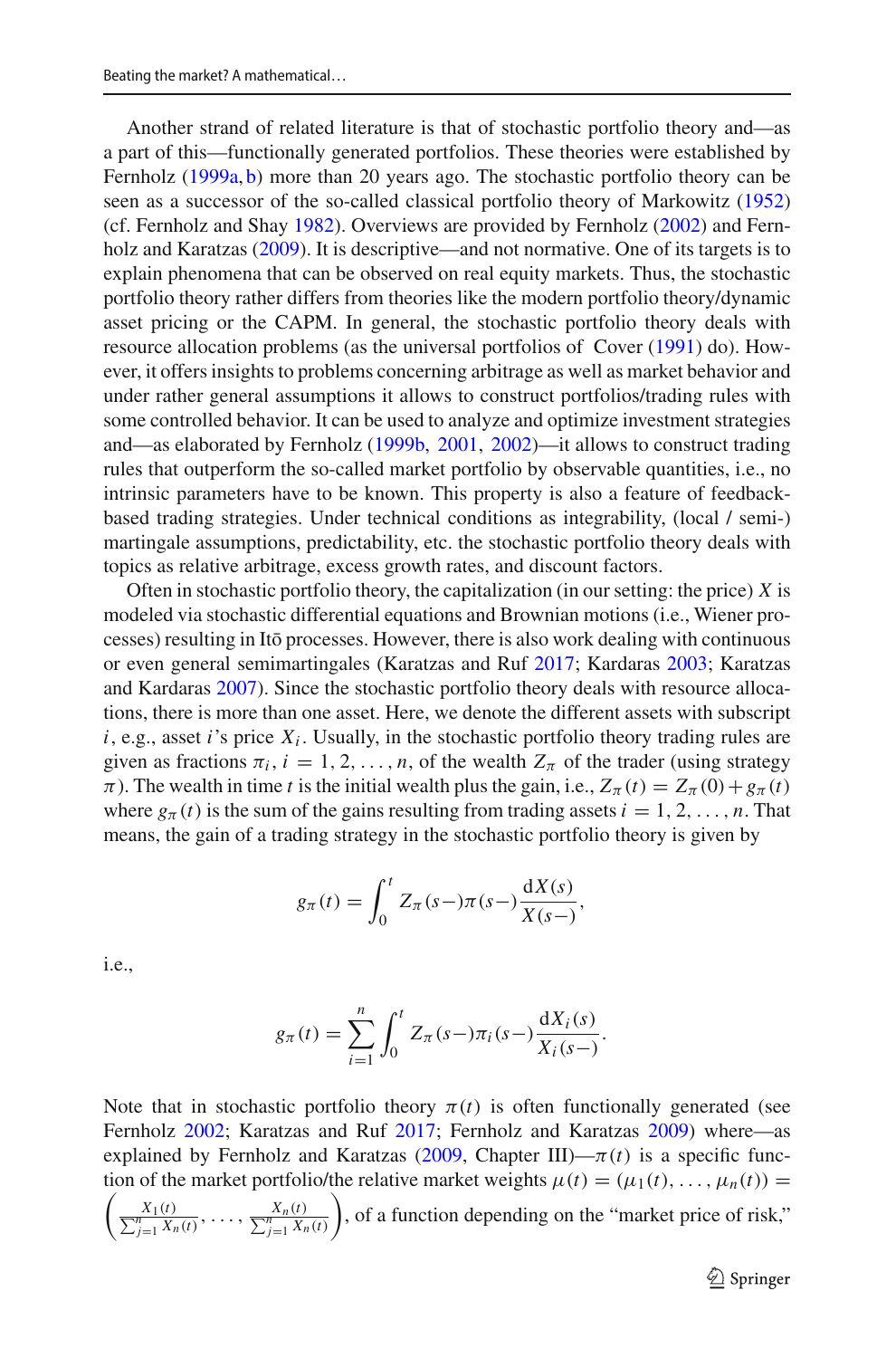and of a given function that fulfills some conditions. Note that portfolios and trading strategies might be adjusted for the "defect of self-financibility" and the "defect of balance" and that the function determining  $\pi$  might be "additive" or "multiplicative" (for all of these points, see Karatzas and Ru[f](#page-45-19) [2017\)](#page-45-19) and subject to investment or short-selling constraints (Fernholz and Karatza[s](#page-45-26) [2009](#page-45-26)).

Rewriting the gain equation for a one asset market and using the formula for the traders' wealth leads to

$$
g_{\pi}(t) = \int_0^t (Z_{\pi}(0) + g_{\pi}(s-))\pi(s-)\frac{dX(s)}{X(s-)},
$$

where *X*, *g*,  $\pi$  are one-dimensional processes with  $g_{\pi}(0) = 0$ . Put differently, it holds for the investment  $I_{\pi}(t) = Z_{\pi}(t)\pi(t)$  that

$$
I_{\pi}(t) = Z_{\pi}(0)\pi(0) + \pi(t)\int_0^t (Z_{\pi}(0)\pi(s-) + g_{\pi}(s-)\pi(s-))\frac{dX(s)}{X(s-)}.
$$

When we compare this with the linear long trader

$$
I^{L}(t) = I_{0}^{*} + K g^{L}(t)
$$
  
=  $I_{0}^{*} + K \int_{0}^{t} I^{\ell}(s-) \frac{dp(s)}{p(s-)}$   
=  $I_{0}^{*} + K \int_{0}^{t} (I_{0}^{*} + K g^{L}(s-)) \frac{dp(s)}{p(s-)}$ 

it turns out that with  $I_0^* = Z_{\pi}(0)\pi(0)$  and  $K = \pi(t)$  *const*, the structure of these formulae is similar. However, whether  $\pi(t) = K$  can be chosen as constant in stochastic portfolio theory depends on self-financing constraints (cf. Duffi[e](#page-45-29) [2010\)](#page-45-29)—which is not a problem when allowing, as we do, for investments in a bank account. Note that only for  $K = 1$  the linear long rule is self-financing.

Additionally, while the linear long rule—and also the linear short rule—can be written in the form the stochastic portfolio theory uses, this is not true for the SLS rule because the SLS rule is a combination of two independent strategies. For the investment of the SLS strategy, it holds:

$$
I^{SLS}(t) = I^{L}(t) + I^{S}(t)
$$
  
=  $I_{0}^{*} + K g^{L}(t) - I_{0}^{*} - K g^{S}(t)$   
=  $K \left( \int_{0}^{t} \left( I_{0}^{*} + K g^{L}(s -) \right) \frac{dp(s)}{p(s -)} \right)$   
+  $\int_{0}^{t} \left( -I_{0}^{*} - K g^{S}(s -) \right) \frac{dp(s)}{p(s -)} \right)$   
=  $K^{2} \int_{0}^{t} \left( g^{L}(s -) - g^{S}(s -) \right) \frac{dp(s)}{p(s -)} \right)$ 

 $\textcircled{2}$  Springer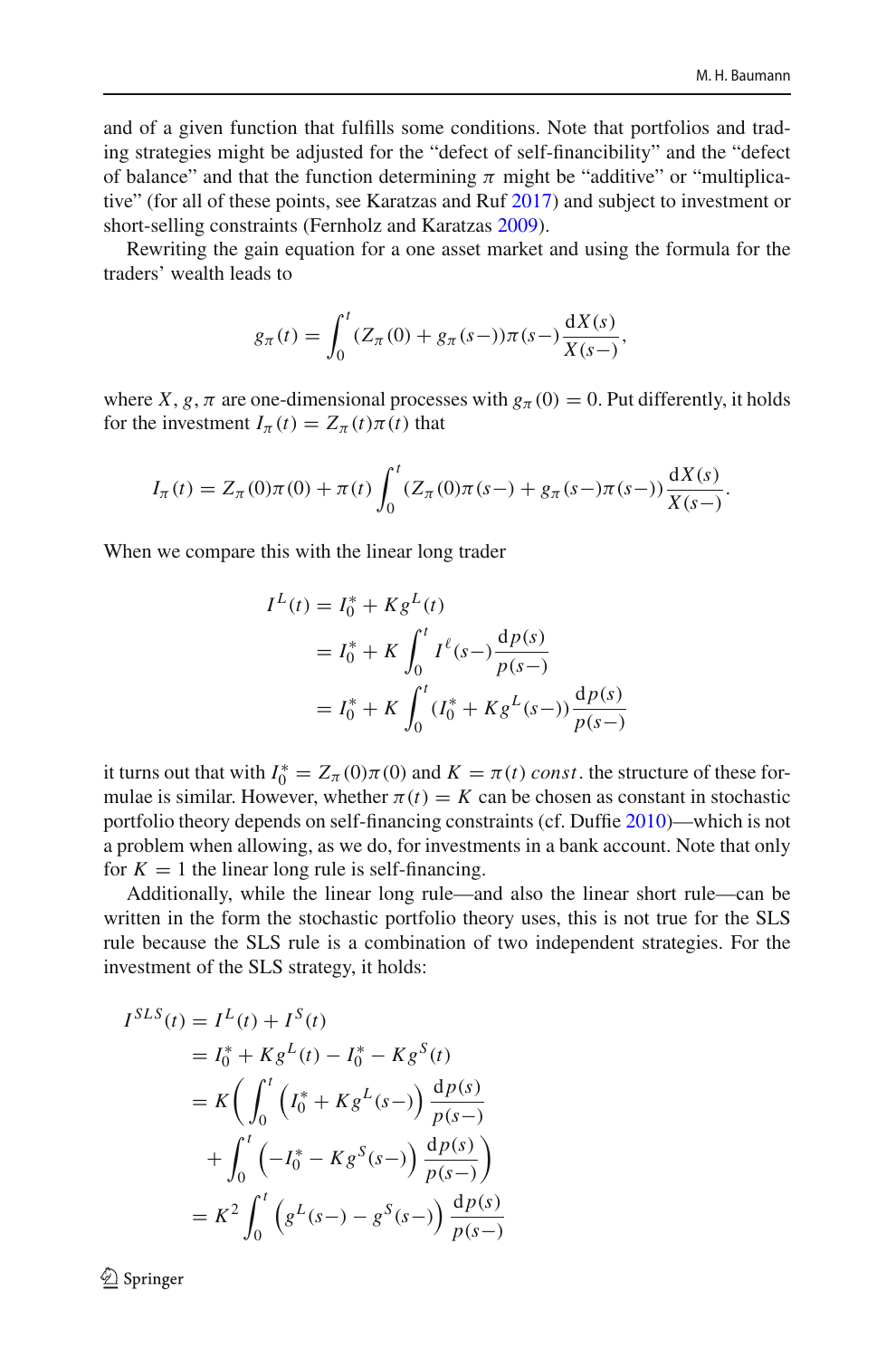$$
= K^{2} \int_{0}^{t} \left( \int_{0}^{s} \left( I_{0}^{*} + K g^{L}(\tau -) \right) \frac{dp(\tau)}{p(\tau -)} - \int_{0}^{s} \left( -I_{0}^{*} - K g^{S}(\tau -) \right) \frac{dp(\tau)}{p(\tau -)} \right) (s -) \frac{dp(s)}{p(s -)} = K^{2} \int_{0}^{t} \left( \int_{0}^{s} \left( 2I_{0}^{*} + K \left( g^{L}(\tau -) + g^{S}(\tau -) \right) \right) \frac{dp(\tau)}{p(\tau -)} \right) (s -) \frac{dp(s)}{p(s -)} = K^{2} \int_{0}^{t} \left( \int_{0}^{s} \left( 2I_{0}^{*} + K g^{SLS}(\tau -) \right) \frac{dp(\tau)}{p(\tau -)} \right) (s -) \frac{dp(s)}{p(s -)}.
$$

That means, the SLS strategy cannot be rewritten in such a way that it fits to the setting of the stochastic portfolio theory, which can also be seen easily when observing that the initial wealth of the SLS strategy is zero. This would lead to zero investments and in turn to zero gains and zero wealth for all points in time in the stochastic portfolio theory setting. Furthermore, other control-based trading strategies like the one defined and analyzed in Sect. [6](#page-37-0) or those developed by Malekpour et al[.](#page-46-18) [\(2013,](#page-46-18) [2018](#page-46-25)) do not fit to the stochastic portfolio theory framework, too.

Further notable work on stochastic portfolio theory and related topics is conducted by Fernholz and Karatza[s](#page-45-30) [\(2005\)](#page-45-30), Fernholz et al[.](#page-45-31) [\(2003,](#page-45-31) [2005](#page-45-32)), and Banner et al[.](#page-43-4) [\(2005\)](#page-43-4). Pal and Won[g](#page-46-13) [\(2016](#page-46-13)) relate functionally generated strategies to a discrete-time optimal transport problem, Schied et al[.](#page-46-26) [\(2018](#page-46-26)) analyze path-dependent problems, and Karatzas and Ru[f](#page-45-19) [\(2017\)](#page-45-19) relate the stochastic portfolio theory to Lyapunov functions for semimartingales. Since there are very interesting results in the literature resulting from connections of universal portfolios and stochastic portfolio theory (see Cuchiero et al[.](#page-44-10) [2019;](#page-44-10) Pal and Won[g](#page-46-13) [2016;](#page-46-13) Won[g](#page-46-14) [2015](#page-46-14)), we conjecture that the combination of universal portfolios and the stochastic portfolio theory (including Lyapunov functions) with feedback trading ideas will lead to very fruitful results when extending SLS strategies to multi-asset markets. This topic is very interesting for future work, esp., since all these theories deal with functionally generated portfolios.

#### <span id="page-14-0"></span>**3.4 Market requirements**

As stated in Sect. [3.1](#page-4-1) we consider a market with one risky asset and a risk-free bond. Note that there is work dealing with control-based trading rules in market settings with more than one asset (e.g., Deshpande and Barmis[h](#page-44-26) [2018](#page-44-26)). Since this work relies on a constant trend assumption, it is highly interesting for future work to analyze SLS rules for more than one risky asset with time-varying parameters. Also, the work of Cove[r](#page-44-6) [\(1991\)](#page-44-6), Cover and Ordentlic[h](#page-44-25) [\(1996](#page-44-25)), Fernhol[z](#page-45-18) [\(2002](#page-45-18)), and Karatzas and Ru[f](#page-45-19) [\(2017\)](#page-45-19) investigates functionally generated portfolios in markets with more than one asset. Cove[r](#page-44-6) [\(1991\)](#page-44-6) and Cover and Ordentlic[h](#page-44-25) [\(1996\)](#page-44-25) analyze so-called universal (longonly) portfolios. A connection of the theories from Cove[r](#page-44-6) [\(1991](#page-44-6)), Fernhol[z](#page-45-18) [\(2002](#page-45-18)) and the work at hand will be very fruitful for future work (see also Sect. [3.3\)](#page-11-0).

For the work at hand, we assume

– *one interest rate for debit and credit,* and

<sup>–</sup> a *risk-free bond* with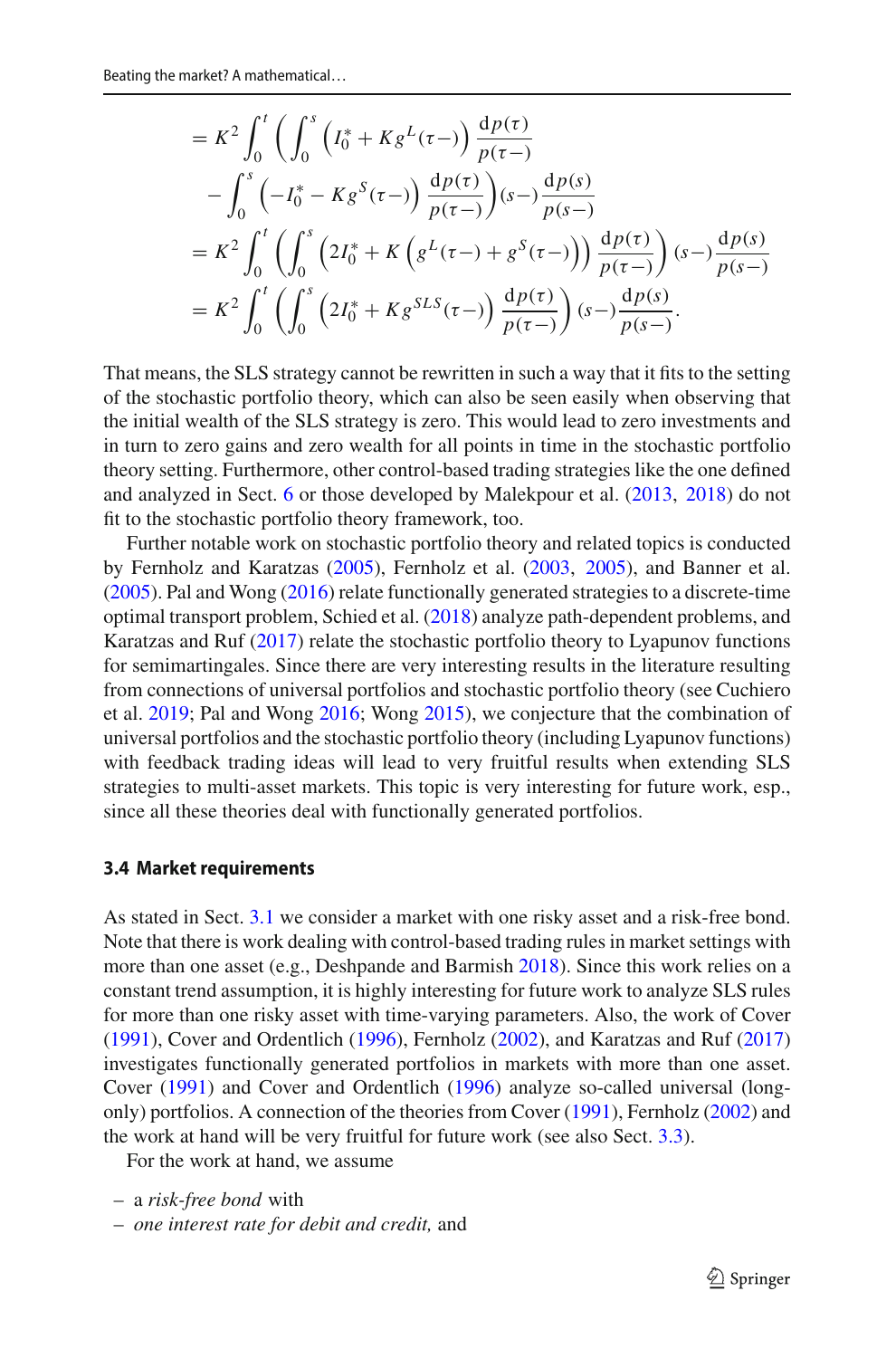– that the *interest rate equals zero,* that means that a zero coupon bond is available.

Risk-free zero-rate assets may be available on the market, cf. Treasury Bills. When this is not the case, the existence of a zero-rate risk-free bond is easily achievable: When there is any bond, we can use this bond as numéraire. That means all stock returns are somehow relative to this bond. The assumption that the interest rate is the same for debit and credit is a harder assumption than the existence of a risk-free bond, but it is actually not too hard for big traders. Note that the expected returns of all risk-neutral assets are zero. However, we assume the existence of a

– *non-risk-neutral* asset

with

#### – *independent multiplicative growth.*

Independent multiplicative growth means that there are absolutely no predictable patterns in the market. This is important since one of the aims of this work is to show that predictable patterns are not necessary to contradict the efficient market hypothesis.

The assumption of stochastically independent multiplicative growth rates is crucial for the analysis in the work at hand. It fits to the weak version of the efficient market hypothesis, however, this assumption might be debatable when SLS trading rules should be applied to real-world market data.

The results obtained in this work (and in the related literature) only hold when the asset's trend is nonzero. Since the zero-trend case is always an exception in the results of this work (and the related work), it is important that there is an asset with a trend unequal to zero, which does not mean that the autocorrelation of the time series of returns is necessarily unequal to zero. This assumption is justifiable because we could assume that a stock market (with many risky assets) as a whole is risk-neutral (on average), but not so each single stock—and we can just pick one non-risk-neutral asset for our analysis. Additionally, it is reasonable in the sense of efficient markets that a volatile and, thus, more risky asset expects higher returns, i.e., they are positive relative to the numéraire. However, we do not need a stock with a higher expected return (compared to the bond/numéraire), only one with expected returns unequal to zero compared to the numéraire at least for short time intervals.

Next, we state some additional market requirements that are similar to those in the related SLS literature. As can be seen, the short side's strategy requires for sure a possibility for

– *short selling*, i.e., a negative investment.

Besides this market requirement, a few more assumptions are needed in the analytic parts of the work at hand:

- *costless trading*, i.e., no additional costs related to buying or selling assets,
- *adequate resources*, i.e., no financial constraints that could prohibit any desired transaction,
- *perfect liquidity*, i.e., no bid-ask spread and no waiting time, and
- the so-called *price-taker* property, i.e., no impact of the investment decisions on the price process.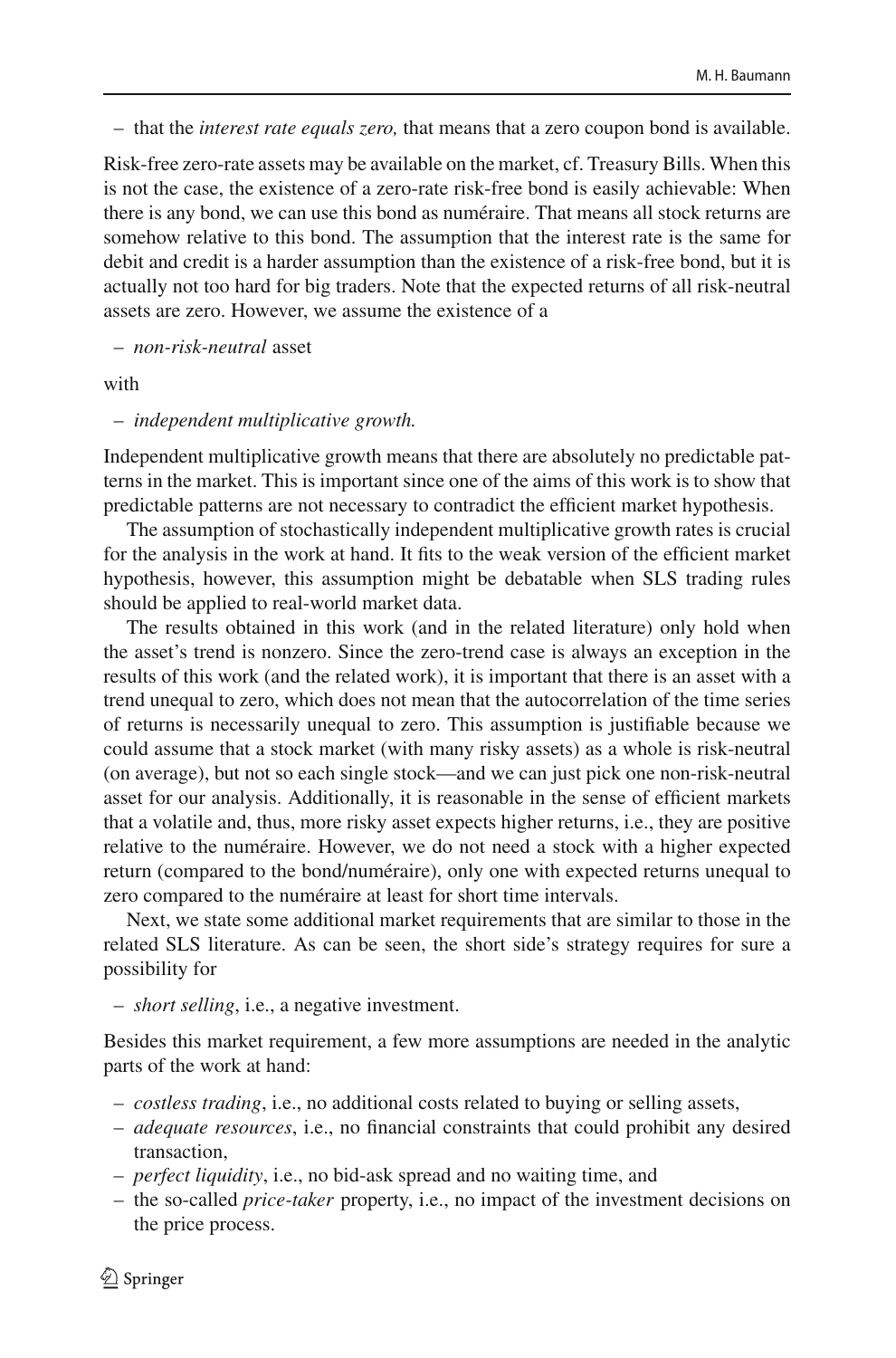We briefly justify these market requirements: short-selling and perfect liquidity should not be strong assumptions for large companies' stocks under trade. Costless trading, in the past a strong argument of the defenders of the efficient market hypothesis to show that chartist strategies cannot work in practice (cf. Fam[a](#page-45-3) [1991](#page-45-3)), might be less controversial in times of flat-rate stock trading offers or when only trading over the counter. The adequate resources assumption is justified when the trader is big and rich enough, e.g., a mutual fund, and is not trading too much of the single asset under trade. The latter argument also justifies the price-taker property. With "rich" we mean that the trader has high capital, low funding constraints, and low funding costs, i.e., the trader can borrow as much as he or she wants at low interest rates resp. costs.

The key assumption is high liquidity: When trading a highly liquid stock in small amounts, it can be done over the counter. In this case, the price path is always the middle of the bid and ask prices, which allows us to assume no bid-ask spread. In the case of trading over the counter, the trader is really a price-taker and the trading costs are negligible.

In sum, for a trader with high capital and low funding costs/constraints who trades small amounts of an asset of a big underlying firm, the assumptions above can be accepted. Rich does not mean that the trader has an infinite amount of capital all the time, like it is assumed when referring to doubling-up strategies. There are papers analyzing the leverage of the SLS rule, i.e., how many times the account value a trader needs to invest. Primbs and Barmis[h](#page-46-16) [\(2012,](#page-46-16) [2017\)](#page-46-17) show that this leverage can be bounded. Additionally, it is easy to see that in a discrete time model with a given time horizon  $(T < \infty)$  and bounded stock returns—like in a binomial tree model (Cox–Ross–Rubinstein; CRR)—the maximal investment is bounded, too.

Note that the market requirements stated in this section concern the analytic parts of the work at hand. In Sect. [5,](#page-28-0) we provide a backtesting study on past market data, including bid-ask spreads (i.e., imperfect liquidity), transaction costs, and interest rates. Thus, the results in Sect. [5](#page-28-0) are empirical, not theoretical. Note that the authors of the papers discussed in Sect. [3.2](#page-8-0) assume more or less the same market requirements as we do here.

#### **3.5 Illustrative example**

Before going to the analytic part of this work, we present a small illustrative example of how SLS trading works in a non-recombinable binomial tree with time-varying parameters on the time grid  $\mathcal{T} = \{0, 1, 2\}$  (i.e., two periods). Note that for the analytical findings in Sect. [4,](#page-18-0) no values of the parameters have to be known (or estimated), though for calculating this example, parameters were chosen. The parameters, i.e., the prices and the conditional probabilities for the dynamics of the price process, can be found in Fig. [2.](#page-17-0) We compute a trend of  $\mu_1(1) = 5\%$  in period one and of  $\mu_1(2) = 6\%$  in period two (see Sect. [4.1\)](#page-19-0). Together with the trading parameters  $I_0^* = 100$  and  $K = 2$ , this leads to the investments and gains depicted in Fig. [2.](#page-17-0) The variable *B* denotes the bond, i.e., the bank account. A positive *B* tells how much capital the trader puts in the bank and a negative *B* how much capital the trader has to borrow from the bank. The expected gain is  $\mathbb{E}[g(2)] = 0.4 \cdot 8 + 0.1 \cdot (-8) + 0.4 \cdot (-4) + 0.1 \cdot 4 = 1.2 > 0.$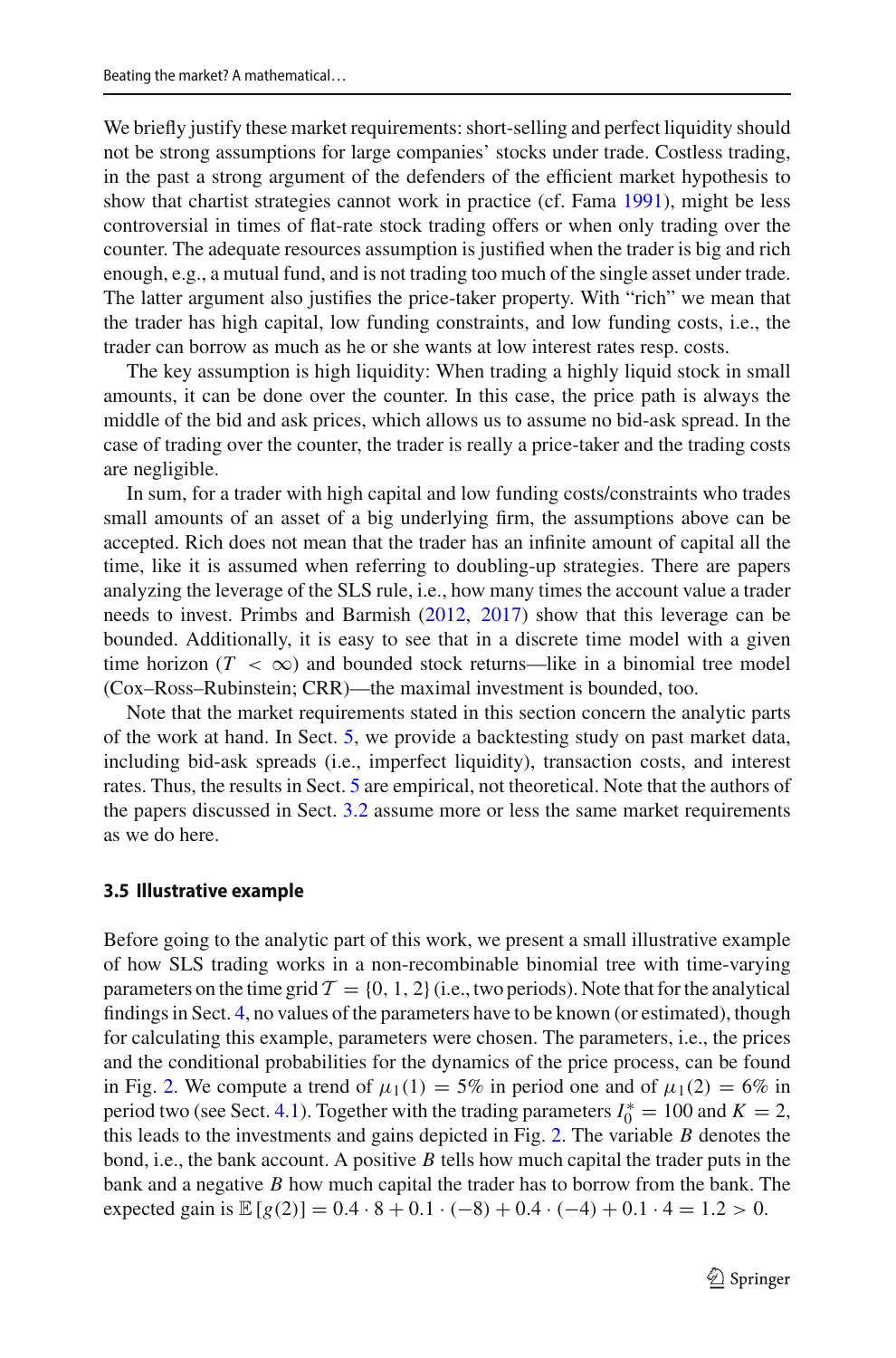

<span id="page-17-0"></span>**Fig. 2** Simultaneously long short trading example in a binomial tree model with two periods and trends:  $\mu_1(1) = 5\%$  and  $\mu_1(2) = 6\%$  and trading parameters:  $I_0^* = 100$  (initial-investment parameter) and  $K = 2$ (feedback parameter).

In the next section, we show that the expected gain was also positive when both  $\mu_1(1)$  and  $\mu_1(2)$  were negative. The example above gives an idea how SLS trading works. When prices go up (down) several times in a row, the trader profits from compound effects of the long (short) side, ones that exceed the losses on the other side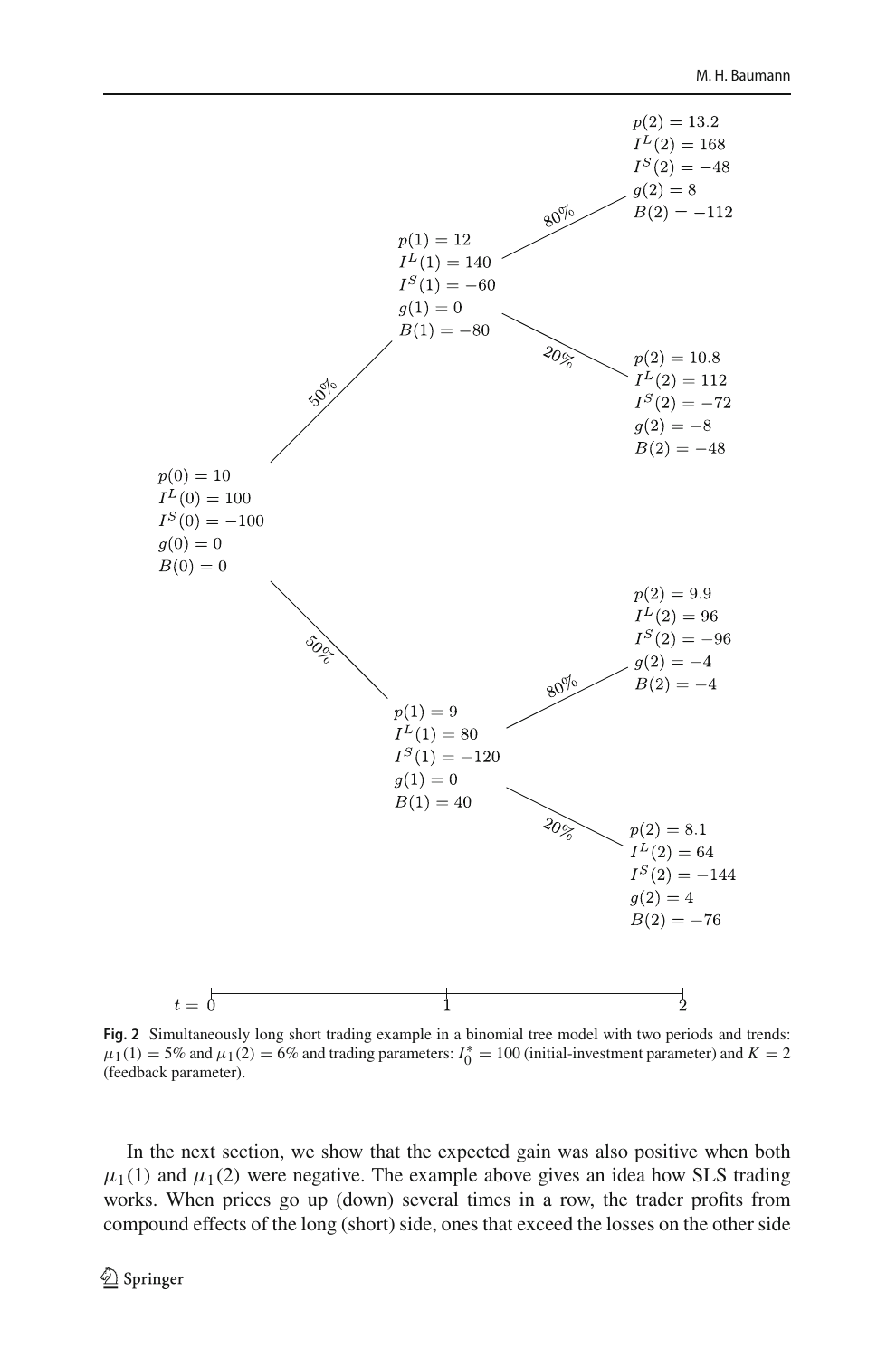(in expectation). Another point learned by this example is that the trader does not need an infinite amount of capital: here it is bounded by 112. Even when we would add transaction costs of, e.g., 0.5 per trade, the expected gain would still be  $0.2 > 0$ , which shows that the classical transaction costs argument of the defenders of the efficient market hypothesis is not that strong in terms of SLS trading. We will come back to the problem of transaction costs and of bid-ask spreads in Sect. [5.](#page-28-0)

# <span id="page-18-0"></span>**4 Analysis of the simultaneously long short strategy with time-varying trends and volatilities**

The main feature of control-based trading strategies is that, although market parameters like the expected return on investment are used when analyzing the strategies, the trader neither needs to know nor to estimate them. Properties of the strategies hold for almost all settings of the parameter values. The following analysis generalizes the work of Baumann and Grün[e](#page-44-1) [\(2017\)](#page-44-1) but takes into account the ideas of Primbs and Barmis[h](#page-46-16) [\(2012,](#page-46-16) [2017](#page-46-17)) who consider time-varying trends and volatilities.

Our goal is to show whether the "robust positive expectation property" as defined in Sect. [3.2](#page-8-0) still holds in the general setting outlined in Sect. [3.1.](#page-4-1) If we can show that in continuous time for every strictly positive F-adapted semimartingale the expected trading gain of the SLS rule is non-negative for all possible (and unobservable) drifts and positive for all possible (and unobservable) drifts whenever  $\int_0^T \mu(t) dt \neq 0$ , it follows that the robust positive expectation property still holds (in continuous time).

After having discussed market efficiency in Sect. [2](#page-2-0) as well as control-based and functionally generated trading strategies, especially SLS trading, in Sect. [3](#page-4-0) we now present the analysis of the SLS rule in a general time-varying setting. This analysis is based on refinements of the trading times' underlying time grids. In detail, we start with a stochastic price process  $p : [0, T] \times \Omega \rightarrow \mathbb{R}^+$  in continuous time (with  $p(0) \in \mathbb{R}^+$ ) that has to be a (càdlàg) semimartingale (see Sect. [3.1\)](#page-4-1) and that fulfills

$$
\mathbb{E}\left[p(t)|\mathcal{F}_s\right] = p(s) \cdot \exp\left(\int_s^t \mu(\tau) d\tau\right)
$$

for all  $t > s \geq 0$  and a deterministic, Riemann integrable function  $\mu$ . Especially, it holds:  $\ln (\mathbb{E}[p(t)]) = \ln(p(0)) + \int_0^t \mu(\tau) d\tau$ . This time-varying trend is one of the basic novelties of this work, different from the work of Baumann and Grün[e](#page-44-1) [\(2017](#page-44-1)). Additionally and similar to Baumann and Grün[e](#page-44-1) [\(2017](#page-44-1)), we assume that for all  $k \in \mathbb{N}$ and all  $(s_j)_{j=0,1,...,k} \subset T = [0, T]$  with  $0 \le s_0 < s_1 < ... < s_k \le T$ 

$$
p(s_0), \frac{p(s_1)}{p(s_0)}, \ldots, \frac{p(s_k)}{p(s_{k-1})}
$$

are stochastically independent. That means, the log-price has independent increments, as, e.g., Lévy processes have. We note that this assumption of stochastically independent multiplicative growth rates cannot be relaxed in the subsequent analysis and—although fitting to the weak version of the efficient market hypothesis—might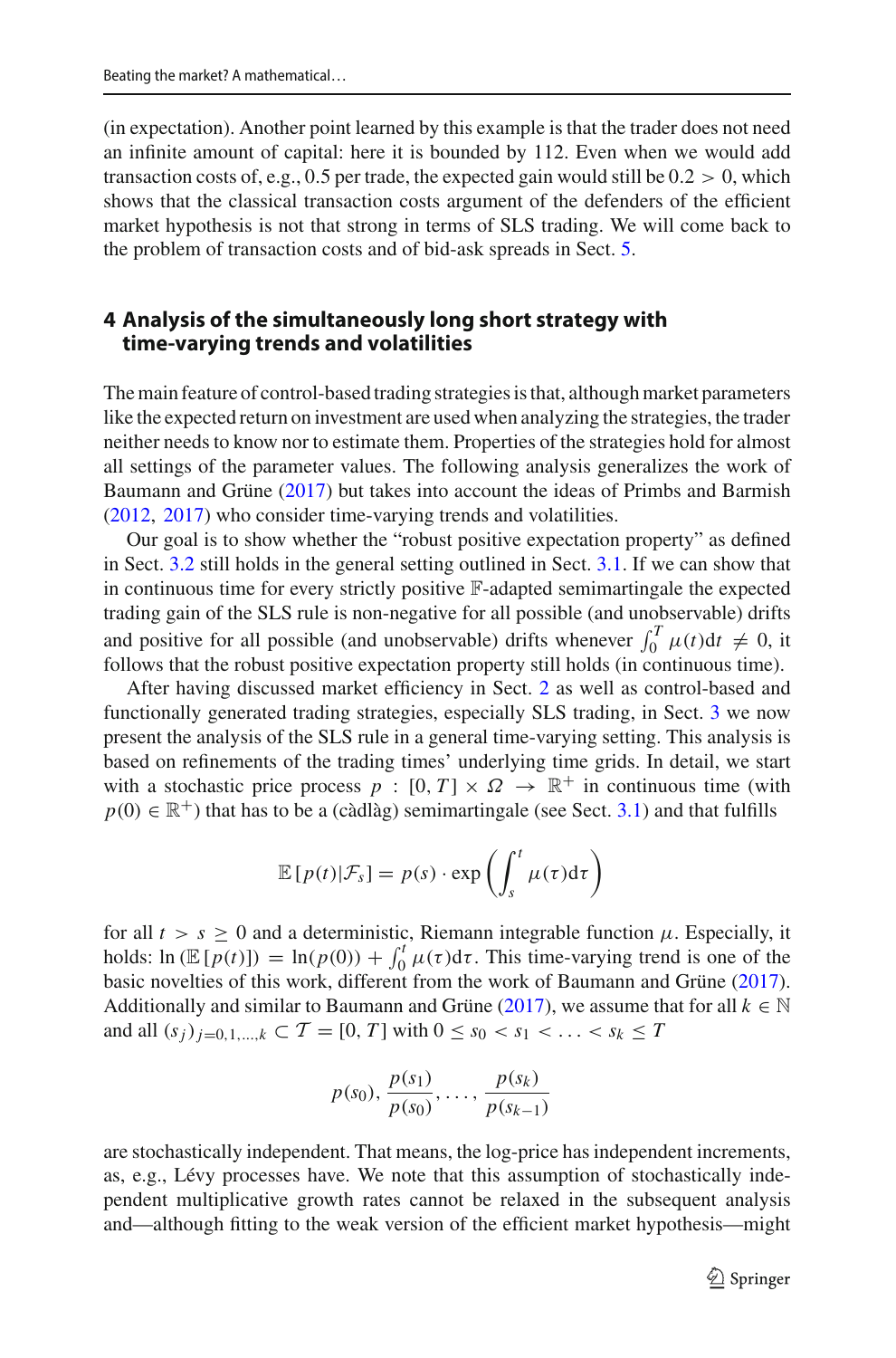seem to be rather strong when SLS trading should be applied to real-world market data. However, models used in the related literature (like the GBM or MJDM) fulfill this assumption.

Next, we draw a discrete time process  $(p(t_i))_{i=0,1,2,\dots,N=\frac{T}{h}}$  on the equidistant time grid  $\{t_i = ih \mid i = 0, ..., N = \frac{T}{h}\}$  with mesh size  $h > 0$ . Starting with the analysis of the SLS trading rule on these discrete time price processes, we will end with continuous time trading. We emphasize that the price process allows for time-varying parameters and in Sect. [4.2](#page-23-0) the analysis takes risk-adjusted returns into account.

#### <span id="page-19-0"></span>**4.1 The robust positive expectation property**

Using sampled prices as described above, we define

$$
\mathbb{E}\left[\frac{p(t_n)-p(t_{n-1})}{h\cdot p(t_{n-1})}\right]=:\mu_h(t).
$$

For the reason of non-negative prices,  $\mu_h(t) > -\frac{1}{h}$  has to hold for all  $t > 0$  and  $h > 0$ . We note that  $\mathbb{E} \left[ \frac{p(t_n)}{p(t_{n-1})} \right]$ *p*(*tn*−1)  $= h\mu_h(t) + 1.$ 

It follows that the discrete-time stochastic price process  $(p(t_i))_{i=0,1,\dots,N} > 0$  with  $p(0) \in \mathbb{R}^+$  fulfills the independent multiplicative growth assumption, i.e., for all  $k \in \mathbb{N}$ and all  $j_0 < j_1 < \ldots < j_k \in \{0, 1, \ldots, N\}$  (with  $t_{j_i} \in \mathcal{T} = \{t_i = ih \mid i = 0, \ldots, N\}$ ) it holds that

$$
p(t_{j_0}), \frac{p(t_{j_1})}{p(t_{j_0})}, \ldots, \frac{p(t_{j_k})}{p(t_{j_{k-1}})}
$$

are stochastically independent. In other words, the returns of investment must be independent. Again we note that this is the weak form of the market efficiency hypothesis. This stochastic independence also holds when applying any measurable function on the growth rates.

By the procedure done above, i.e., by starting with a continuous time process and a trend function  $\mu$  and then sampling a discrete time process, the seeming contradiction to the price-taker property is avoided. While the trader implicitly influences the trend  $\mu_h(t)$  by the choice of h, this is not true for  $\mu(t)$ . Later, we calculate the limits for  $h \to 0$  for this sampled-data system and observe that the discrete time trend converges to the continuous time trend (cf. Baumann and Grün[e](#page-44-1) [2017\)](#page-44-1).

The robust positive expectation property does not in general hold anymore (a counter example is given later in this section). However, at least in two special cases, the robust positive expectation property is still valid. First, we note that for the expected price it holds

$$
\mathbb{E}[p(t)] = \mathbb{E}\left[p(0) \cdot \prod_{i=1}^{n} \frac{p(t_i)}{p(t_{i-1})}\right] = p(0) \cdot \prod_{i=1}^{n} (\mu_h(t_i)h + 1)
$$

 $\textcircled{2}$  Springer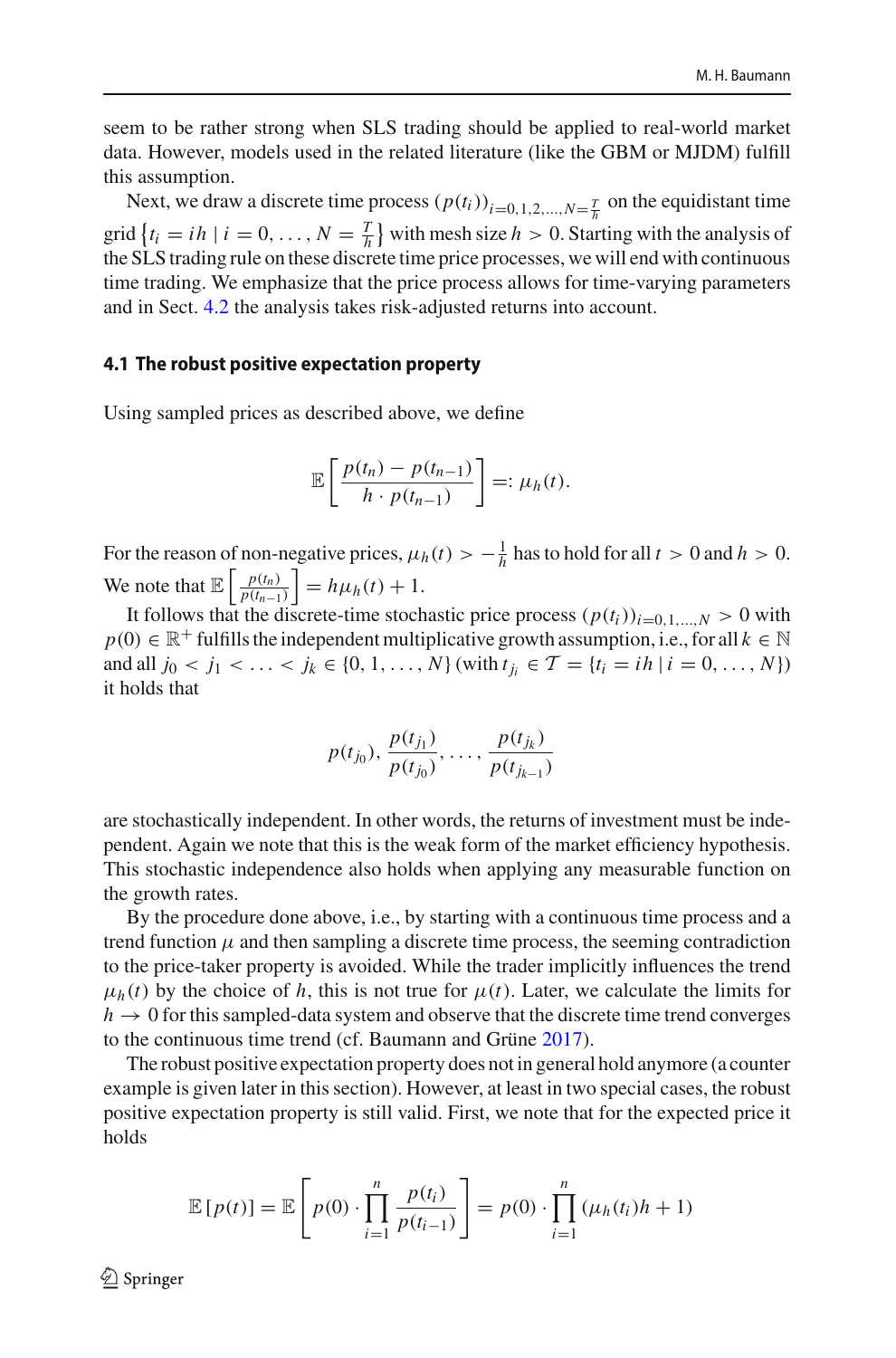and

$$
\mathbb{E}\left[p_{t_n}|\mathcal{F}_{t_k}\right] = p_{t_k} \cdot \prod_{i=k+1}^n (\mu_h(t_i)h + 1)
$$

with  $0 \leq k < n \leq N \in \mathbb{N}$ .

We start the analysis of the SLS strategy with its long side and set  $K^L = K$  and  $I^L(0) = I_0^*$ . The long side begins with investing  $I_0^*$  and adds *K* times the period gain in each period, i.e., (in theory) it buys as many units of the asset at the current price so that the formula  $I^L(t) = I_0^* + Kg^L(t)$  holds. By the definition of  $I^L(t_n) = I_0^* + Kg^L(t_n)$ and  $g^L(t_n) = \sum_{i=1}^n I^L(t_{i-1}) \cdot \frac{p(t_i) - p(t_{i-1})}{p(t_{i-1})}$ , it follows

$$
\frac{I^L(t_n) - I^L(t_{n-1})}{h \cdot I^L(t_{n-1})} = \frac{K\left(g^L(t_n) - g^L(t_{n-1})\right)}{h \cdot I^L(t_{n-1})}
$$
\n
$$
= \frac{KI^L(t_{n-1}) \cdot \frac{p(t_n) - p(t_{n-1})}{p(t_{n-1})}}{h \cdot I^L(t_{n-1})}
$$
\n
$$
= K \cdot \frac{p(t_n) - p(t_{n-1})}{h \cdot p(t_{n-1})}
$$

and so

$$
\mathbb{E}\left[\frac{I^L(t_n)-I^L(t_{n-1})}{h\cdot I^L(t_{n-1})}\right]=K\mu_h(t_n).
$$

It holds

$$
\mathbb{E}\left[I^{L}(t_{n})\right] = I_{0}^{*} \cdot \prod_{i=1}^{n} \left(K\mu_{h}(t_{i})h + 1\right).
$$

Again by the definition of  $I^L(t_n)$ , it follows

$$
\mathbb{E}\left[I^{L}(t_{n})\right] = I_{0}^{*} + K\mathbb{E}\left[g^{L}(t_{n})\right]
$$

and, hence,

$$
\mathbb{E}\left[g^{L}(t_{n})\right]=\frac{I_{0}^{*}}{K}\left(\prod_{i=1}^{n}\left(K\mu_{h}(t_{i})h+1\right)-1\right).
$$

By substituting  $I^L(0) = I_0^* \mapsto -I_0^* = I^S(0)$  and  $K^L = K \mapsto -K = K^S$ , we derive the formula for the short side's expected gain

$$
\mathbb{E}\left[g^{S}(t_{n})\right]=\frac{I_{0}^{*}}{K}\left(\prod_{i=1}^{n}\left(-K\mu_{h}(t_{i})h+1\right)-1\right).
$$

<sup>2</sup> Springer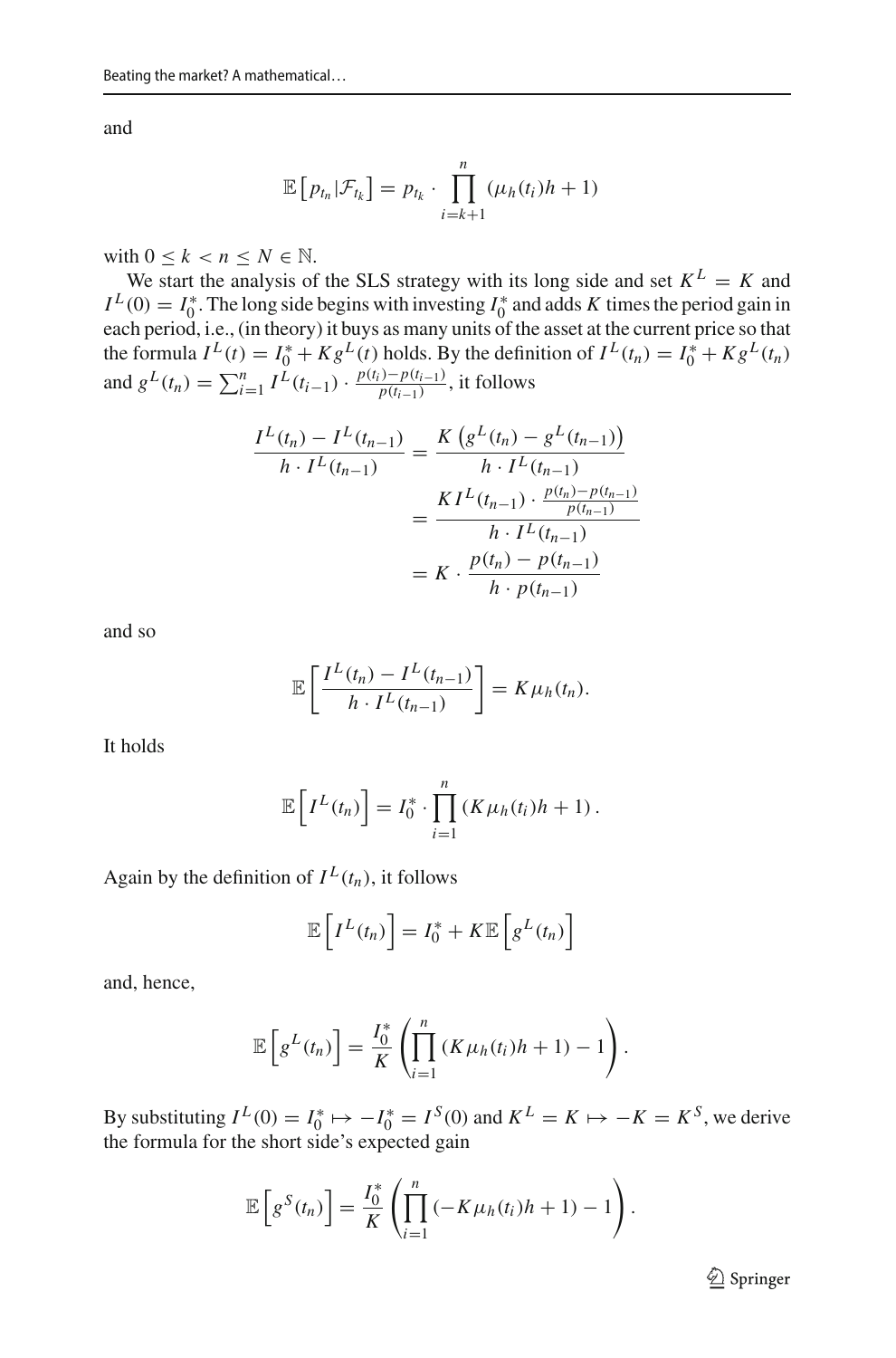Next, we investigate whether  $\mathbb{E}\left[g_t^{SLS}\right] = \mathbb{E}\left[g_t^L + g_t^S\right]$  is positive or not. Unfortunately,  $\mathbb{E}\left[g_t^L + g_t^S\right] > 0$  is not true for all *t* and all  $(\mu_h(t))_t$ . This can be seen by rewriting

$$
\mathbb{E}\left[g^{SLS}(t)\right] = \frac{I_0^*}{K} \left(\prod_{i=1}^n (K\mu_h(t_i)h + 1) + \prod_{i=1}^n (-K\mu_h(t_i)h + 1) - 2\right)
$$
  
= 
$$
\frac{2I_0^*}{K} \sum_{\substack{\alpha \subset \{1,\ldots,n\} \\ |\alpha| \text{ even} \\ |\alpha| \neq 0}} \prod_{j \in \alpha} K\mu_h(t_j)h.
$$

Note that in case of a constant trend, this formula can be simplified by use of binomial coefficients as done by Baumann and Grün[e](#page-44-1) [\(2017](#page-44-1)).

When assuming a time-varying trend in discrete time, it is easy to find an example where this sum is negative: when setting  $n = 2$ , i.e.,  $\mathcal{T} = \{0, h, 2h\}$ , with  $\mu_h(h)$ 0 and  $\mu_h(2h) < 0$ , which is a time-varying trend, it holds that  $\mathbb{E}\left[g^{SLS}(2h)\right] =$  $2KI_0^*h^2\mu_h(h)\mu_h(2h) < 0.$ 

However, there are (at least) two special cases where  $\mathbb{E}\left[g^{SLS}(t)\right] \geq 0$   $\forall t \in \mathcal{T}$ and  $\mathbb{E}\left[g^{SLS}(T)\right] > 0$  hold. (i) When  $n > 1$ ,  $\mu_h(t) \geq 0$  for all *t* and  $\mu_h(t) > 0$  for at least two points in time *t* or when  $\mu_h(t) \leq 0$  for all *t* and  $\mu_h(t) < 0$  for at least two points in time *t* (since  $|\alpha|$  is *even*). That means, whenever  $(\mu_h(t_i))_{i \in \{1,\dots,N\}}$  is non-negative (non-positive),  $\mathbb{E}\left[g^{SLS}(t)\right]$  is non-negative and when additionally there exists  $v \subset \{1, ..., N\}$  with  $|v| \ge 2$  such that  $(\mu_h(t_j))_{j \in v}$  is positive (negative), it holds that  $\mathbb{E}\left[g^{SLS}(T)\right]$  $\mathbb{E}\left[g^{SLS}(T)\right]$  $\mathbb{E}\left[g^{SLS}(T)\right]$  is positive. The settings of Baumann and Grüne [\(2017](#page-44-1)) and Malekpour and Barmis[h](#page-46-22) [\(2016](#page-46-22)), i.e.,  $\mu_h$  resp.  $\mu$  *const*. and nonzero, are special cases of case (i).

(ii) When letting  $h \to 0$  (i.e.,  $n = \frac{t}{h} \to \infty$ ), one can use the continuously compounded interest rate formula, which is a Vito-Volterra-style product integral, to see

$$
\mathbb{E}\left[g^{SLS}(t)\right] = \frac{I_0^*}{K}\left(\exp\left(\int_0^t K\mu(s)ds\right) + \exp\left(\int_0^t (-K\mu(s))ds\right) - 2\right)
$$

$$
= \frac{I_0^*}{K}\left(\exp\left(K\int_0^t \mu(s)ds\right) + \exp\left(-K\int_0^t \mu(s)ds\right) - 2\right),
$$

which is positive whenever  $\bar{\mu}(t) := \int_0^t \mu(s) ds \neq 0$ . That means, in the continuous time case, we proved that the robust positive expectation property still holds. Compare Fig. [3](#page-22-0) for a graph of the expected SLS trading gains as functions of  $\bar{\mu}(t)$  for varying *K* and Fig. [4](#page-22-1) for a contour plot of the expected SLS trading gains as a function of  $K > 0$  and  $\bar{\mu}(t)$ . Note that  $\exp(x) + \exp(-x) - 2 \ge 0$   $\forall x$  and equals zero if and only if  $x = 0$ . T[h](#page-46-16)e setting of Primbs and Barmish [\(2012,](#page-46-16) [2017](#page-46-17)) is a special case of case (ii), and all the results using GBMs or MJDM are special cases of both case (i) (just on another time scale) and (ii). Note that by construction of the discrete time gain and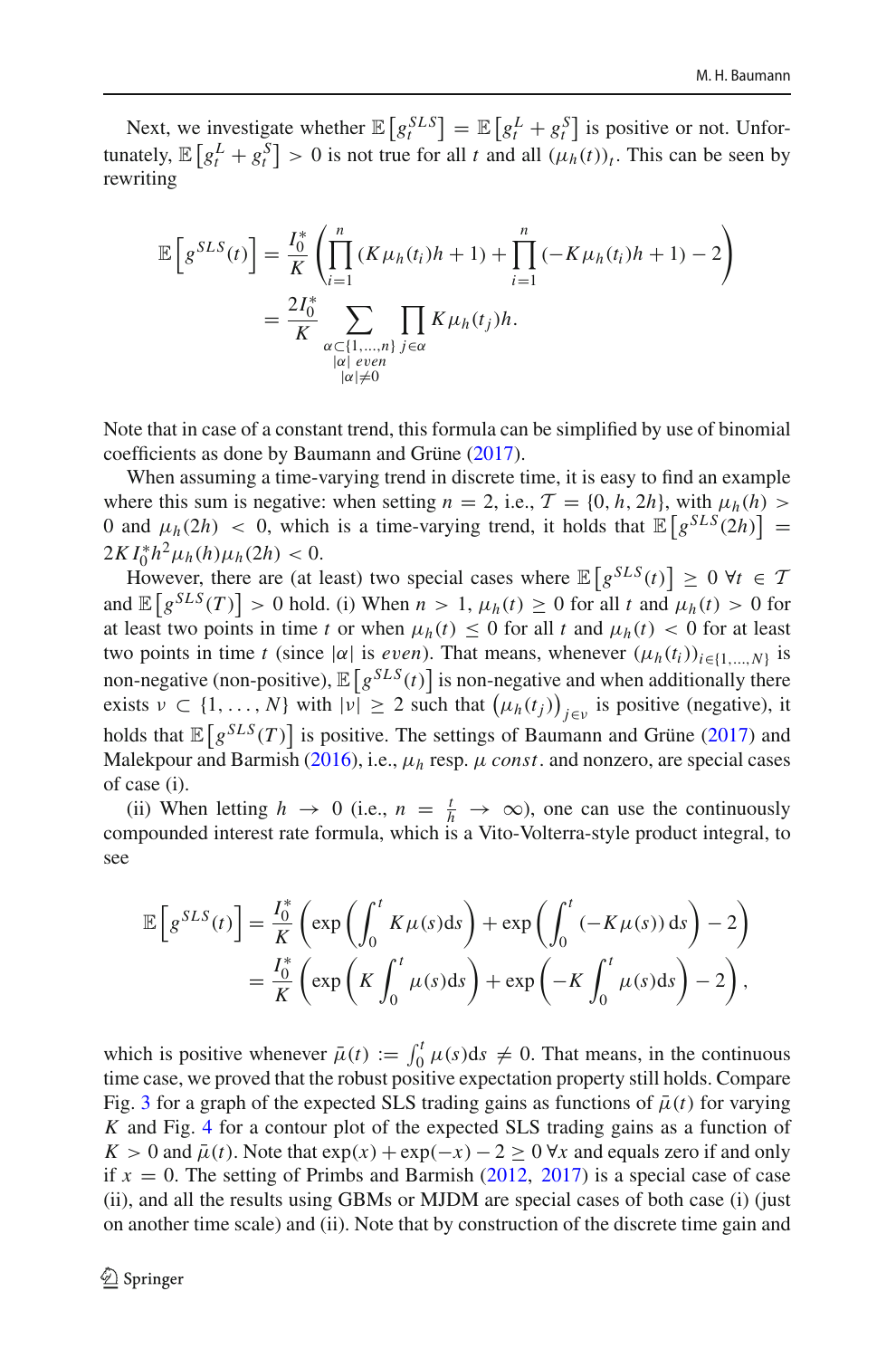

<span id="page-22-0"></span>**Fig. 3** Expected gain of different simultaneously long short strategies with initial-investment parameter  $I_0^* = 10$  and feedback parameters  $K = 16, 8, 4, 2, 1, \frac{1}{2}, \frac{1}{4}$  (from top to bottom). The average trend is  $\vec{\mu}(t) \in [-0.1, 0.2]$ 



<span id="page-22-1"></span>**Fig. 4** Contour plot of the expected gain of the simultaneously long short strategy for  $K \in (0, 10]$  (feedback parameter) and  $\bar{\mu}(t) \in [-0.1, 0.2]$  (average trend) with  $I_0^* = 10$ . The expected gain is positive for all  $(K, \bar{\mu}(t))$  with  $\bar{\mu}(t) \neq 0$ 

investment processes with shifted index (see Sect. [3.1\)](#page-4-1) the limit case for  $h \to 0$  fits to the continuous time setup established in Sect. [3.](#page-4-0)

During every time interval with positive expected returns or negative expected returns, a trader using the SLS rule can expect positive gains. Only when the expected return  $\mu$  switches from positive to negative or vice versa the trader can expect a loss. When increasing the trading frequency to continuous time trading—which is nearly a realistic assumption in times of high-frequency trading—and assuming that  $\mu(t)$  is Riemann integrable, the measure of points in time when  $\mu$  is switching its sign, goes to zero.

Mostly, in market efficiency literature, it is assumed that the price process is a random walk around its fundamental value. When allowing the fundamental value to be non-constant, and assuming it to be not too wild, i.e.,  $\mu(t)$  has to be Riemann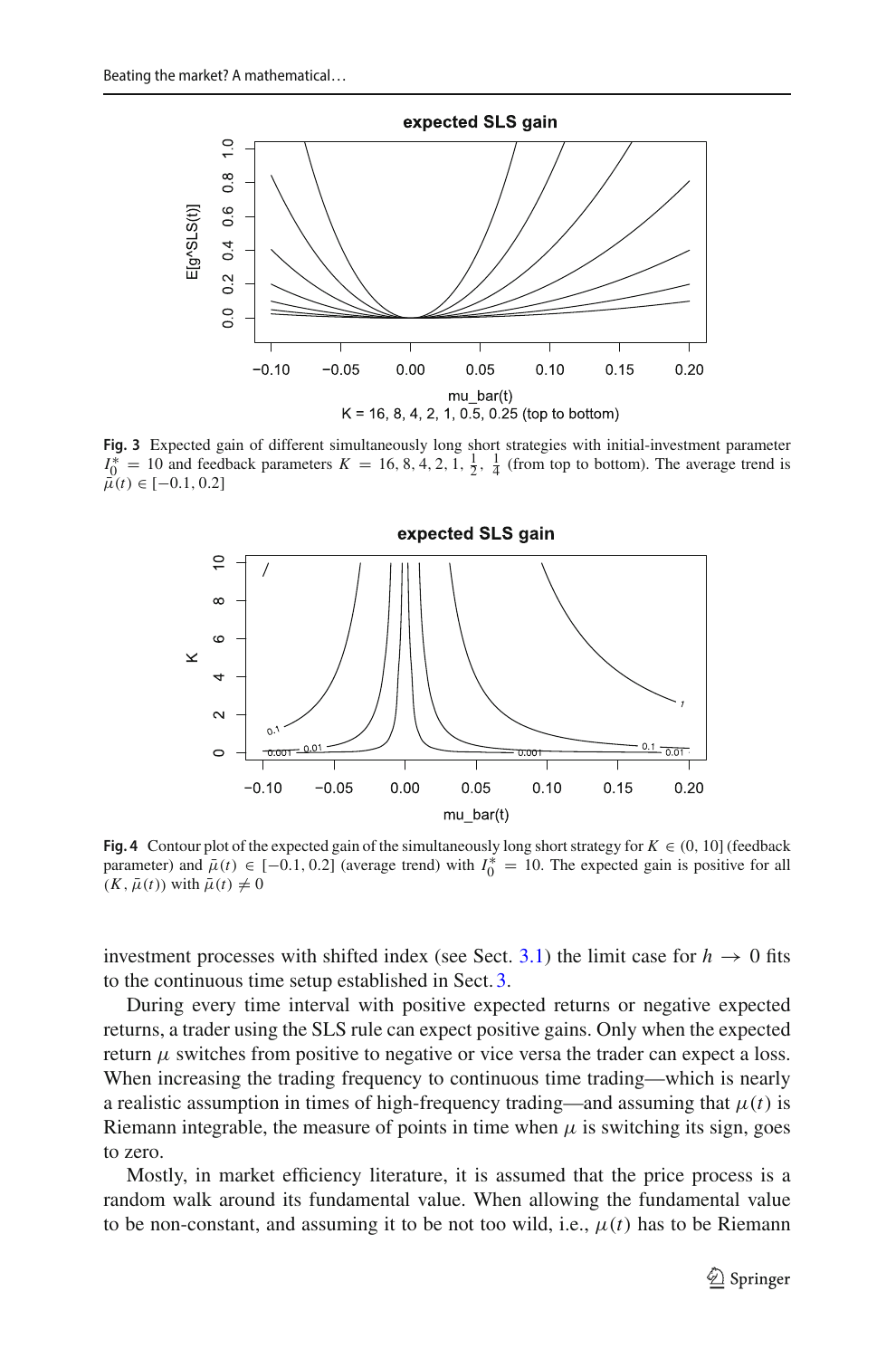integrable, i.e.,  $\bar{\mu}(t) = \int_0^t \mu(s) ds \neq 0$  exists, the SLS trader can—when trading fast enough—expect a positive gain for all *t*. This property of the SLS rule seems to be in contrast to the efficient market hypothesis. Malkie[l](#page-46-2) [\(1973\)](#page-46-2) suggests the comparison of a trading strategy to a randomly selected buy-and-hold portfolio for showing whether or not the strategy has excess returns. When assuming that the market has on average the same trend as the bond—(i.e., a risk-neutral market), which we assumed without loss of generality to be zero—all randomly selected buy-and-hold portfolios have an expected gain of zero, too. This means that the SLS rule is strictly better than randomly selected buy-and-hold portfolios. It is possible to compare the expected SLS gain stockby-stock with the corresponding expected buy-and-hold gain. However, as explained, this is not a solution to the puzzle. When we randomly select some portfolio and use the SLS strategy independently on all stocks in that portfolio, we expect a positive gain. When we use the buy-and-hold strategy on each stock in that portfolio we do expect zero gain. It is clear that a buy-and-hold strategy has a positive expected gain when  $\bar{\mu}(t) > 0$  and a negative one when  $\bar{\mu}(t) < 0$ . It turns out that for some special parameter settings, the buy-and-hold rule is dominant to the SLS rule. However, the expected SLS trading gain is positive for almost all parameters—the expected buyand-hold gain is not. That means a buy-and-hold trader must know or estimate the average trend. An SLS trader has a positive expected gain without any estimation.

#### <span id="page-23-0"></span>**4.2 Risk-adjusted expected return**

For sure, there are some points to think about concerning the results in Sect. [4.1.](#page-19-0) The assumption that there are short time trends in expected returns (that can be caused by changes in fundamentals) is reasonable. The argument that the trader in practice has to achieve a positive gain on average when there are trading costs, in times of over-the-counter and flat-rate trading offers, is not really a solution to the puzzle, and trading costs in a highly liquid market can be assumed to be bounded. (In Sect. [5,](#page-28-0) when performing a backtesting study on past price data, and when bid-ask spreads and trading costs are taken into account, it turns out that, nevertheless, on average, positive gains can be observed.) The same is true for the continuous trading assumption when considering high-frequency trading. However, there is one argument against the SLS rule we have to think about: the risk adjustment.

Classically, the risk argument is given by the defenders of the market efficiency hypothesis when someone finds an external variable that allows for estimating higher expected returns of an asset. Then, it is said that this external variable is just a better proxy for measuring risk, so one concludes that the asset under investigation is more risky, which allows the asset to be more profitable (on average) without being a counterexample to market efficiency. In the setting of this paper, this is not applicable since there is only one asset under analysis, and there are no external variables. Here, only different trading strategies are considered. The only way to apply the risk adjustment argument to the SLS rule is to use volatility, which we will do next. Thus, we use one common choice, which is also known as Sharpe ratio.

For calculating the standard deviation of the SLS strategy, an assumption on the volatility of the underlying price process is needed. Analogous to the definition of the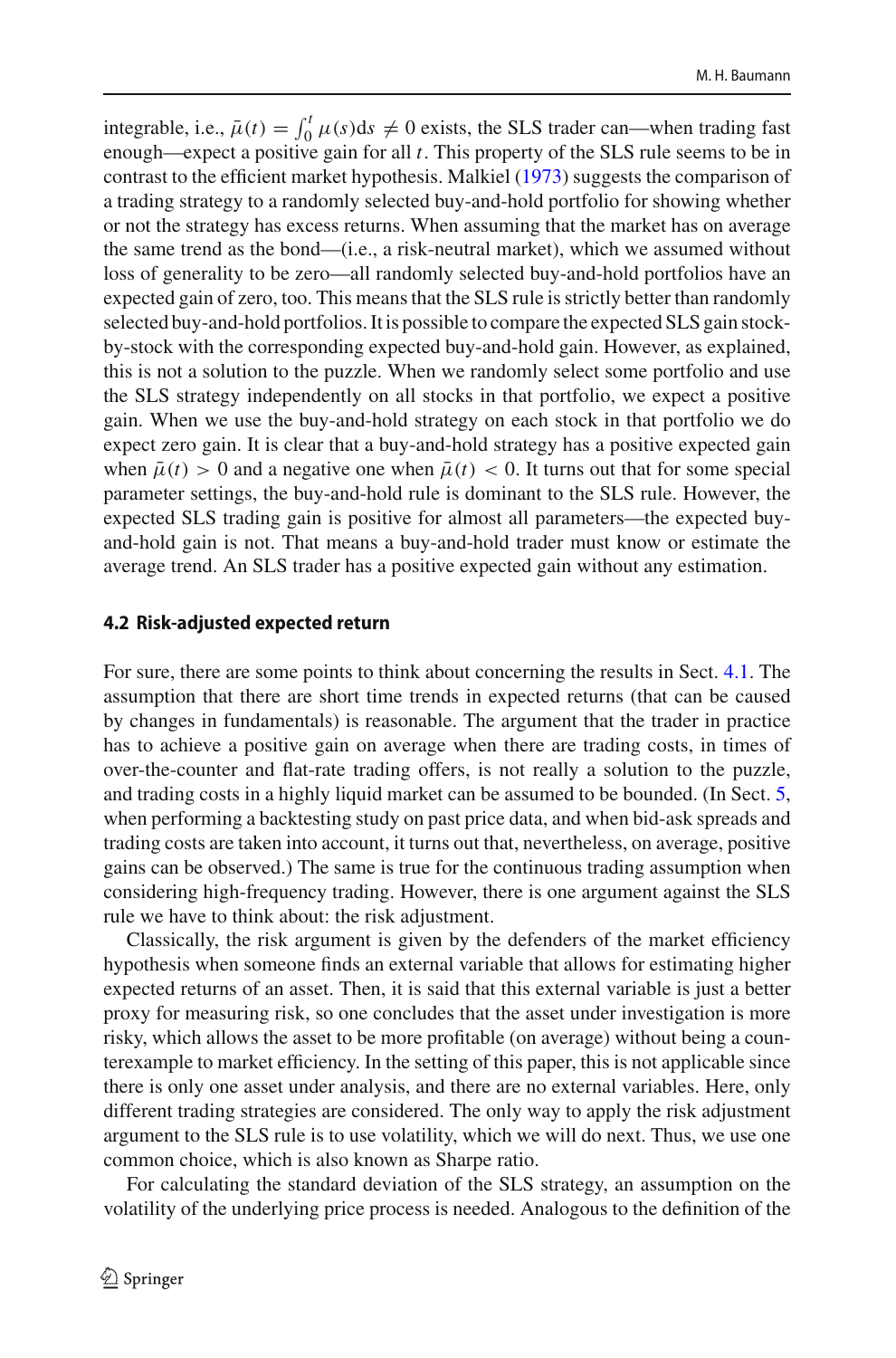trend, it is set:

$$
\mathbb{E}\left[\frac{1}{h}\left(\frac{p(t_n)-p(t_{n-1})}{p(t_{n-1})}\right)^2\right]=:\sigma_h^2(t_n)>0.
$$

Here, it follows that:

$$
\mathbb{E}\left[\frac{(p(t_n))^2}{(p(t_{n-1}))^2}\right] = h\sigma_h^2(t_n) + 2\mathbb{E}\left[\frac{p(t_n)}{p(t_{n-1})}\right] - 1
$$

$$
= h\sigma_h^2(t_n) + 2(h\mu_h(t_n) + 1) - 1
$$

$$
= \left(\sigma_h^2(t_n) + 2\mu_h(t_n)\right)h + 1.
$$

From our assumption that the price process has independent multiplicative growth rates, it follows that

$$
(p(t_{j_0}))^2, \frac{(p(t_{j_1}))^2}{(p(t_{j_0}))^2}, \ldots, \frac{(p(t_{j_k}))^2}{(p(t_{j_{k-1}}))^2}
$$

are stochastically independent for all  $k \in \mathbb{N}$  and all  $j_0 < j_1 < \ldots < j_k \in$ {0, 1, ..., *N*} (with  $t_{j_i} \in \mathcal{T} = \{t_i = ih \mid i = 0, 1, ..., N\}$ ) since  $(\cdot)^2$  is a continuous and, hence, measurable function. Note that again there is a market parameter, namely  $\sigma_h^2(t)$ , seemingly set by the trader via *h* (in discrete time). However, the same argum[e](#page-44-1)nt as for  $\mu_h(t)$  holds, see Sect. [3.2](#page-8-0) (and cf. Baumann and Grüne [2017](#page-44-1)).

With these assumptions, it follows that

$$
\mathbb{E}\left[\left(p(t_n)\right)^2\right] = \left(p(0)\right)^2 \cdot \prod_{i=1}^n \left(\left(\sigma_h^2(t_i) + 2\mu_h(t_i)\right)h + 1\right)
$$

and

$$
\mathbb{E}\left[\left(p(t_n)\right)^2|\mathcal{F}_{t_k}\right] = \left(p(t_k)\right)^2 \cdot \prod_{i=k+1}^n \left(\left(\sigma_h^2(t_i) + 2\mu_h(t_i)\right)h + 1\right)
$$

with  $0 \le k < n \le N \in \mathbb{N}$ . Again, we start the analysis of the SLS strategy with its long side with  $(K^L = K$  and  $I^L(0) = I_0^*$ ). Using the definitions of  $I^L(t)$  and  $g^L(t)$ leads to

$$
\frac{1}{h} \left( \frac{I^L(t_n) - I^L(t_{n-1})}{I^L(t_{n-1})} \right)^2 = \frac{K^2}{h} \left( \frac{p(t_n) - p(t_{n-1})}{p(t_{n-1})} \right)^2
$$

and so

$$
\mathbb{E}\left[\frac{1}{h}\left(\frac{I^L(t_n)-I^L(t_{n-1})}{I^L(t_{n-1})}\right)^2\right]=K^2\sigma_h^2(t_n).
$$

<sup>2</sup> Springer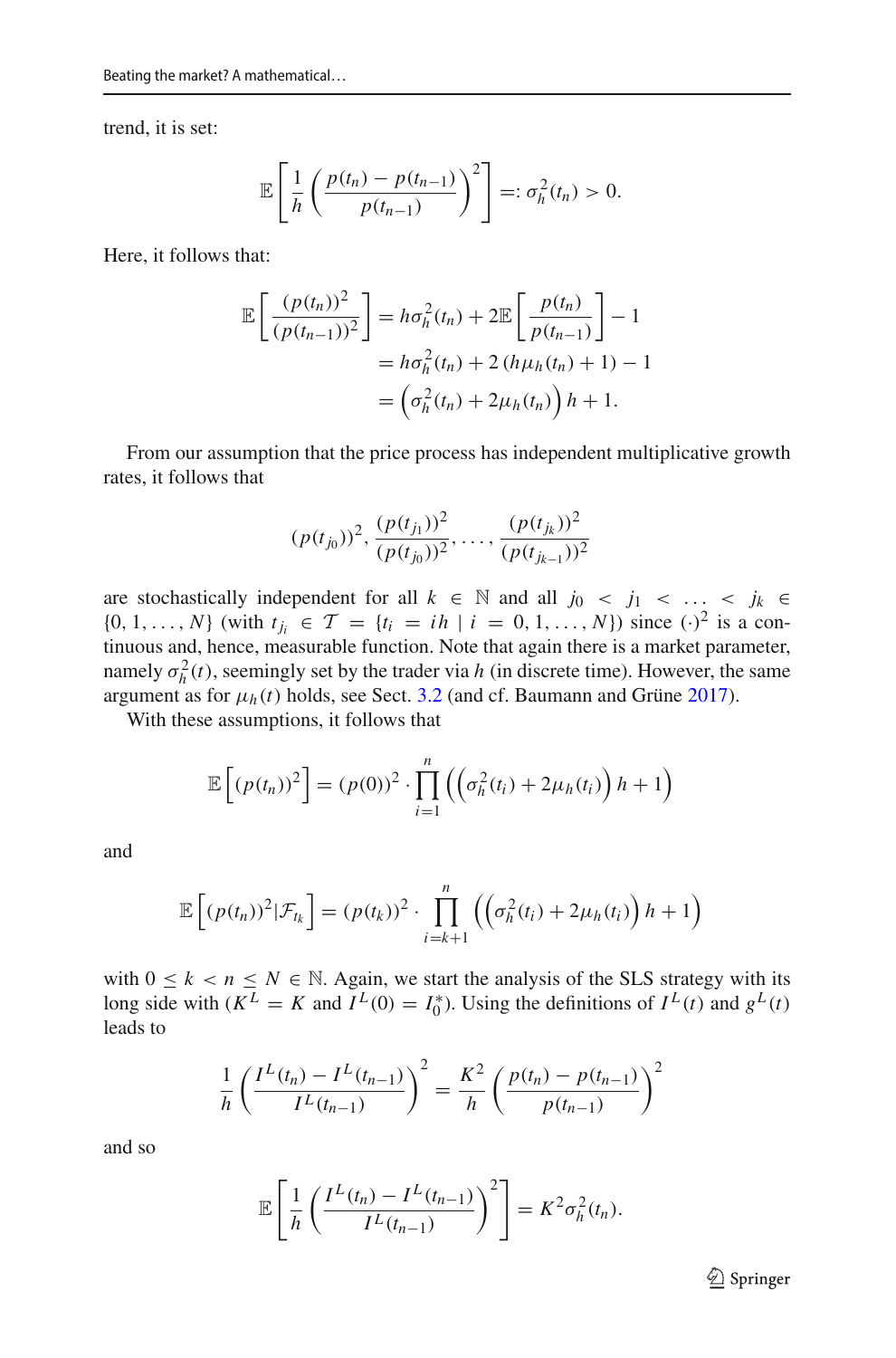It holds

$$
\mathbb{E}\left[\left(I^{L}(t_{n})\right)^{2}\right]=I_{0}^{*2}\cdot\prod_{i=1}^{n}\left(\left(K^{2}\sigma_{h}^{2}(t_{i})+2K\mu_{h}(t_{i})\right)h+1\right).
$$

Again by the definition of  $I^L(t_n)$ , it follows

$$
\mathbb{E}\left[\left(g^{L}(t_{n})\right)^{2}\right] = \frac{I_{0}^{*2}}{K^{2}}\left(\prod_{i=1}^{n}\left(\left(K^{2}\sigma_{h}^{2}(t_{i}) + 2K\mu_{h}(t_{i})\right)h + 1\right) - 2\prod_{i=1}^{n}\left(K\mu_{h}(t_{i})h + 1\right) + 1\right).
$$

Once more, by substituting  $I^L(0) = I_0^* \mapsto -I_0^* = I^S(0)$  and  $K^L = K \mapsto -K =$ *K*<sup>*S*</sup>, the formula for  $\mathbb{E}[(g^{S}(t))^{2}]$  is

$$
\mathbb{E}\left[\left(g^{S}(t_{n})\right)^{2}\right] = \frac{I_{0}^{*2}}{K^{2}}\left(\prod_{i=1}^{n}\left(\left(K^{2}\sigma_{h}^{2}(t_{i}) - 2K\mu_{h}(t_{i})\right)h + 1\right) - 2\prod_{i=1}^{n}\left(-K\mu_{h}(t_{i})h + 1\right) + 1\right).
$$

For calculating the standard deviation of the SLS strategy's gain, the mixed expectation of the long and the short side  $\mathbb{E}\left[g^L(t)g^S(t)\right]$  is needed, too. It holds:

$$
\frac{1}{h} \left( \frac{I^L(t_n) - I^L(t_{n-1})}{I^L(t_{n-1})} \right) \left( \frac{I^S(t_n) - I^S(t_{n-1})}{I^S(t_{n-1})} \right)
$$
\n
$$
= -\frac{K^2}{h} \left( \frac{p(t_n) - p(t_{n-1})}{p(t_{n-1})} \right)^2
$$

and

$$
\mathbb{E}\left[\frac{1}{h}\left(\frac{I^L(t_n)-I^L(t_{n-1})}{I^L(t_{n-1})}\right)\left(\frac{I^S(t_n)-I^S(t_{n-1})}{I^S(t_{n-1})}\right)\right]=-K^2\sigma_h^2(t_n).
$$

Thus, we calculate:

$$
\mathbb{E}\left[\frac{I^L(t_n)}{I^L(t_{n-1})}\cdot\frac{I^S(t_n)}{I^S(t_{n-1})}\right]
$$
\n
$$
= -hK^2\sigma_h^2(t_n) + \mathbb{E}\left[\frac{I^L(t_n)}{I^L(t_{n-1})} + \frac{I^S(t_n)}{I^S(t_{n-1})} - 1\right]
$$
\n
$$
= -hK^2\sigma_h^2(t_n) + (K\mu_h(t_n)h + 1) + (-K\mu_h(t_n)h + 1) - 1
$$
\n
$$
= -hK^2\sigma_h^2(t_n) + 1.
$$

 $\underline{\textcircled{\tiny 2}}$  Springer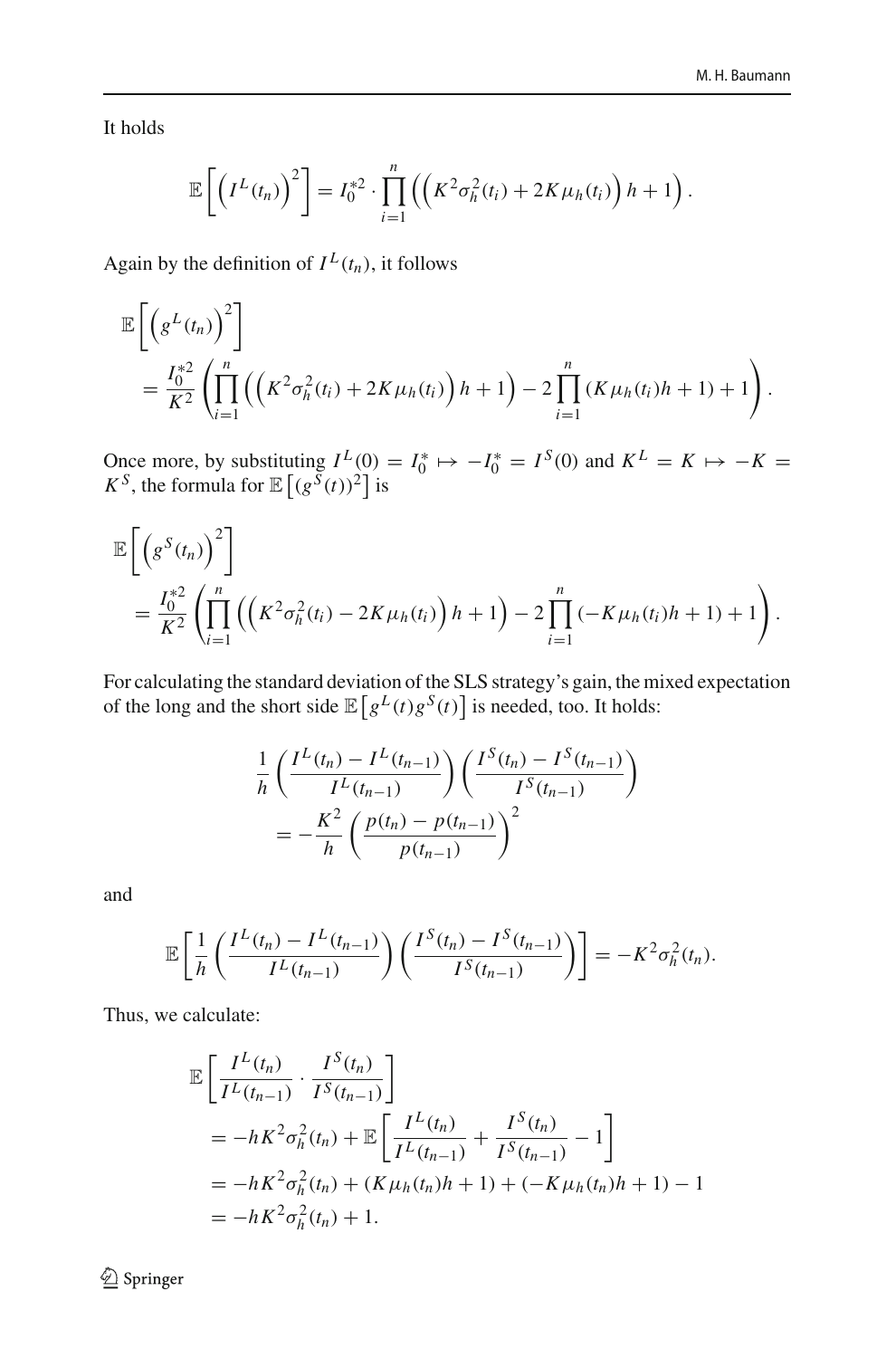With that, it follows:

$$
\mathbb{E}\left[I^{L}(t_{n})I^{S}(t_{n})\right] = -I_{0}^{*2} \cdot \prod_{i=1}^{n} \left(-K^{2} \sigma_{h}^{2}(t_{i}) h + 1\right).
$$

Now, by the definitions of  $I^L(t_n)$  and  $I^S(t_n)$ , it follows

$$
\mathbb{E}\left[g^{L}(t_{n})g^{S}(t_{n})\right]
$$
\n
$$
=\frac{I_{0}^{*2}}{K^{2}}\left(\prod_{i=1}^{n}\left(-K^{2}\sigma_{h}^{2}(t_{i})h+1\right)-\prod_{i=1}^{n}\left(K\mu_{h}(t_{i})h+1\right)\right)
$$
\n
$$
-\prod_{i=1}^{n}\left(-K\mu_{h}(t_{i})h+1\right)+1\right).
$$

Now, all components needed for the calculation of

$$
\mathbb{E}\left[\left(g^{SLS}(t)\right)^2\right] = \mathbb{E}\left[\left(g^L(t)\right)^2\right] + 2\mathbb{E}\left[g^L(t)g^S(t)\right] + \mathbb{E}\left[\left(g^S(t)\right)^2\right]
$$

and

$$
Var\left(g^{SLS}(t)\right) = \mathbb{E}\left[\left(g^{SLS}(t)\right)^2\right] - \left(\mathbb{E}\left[g^{SLS}(t)\right]\right)^2
$$

are known. To keep the computation simple, we calculate the limit for continuous time trading  $h \to 0$  and define  $\overline{\sigma^2}(t) := \int_0^t \sigma^2(s)ds$  (of course,  $\sigma^2(t)$  has to be Riemann integrable as well). By use of the Vito-Volterra-style product integral, it follows:

$$
\mathbb{E}\left[\left(g^{SLS}(t)\right)^{2}\right] = \mathbb{E}\left[\left(g^{L}(t)\right)^{2} + \left(g^{S}(t)\right)^{2} + 2g^{L}(t)g^{S}(t)\right]
$$
\n
$$
= \frac{I_{0}^{*2}}{K^{2}}\left(\exp\left(K^{2}\overline{\sigma^{2}}(t) + 2K\overline{\mu}(t)\right) - 2\exp(K\overline{\mu}(t)) + 1
$$
\n
$$
+ \exp\left(K^{2}\overline{\sigma^{2}}(t) - 2K\overline{\mu}(t)\right) - 2\exp(-K\overline{\mu}(t)) + 1
$$
\n
$$
+ 2\left(\exp\left(-K^{2}\overline{\sigma^{2}}(t)\right) - \exp(K\overline{\mu}(t)) - \exp(-K\overline{\mu}(t)) + 1\right)\right).
$$

Combining the results for  $\mathbb{E}\left[g^{SLS}(t)\right] = \frac{I_0^*}{K}(\exp(K\bar{\mu}(t)) + \exp(-K\bar{\mu}(t)) - 2)$  and  $\mathbb{E} \left[ (g^{SLS}(t))^2 \right]$  leads to the formula for the SLS rule's variance:

$$
Var\left(g^{SLS}(t)\right)
$$

<sup>2</sup> Springer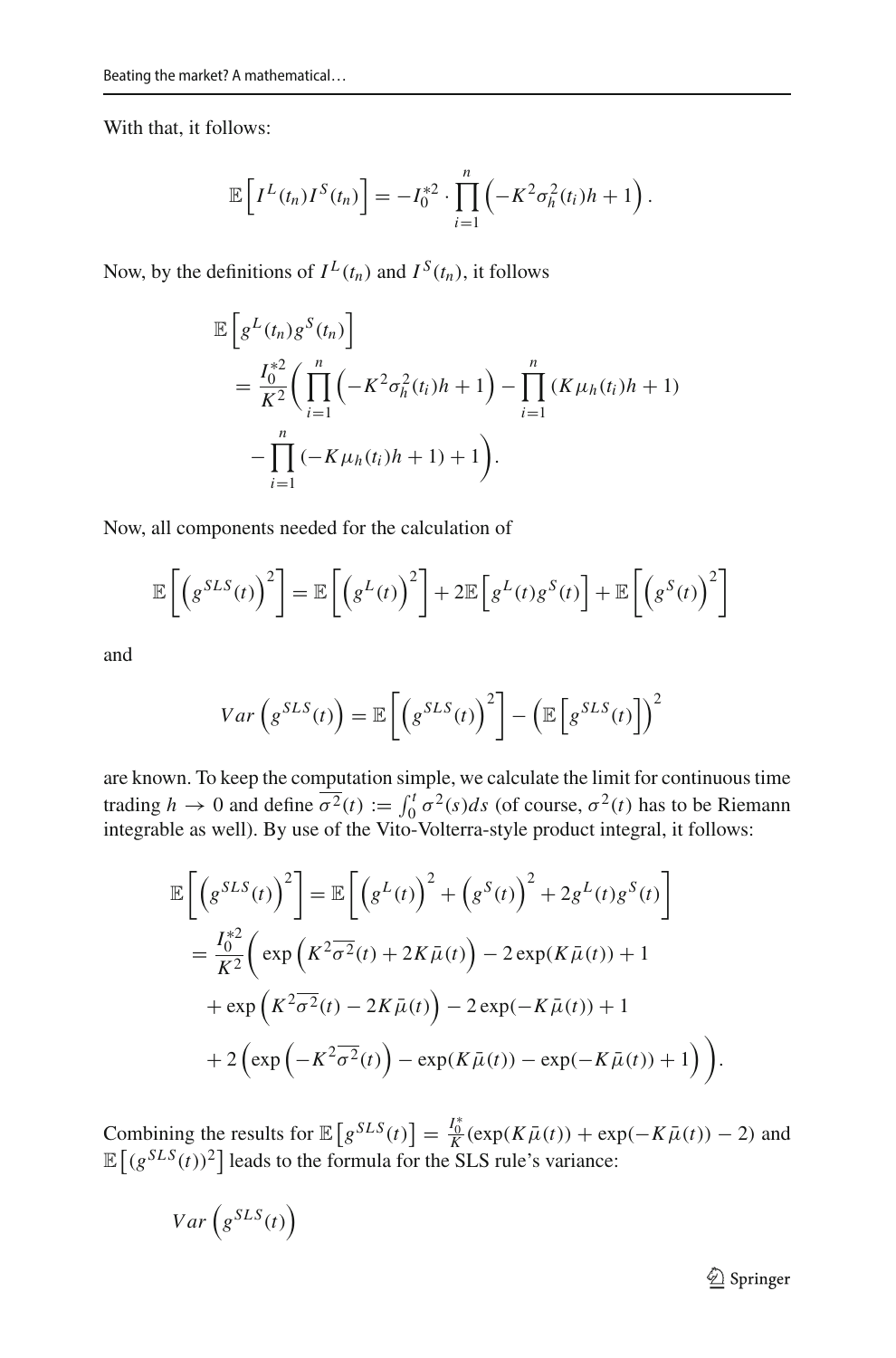

<span id="page-27-0"></span>**Fig. 5** Risk-adjusted return of different simultaneously long short strategies with feedback parameters  $K = \frac{1}{16}, \frac{1}{8}, \frac{1}{4}, \frac{1}{2}, 1, 2, 4$  (from top to bottom). All returns are adjusted with the respective standar The average trend is  $\bar{\mu}(t) \in (-1, 5]$  and the average volatility is  $\bar{\sigma}^2 = 1\%$ . The risk-adjusted returns are independent of the parameter  $I_0^*$ 

$$
= \frac{I_0^{*2}}{K^2} \bigg( \left( \exp\left( K^2 \overline{\sigma^2}(t) \right) - 1 \right) \left( \exp(2K\overline{\mu}(t)) + \exp(-2K\overline{\mu}(t)) \right) + 2 \left( \exp\left( -K^2 \overline{\sigma^2}(t) \right) - 1 \right) \bigg).
$$

This expression fits exactly the results obtained by Bauman[n](#page-44-22) [\(2017](#page-44-22)) for MJDM and the GBM.

For any strategy  $\ell$ , let  $rar(\ell, t) = \frac{\mathbb{E}[g^{\ell}(t)]}{\sqrt{Var(g^{\ell}(t))}}$  be the risk-adjusted return of this strategy at time *t*. It is clear that  $rar(SLS, t) > 0 \forall t > 0$ ,  $\bar{\mu}(t) \neq 0$ . Since we assumed a risk-free bond with zero interest rate, the risk-adjusted returns equal the so-called Sharpe ratios. We note that both the expected SLS trading gain  $\mathbb{E}[g^{SLS}(t)]$  and the SLS strategy's standard deviation  $\sqrt{Var(g^{SLS}(t))}$  scale linearly in  $I_0^*$ . Especially, its riskadjusted return  $rar(SLS, t)$  is independent of  $I_0^*$ . Interestingly, from the perspective of risk-adjusted returns, small values of *K* seem to be preferable, while large *K* are favorite without risk-adjustment (see Figs. [3](#page-22-0) and [5\)](#page-27-0).

Now, the question is whether the risk-adjustment and (at the same time) the comparison to the buy-and-hold rule is the solution to the robust positive expectation property of the SLS rule in an efficient market. However, it is not. When a market as a whole (i.e., on average) is risk-neutral but not in terms of every single stock, a trader investing in a randomly selected portfolio (and this is what Malkie[l](#page-46-2) [\(1973\)](#page-46-2) suggests) can expect zero gain, therefore the risk-adjusted return is zero, too. When the trader uses the SLS rule stock-by-stock, and there is at least one single stock that is not risk-neutral (and it does not matter whether the stock's expected return is too high or too low), the expected trading gain as well as the risk-adjusted return are positive. Indeed, it is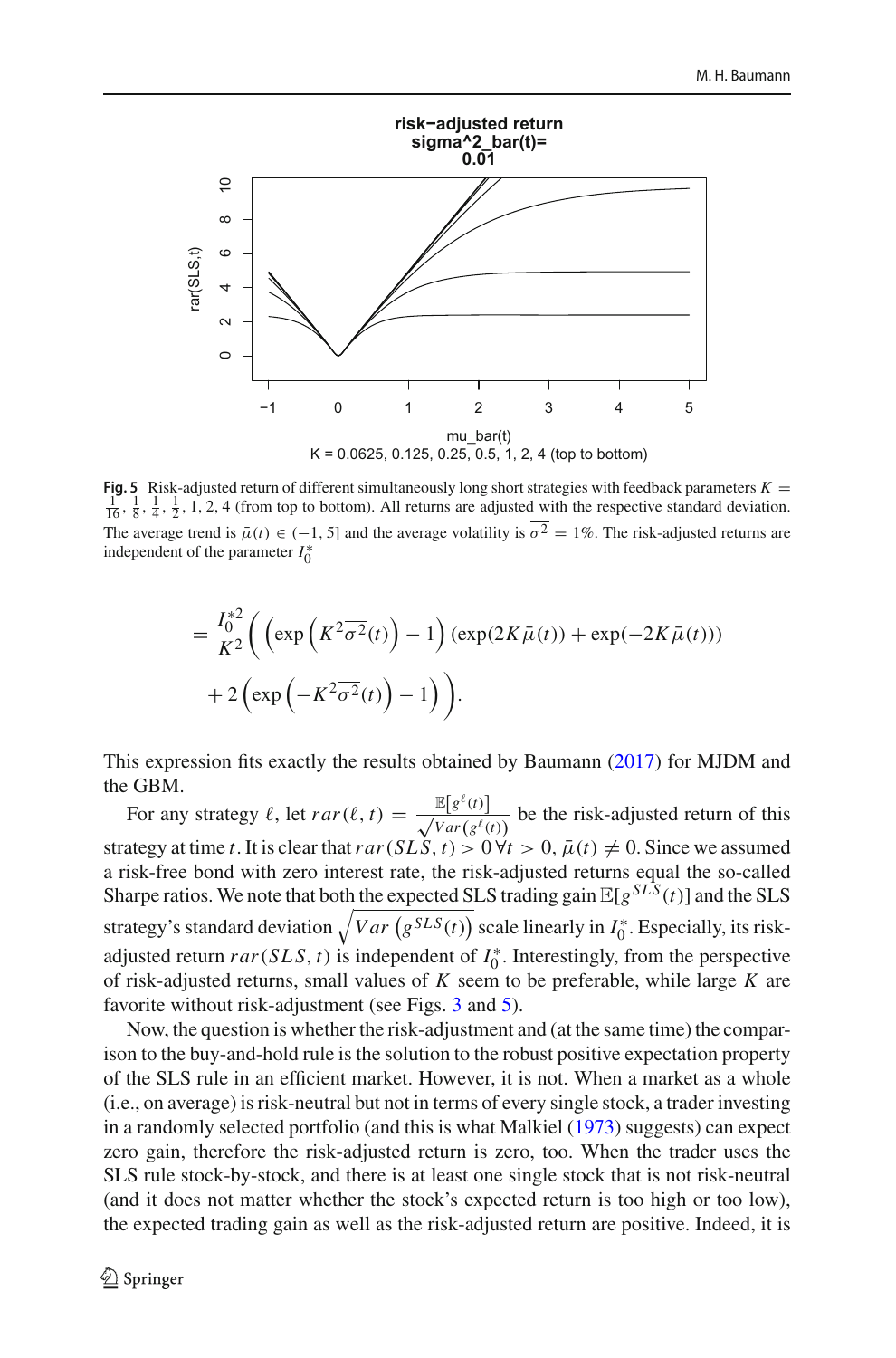reasonable that there are more or less volatile stocks that should have higher or lower trends, respectively.

# <span id="page-28-0"></span>**5 Backtesting with trading fees and bid-ask spreads**

In Sect. [4,](#page-18-0) we proved mathematically that the SLS strategy has positive expected returns under specific assumptions. We also discussed some of these assumptions (cf. Sect. [3.4\)](#page-14-0) and investigated risk adjustments (Sect. [4.2\)](#page-23-0). That means, we already presented the theoretical puzzle of market efficiency and SLS trading. This section has two targets: First, we present backtest studies of the SLS rule on real past market data. Second, in the simulations we allow for bid-ask spreads, trading costs, and different interest rates for debit and credit. This way, it might be justified to call our assumptions relatively weak.

Another point important for practice is that it may be reasonable that the trend is usually in the range of  $-5$  to 5%. It can be shown that for some positive average trends together with some  $K > 1$ , the expected gain of buy-and-hold rules is slightly higher than those of the SLS rules. However, for negative trends, the SLS strategies are clearly dominant to the buy-and-hold rule. This backtest study investigates which of these effects is on average more relevant in practice.

Note that we test the SLS rule stock-by-stock, i.e., individually on each stock, for 60 real-world charts. By averaging over these 60 experiments we approximate the expected trading gain. In other words, we do not use any information about the relation of these 60 charts. Note that there are trading rules constructed for more than one asset that shift money between these assets (see Cove[r](#page-44-6) [1991;](#page-44-6) Fernhol[z](#page-45-18) [2002](#page-45-18); Deshpande and Barmis[h](#page-44-26) [2018\)](#page-44-26). These rules might exploit some structure to improve the trading performance. However, the aim of this backtesting study is to approximate the expected SLS trading gain under real-world circumstances. We use the SLS rule stock-by-stock to get 60 paths of the SLS rule's gain/loss function. Thus, we have a meaningful sample size to approximate the expected trading gain via Monte Carlo.

#### **5.1 Backtesting trading dynamics—evidence from the German stock exchange**

Before simulating SLS trading for different parameters on 60 stock charts (in detail: the stock charts from the years 2016 and 2017 from those firms listed in the German stock index DAX in June 2018), we have to modify the strategy in a few ways to make it applicable to real-world data. Bid and ask prices have to be used, the number of stocks held is discrete (exemplarily, we define it as an integer), trading fees lower trading gains, and a bank account with interest rates is added. That means, in detail, we define stock-by-stock on the discrete time grid  $\mathcal{T} = \{0, 1, \ldots, T\}$  (with  $T = 255$ for 2016, and  $T = 252$  for 2017) with  $p^a$  being the ask price and  $p^b$  being the bid price:

- the price 
$$
p(t) = \frac{p^a(t) + p^b(t)}{2}
$$

 $-$  the price *p*(*t*) =  $\frac{p^a(t)+p^b(t)}{2}$ <br>  $-$  the bid-ask spread *ζ* (*t*) =  $p^a(t) - p^b(t)$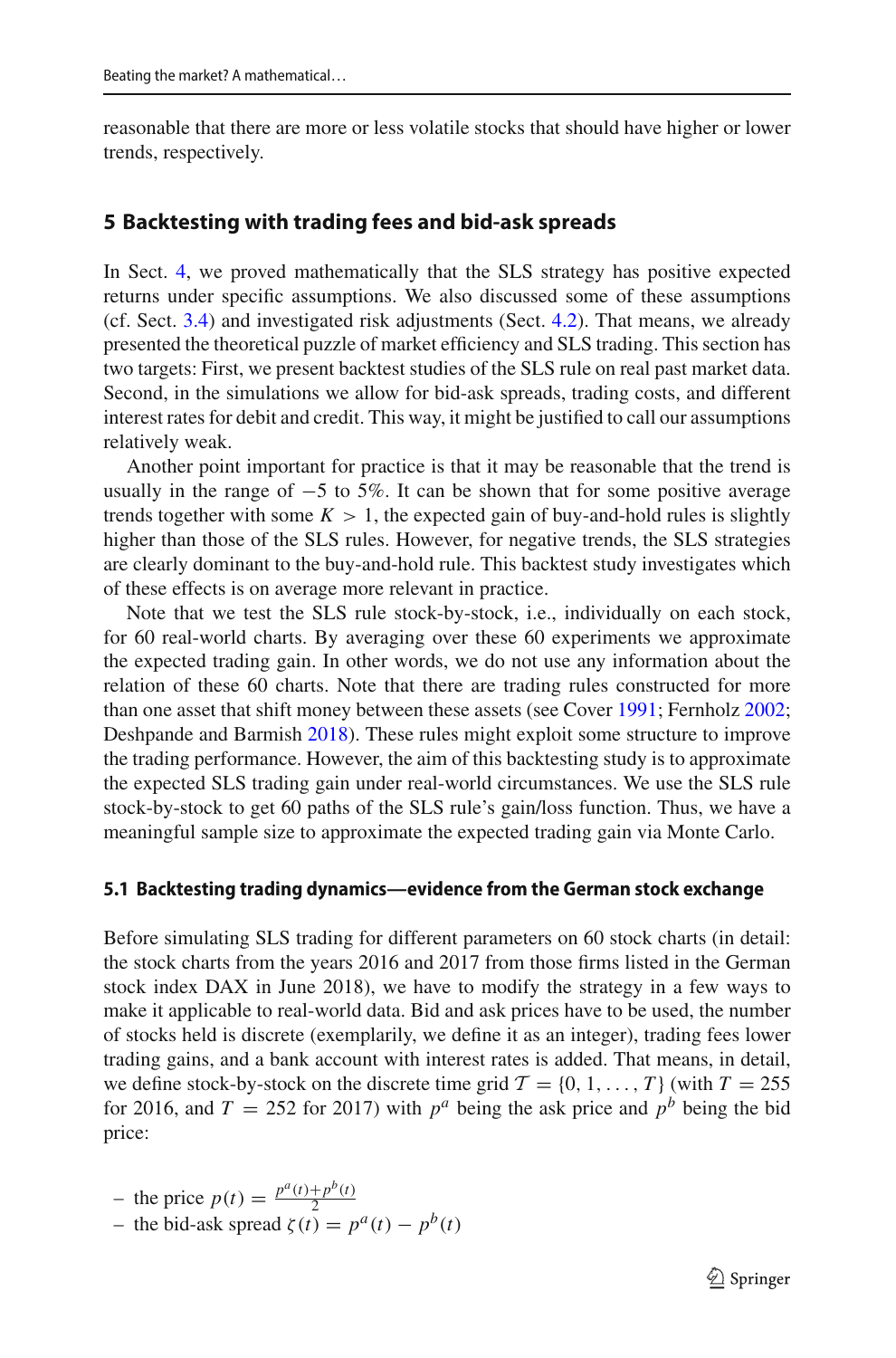Now, the SLS controller internally uses the known rules (with round-operators  $\rho$ mapping real numbers to the nearest integer) but transmits to the broker only the total number of stocks to be held. That means, when, for example, the long side sends a buy signal and the short side a sell signal, only the difference is transmitted to the broker. When there is a buy or sell signal transmitted to the broker, the side causing the signal has to pay the trading costs. For example: One side gives a buy signal of 5 stocks and the other side a sell signal of 3 stocks, 2 stocks are bought and the side giving the signal 5 has to pay the fees. When both sides give signals in the same direction, each side has to pay for its own transaction proportionately.

We calculate the target investments

$$
I^L(t) = I_0^* + K g^L(t)
$$

and

$$
I^{S}(t) = -I_{0}^{*} - Kg^{S}(t),
$$

which leads in theory to a number of stocks  $E$  of

$$
\mathcal{Z}^{L}(t) = \rho(I^{L}(t)/p(t))
$$

and

$$
\mathcal{Z}^{S}(t) = \rho(I^{S}(t)/p(t))
$$

and (theoretical) buy and sell signals  $\theta$  of

$$
\theta^L(t) = \mathcal{Z}^L(t) - \mathcal{Z}^L(t-1)
$$

and

$$
\theta^S(t) = \mathcal{Z}^S(t) - \mathcal{Z}^S(t-1).
$$

This leads to a total number of stocks

$$
\mathcal{Z}(t) = \mathcal{Z}^L(t) + \mathcal{Z}^S(t).
$$

The buy or sell signal transmitted to the broker is:

$$
\theta(t) = \theta^{L}(t) + \theta^{S}(t) = \mathcal{E}(t) - \mathcal{E}(t-1).
$$

With  $\phi > 0$  being the relative broker fee and  $m > 0$  being the minimal broker fee per transaction, this leads to the following transaction fees  $\gamma$ :

– When  $\theta(t) > 0$  and  $|\theta^L(t)| > |\theta^S(t)|$  and  $\theta^L(t) \cdot \theta^S(t) < 0$ :

$$
\gamma^{L}(t) = \theta(t) \cdot \zeta(t)/2 + \max(\theta(t) \cdot p^{a}(t) \cdot \phi, m)
$$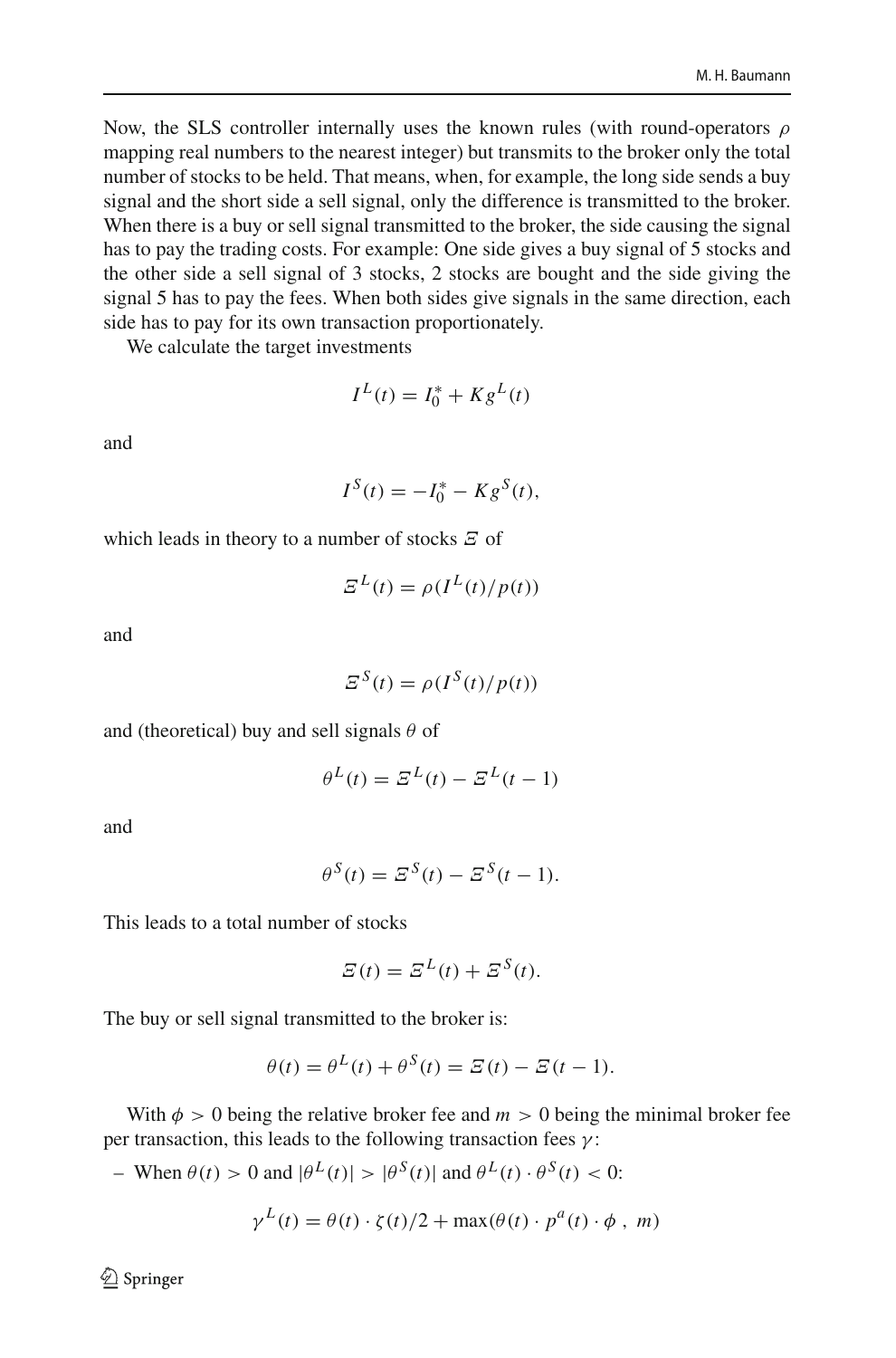– When  $\theta(t) > 0$  and  $|\theta^L(t)| < |\theta^S(t)|$  and  $\theta^L(t) \cdot \theta^S(t) < 0$ :

$$
\gamma^{S}(t) = \theta(t) \cdot \zeta(t)/2 + \max(\theta(t) \cdot p^{a}(t) \cdot \phi, m)
$$

– When  $\theta(t) < 0$  and  $|\theta^L(t)| > |\theta^S(t)|$  and  $\theta^L(t) \cdot \theta^S(t) < 0$ :

$$
\gamma^{L}(t) = -\theta(t) \cdot \zeta(t)/2 + \max(-\theta(t) \cdot p^{b}(t) \cdot \phi, m)
$$

– When  $\theta(t) < 0$  and  $|\theta^L(t)| < |\theta^S(t)|$  and  $\theta^L(t) \cdot \theta^S(t) < 0$ :

$$
\gamma^{S}(t) = -\theta(t) \cdot \zeta(t)/2 + \max(-\theta(t) \cdot p^{b}(t) \cdot \phi, m)
$$

– When  $\theta(t) > 0$  and  $\theta^L(t) \cdot \theta^S(t) > 0$ :

$$
\gamma^{L}(t) = \theta^{L}(t) \cdot \zeta(t)/2 + \max(\theta(t) \cdot p^{a}(t) \cdot \phi, m) \cdot \theta^{L}(t)/\theta(t)
$$

and

$$
\gamma^{S}(t) = \theta^{S}(t) \cdot \zeta(t)/2 + \max(\theta(t) \cdot p^{a}(t) \cdot \phi, m) \cdot \theta^{S}(t)/\theta(t)
$$

– When  $\theta(t) < 0$  and  $\theta^L(t) \cdot \theta^S(t) > 0$ :

$$
\gamma^{L}(t) = -\theta^{L}(t) \cdot \zeta(t)/2 + \max(-\theta(t) \cdot p^{b}(t) \cdot \phi, m) \cdot \theta^{L}(t)/\theta(t)
$$

and

$$
\gamma^{S}(t) = -\theta^{S}(t) \cdot \zeta(t)/2 + \max(-\theta(t) \cdot p^{b}(t) \cdot \phi, m) \cdot \theta^{S}(t)/\theta(t).
$$

These costs are used for lowering the gains. However, before calculating the gain, we have to calculate the bank account *B* with the interest rate  $r_c$  for credit (i.e., for capital put in the bank) and the interest rate  $r_d$  for debit (i.e., for capital borrowed from the bank). The bank account as well as the gain/loss function start with zero. The dynamics are as follows:

– When *B*(*t* − 1) ≥ 0 and  $\theta$ (*t*) ≥ 0:

$$
B(t) = B(t - 1) \cdot (1 + r_c) - \theta(t) \cdot p^a(t)
$$

– When *B*(*t* − 1) < 0 and  $θ$ (*t*) ≥ 0:

$$
B(t) = B(t-1) \cdot (1 + r_d) - \theta(t) \cdot p^a(t)
$$

– When *B*(*t* − 1) > 0 and  $\theta$ (*t*) < 0:

$$
B(t) = B(t-1) \cdot (1 + r_c) - \theta(t) \cdot p^b(t)
$$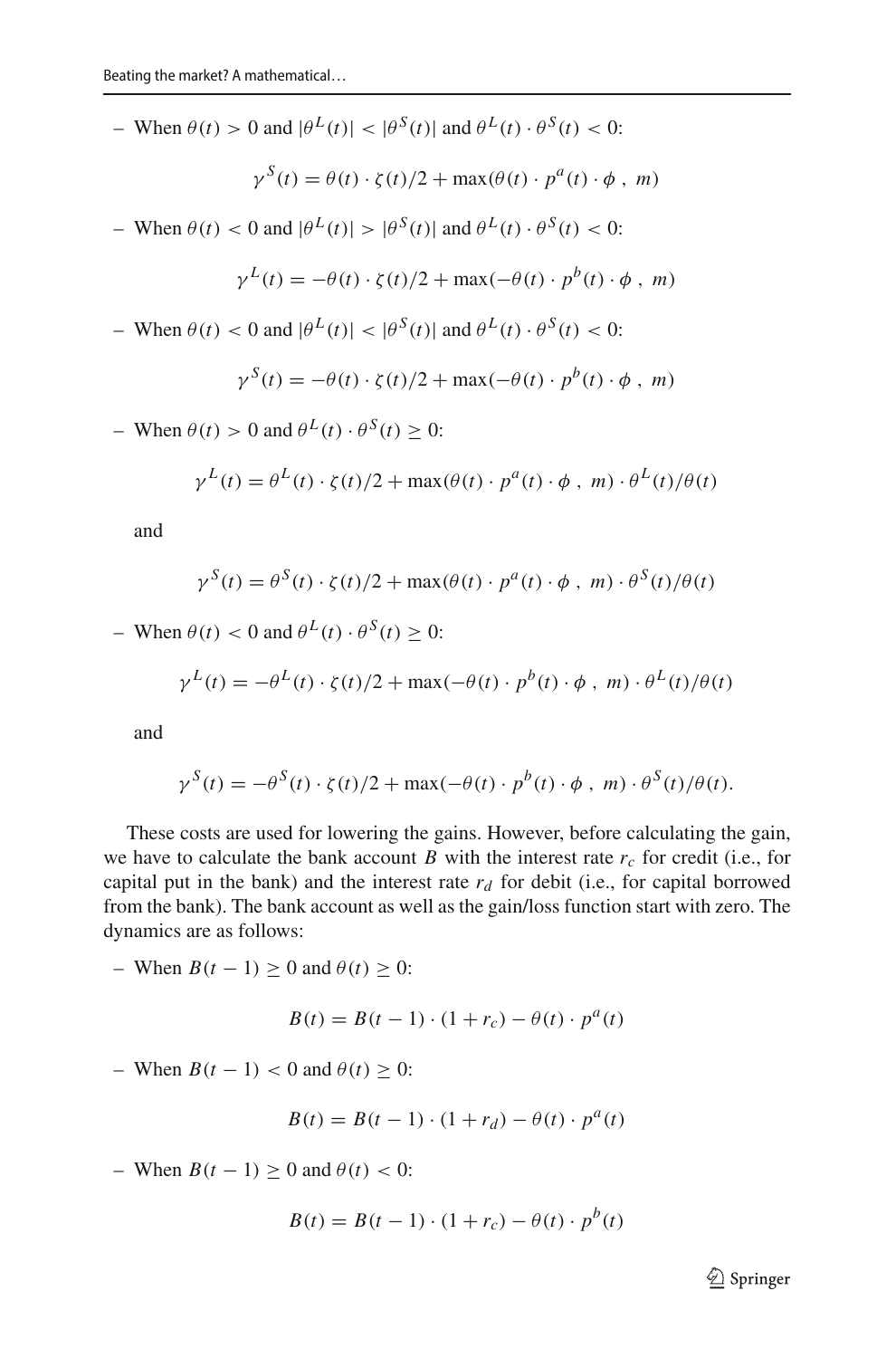– When *B*( $t$  − 1) < 0 and  $\theta$ ( $t$ ) < 0:

$$
B(t) = B(t - 1) \cdot (1 + r_d) - \theta(t) \cdot p^b(t).
$$

This leads to the theoretical trading gains of

$$
g^{L}(t) = g^{L}(t-1) + \Xi^{L}(t-1) \cdot (p(t) - p(t-1)) - \gamma^{L}(t)
$$

of the long side and

$$
g^{S}(t) = g^{S}(t-1) + \Xi^{S}(t-1) \cdot (p(t) - p(t-1)) - \gamma^{S}(t)
$$

of the short side. These values are used to determine next period's investments  $I^L(t)$ and  $I^S(t)$ . The real, total gain (including interest rates) is:

$$
g(t) = g(t-1) + \mathcal{E}(t-1) \cdot (p(t) - p(t-1)) - \gamma^{L}(t) - \gamma^{S}(t) + 1_{\{B(t-1) > 0\}} B(t-1) \cdot r_c + 1_{\{B(t-1) < 0\}} B(t-1) \cdot r_d.
$$

All in all, this leads stock-by-stock to a trading gain of *gT* (minus the annual brokerage fee divided by the number of assets traded, e.g., 30 in case of the DAX).

### **5.2 Data, results, and criticism**

The data set we use for backtesting contains 60 one-year charts with daily prices, namely the 30 stock charts indexed in the German stock index DAX in June 2018 from the years 2016 and 2017 (each with bid and ask prices) as provided by *THOM-SON REUTERS DATASTREAM*. From the same source, we use the index data *DAX 30 PERFORMANCE-PRICE-INDEX* and the bond rate *BUBA-YIELD-LISTD-FEDRL-SEC 3-5Y MIDDLE RATE* (Thomson Reuter[s](#page-46-27) [2018\)](#page-46-27). We chose the years 2016 and 2017 because there were no stock splits or similar for any of the shares in the backtesting study. The trading fees were taken from [www.boerse-frankfurt.de/inhalt/handeln](www.boerse-frankfurt.de/inhalt/handeln-handelskosten)[handelskosten](www.boerse-frankfurt.de/inhalt/handeln-handelskosten) (Börse Frankfur[t](#page-44-27) [2018\)](#page-44-27), which leads to variable brokerage fees of

$$
\phi = 5.04 \text{ BP},
$$

but a minimal fee per trade of

$$
m=2.52\text{ EUR}.
$$

The harmonic mean of the bond rate is  $r = -0.5201459\%$ . To make the results robust against different bond rates, we use

$$
r_c = -1
$$
 % and  $r_d = 15$  %

both divided by  $253.5 = \frac{255+252}{2}$ . That means, in all cases, these bond rates are bad for the trader. Even when the influence is only marginal, we choose an annual fee of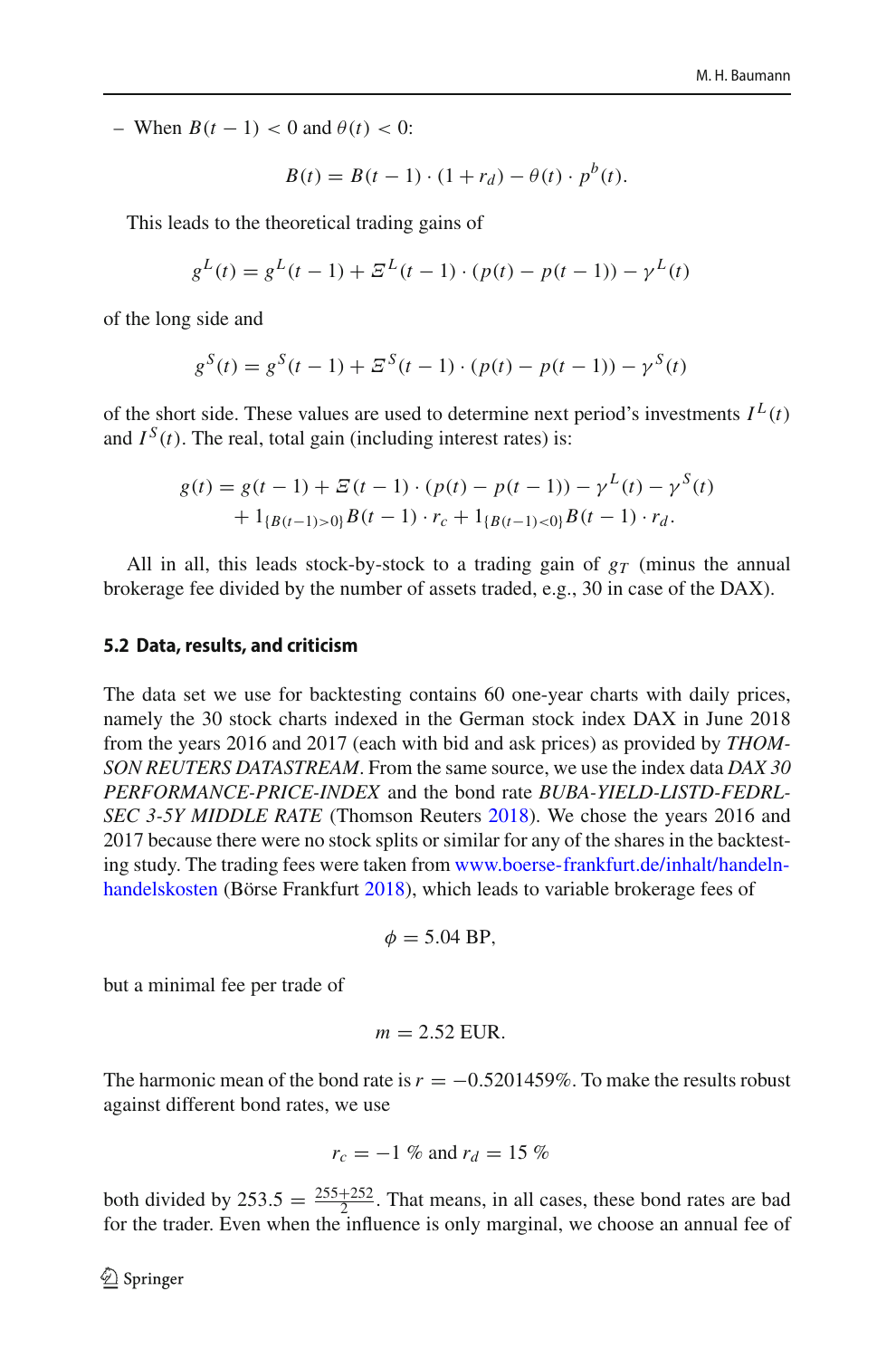

<span id="page-32-0"></span>**Fig. 6** Histogram of the trading gains for the 30 assets when simultaneously long short trading with feedback parameter  $K = 2$  and initial-investment parameter  $I_0^* = 5000$  in 2016 and 2017

25 EUR. In Table [1,](#page-33-0) the 30 assets listed in the DAX in June 2018 are given. These assets are used for backtesting because the requirements for SLS trading state that the traded stocks should be highly liquid (and the underlying firm should be big enough), which is fulfilled for the stocks listed in the German stock index.

In Table [2,](#page-34-0) we present the backtesting simulation results of the SLS rule on the 60 charts (with bid-ask spread) for 2016 and 2017. The trading gains for all stocks at the end of the respective years are given, as well as the maximum amount of capital the trader has to borrow from the bank in these years for trading the respective asset (in brackets). At the end, the average trading gain per stock when SLS trading stockby-stock is calculated, and the maximum amount of capital the trader has to borrow from the bank for trading all 30 stocks is given (which is not simply the sum of the maximal amounts for all stocks, but potentially less; in brackets). All these values are simulated for  $K = 2$  and  $I_0^* = 5000$ . A histogram of the achieved trading gains is given in Fig. [6,](#page-32-0) and a graph for all 60 assets with the trading gains and the maximal amount of capital borrowed from the bank can be found in Fig. [7.](#page-36-0)

The trading gains are between −597.68 EUR for Henkel in 2017 (with maximal 2741.03 EUR to be lent) and +8293.71 EUR for Deutsche Lufthansa in 2017 (with maximal 17832.53 EUR to be lent). In total, a trader following this SLS strategy in the years under analysis for all 30 stocks in parallel does not have to borrow more than 117752.30 EUR from the bank.

To realize an excess return, the SLS rule needs a price path with a clear trend (and it does not matter whether this is an upward or a downward trend). In case of an asset with positive and negative trends—as shown in Sect. [4—](#page-18-0)the SLS trader can expect a loss. Hence, the D:HEN stock seems to have a trend with a switching sign in 2017, while the D:LHA stock seems to have a clear trend in 2017. Having a look at Fig. [8](#page-36-1) indicates that the Lufthansa chart goes clearly in one direction (up) and the Henkel chart is (although on a higher level) more or less constant without any clear trend.

In Fig. [9,](#page-37-1) a contour plot is depicted for the average trading gains of SLS trading for varying trader parameters for the data. For small values of *K* as well as for small values of  $I_0^*$ , the trader, on average, makes a loss. When the parameters are chosen large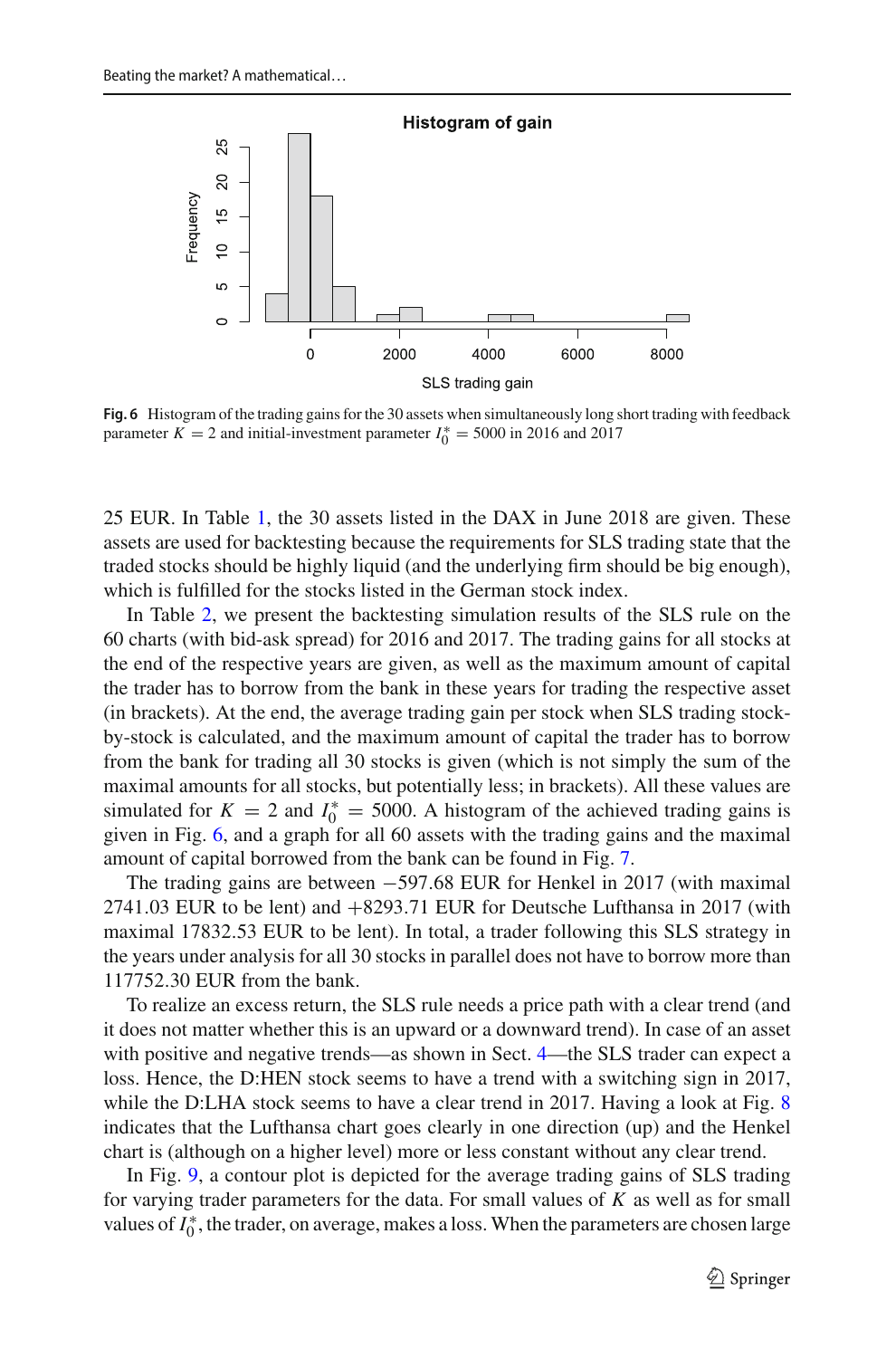| <b>ADIDAS</b><br>1<br>$\overline{2}$<br><b>ALLIANZ</b><br>3<br><b>BASF</b><br>4<br><b>BAYER</b><br>5<br><b>BEIERSDORF</b><br>6<br><b>BMW</b><br>7<br><b>COMMERZBANK</b><br>8<br>CONTINENTAL<br>9<br><b>COVESTRO</b><br>10<br><b>DAIMLER</b><br><b>DEUTSCHE BANK</b><br>11<br>12<br><b>DEUTSCHE BOERSE</b><br><b>DEUTSCHE LUFTHANSA</b><br>13<br>14<br><b>DEUTSCHE POST</b><br><b>DEUTSCHE TELEKOM</b><br>15 | D:ADS<br>D:ALV<br>D:BAS |
|-------------------------------------------------------------------------------------------------------------------------------------------------------------------------------------------------------------------------------------------------------------------------------------------------------------------------------------------------------------------------------------------------------------|-------------------------|
|                                                                                                                                                                                                                                                                                                                                                                                                             |                         |
|                                                                                                                                                                                                                                                                                                                                                                                                             |                         |
|                                                                                                                                                                                                                                                                                                                                                                                                             |                         |
|                                                                                                                                                                                                                                                                                                                                                                                                             | D:BAYN                  |
|                                                                                                                                                                                                                                                                                                                                                                                                             | D:BEI                   |
|                                                                                                                                                                                                                                                                                                                                                                                                             | $D:$ BMW                |
|                                                                                                                                                                                                                                                                                                                                                                                                             | D:CBK                   |
|                                                                                                                                                                                                                                                                                                                                                                                                             | D:CON                   |
|                                                                                                                                                                                                                                                                                                                                                                                                             | D:1COV                  |
|                                                                                                                                                                                                                                                                                                                                                                                                             | D:DAI                   |
|                                                                                                                                                                                                                                                                                                                                                                                                             | D:DBK                   |
|                                                                                                                                                                                                                                                                                                                                                                                                             | D:DB1                   |
|                                                                                                                                                                                                                                                                                                                                                                                                             | D:LHA                   |
|                                                                                                                                                                                                                                                                                                                                                                                                             | D:DPW                   |
|                                                                                                                                                                                                                                                                                                                                                                                                             | D:DTE                   |
| 16<br>E ON N                                                                                                                                                                                                                                                                                                                                                                                                | D:EOAN                  |
| 17<br><b>FRESENIUS</b>                                                                                                                                                                                                                                                                                                                                                                                      | $D:$ FRE                |
| 18<br><b>FRESENIUS MED.CARE</b>                                                                                                                                                                                                                                                                                                                                                                             | $D:$ FME                |
| 19<br><b>HEIDELBERGCEMENT</b>                                                                                                                                                                                                                                                                                                                                                                               | D:HEI                   |
| 20<br><b>HENKEL</b>                                                                                                                                                                                                                                                                                                                                                                                         | D:HEN                   |
| 21<br><b>INFINEON TECHNOLOGIES</b>                                                                                                                                                                                                                                                                                                                                                                          | D:IFX                   |
| 22<br><b>LINDE</b>                                                                                                                                                                                                                                                                                                                                                                                          | D:LIN                   |
| 23<br><b>MERCK KGAA</b>                                                                                                                                                                                                                                                                                                                                                                                     | D:MRK                   |
| <b>MUENCHENER RUCK</b><br>24                                                                                                                                                                                                                                                                                                                                                                                | D:MUV2                  |
| 25<br><b>RWE</b>                                                                                                                                                                                                                                                                                                                                                                                            | D:RWE                   |
| 26<br><b>SAP</b>                                                                                                                                                                                                                                                                                                                                                                                            | D: SAP                  |
| 27<br><b>SIEMENS</b>                                                                                                                                                                                                                                                                                                                                                                                        | D:SIE                   |
| 28<br><b>THYSSENKRUPP</b>                                                                                                                                                                                                                                                                                                                                                                                   | D:TKA                   |
| 29<br><b>VOLKSWAGEN</b>                                                                                                                                                                                                                                                                                                                                                                                     | D:VOW                   |
| 30<br><b>VONOVIA</b>                                                                                                                                                                                                                                                                                                                                                                                        | D:VNA                   |

<span id="page-33-0"></span>**Table 1** List of the 30 assets indexed in the German stock index DAX in June 2018

enough, the average gain is positive. This can be explained by the minimal transaction fee: in case of small investment amounts, the trader must pay the minimal fee for each trade, which is much higher than the relative fee. For large investments, the trader has to pay the relative fee (which is relatively smaller). In Table [3,](#page-37-2) the averaged trading gains over all stocks and years and the maximum amount of capital to be borrowed are given for varying parameters:  $K = 1.5$ , 2, and 2.5, and  $I_0^* = 2000$ , 3000, and 4000. These parameters are chosen because the border between positive and negative gain lies within these ranges.

To sum up, these results are a hint that the robust positive expectation property also holds for real-world data with transaction costs. In Fig. [6,](#page-32-0) the histogram for the trading gains of the SLS rule for all 60 charts are depicted. The gains are highly skewed,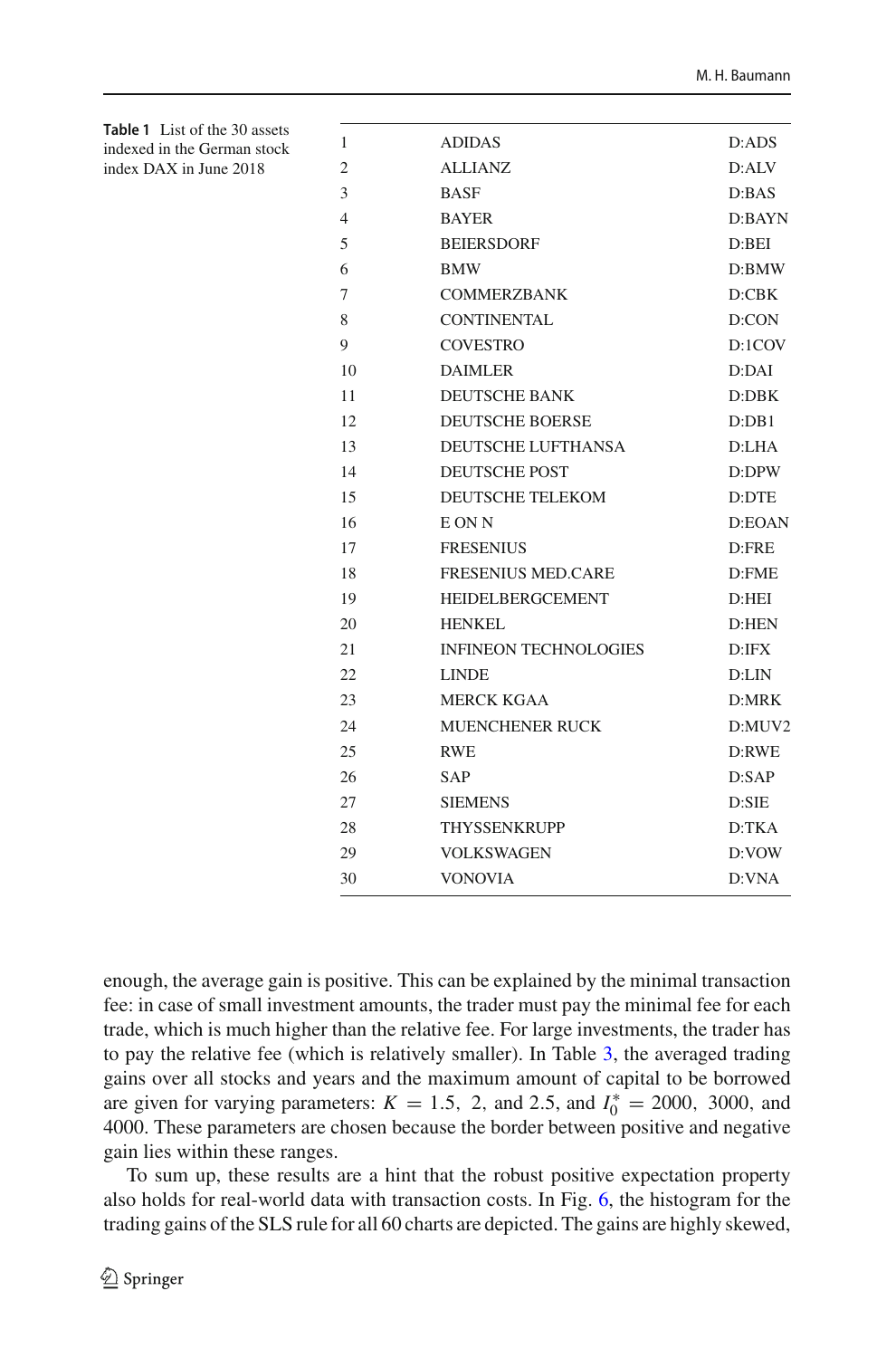|                                                                                 |      |           | Table 2 Trading gains of simultaneously long short trading for the 30 stocks 2016 and 2017 as well as the maximum amount of capital needed (in brackets) |                                               |      |           |            |
|---------------------------------------------------------------------------------|------|-----------|----------------------------------------------------------------------------------------------------------------------------------------------------------|-----------------------------------------------|------|-----------|------------|
| D:ADS                                                                           | 2016 | 2090.12   | (11147.23)                                                                                                                                               | D:ADS                                         | 2017 | $-383.18$ | (5512.82)  |
| $\mathbf{D}:\!\mathbf{ALV}$                                                     | 2016 | 359.67    | (1702.97)                                                                                                                                                | $\mathbf{D}:\!\mathbf{A}\mathbf{L}\mathbf{V}$ | 2017 | $-136.90$ | (5006.18)  |
| D:BAS                                                                           |      | 451.95    | (5389.95)                                                                                                                                                | D:BAS                                         | 2017 | $-326.78$ | (2352.50)  |
| $D:BAYN$                                                                        |      | 248.93    | (566.94)                                                                                                                                                 | <b>D:BAYN</b>                                 | 2017 | $-543.64$ | (4127.27)  |
| D:BEI                                                                           |      | $-340.50$ | (1830.92)                                                                                                                                                | D:BEI                                         | 2017 | $-325.99$ | (4553.36)  |
|                                                                                 |      | 559.63    | (1657.90)                                                                                                                                                | $D: {\bf BMW}$                                | 2017 | $-323.05$ | (960.82)   |
|                                                                                 |      | 2197.76   | (1019.39)                                                                                                                                                | D:CBK                                         | 2017 | 1855.97   | (9828.07)  |
| DEBAW<br>DCOK<br>DCON DCON<br>DCON DEBA<br>DEBA<br>DEBA<br>DEBA<br>DEBA<br>DEBA |      | 550.26    | (0.00)                                                                                                                                                   | D:CON                                         | 2017 | 35.69     | (4442.85)  |
|                                                                                 |      | 4658.59   | (12898.69)                                                                                                                                               | D:ICOV                                        | 2017 | 396.32    | (6120.04)  |
|                                                                                 |      | 415.12    | (1158.28)                                                                                                                                                | <b>D:DAI</b>                                  | 2017 | $-329.66$ | (1311.10)  |
|                                                                                 |      | 4160.37   | (2132.83)                                                                                                                                                | $D:DBK$                                       | 2017 | $-119.52$ | (3263.67)  |
|                                                                                 |      | $-5.39$   | (1842.93)                                                                                                                                                | D:DB1                                         | 2017 | $-164.08$ | (5396.58)  |
|                                                                                 |      | 629.11    | (1559.16)                                                                                                                                                | <b>D:LHA</b>                                  | 2017 | 8293.71   | (17832.53) |
|                                                                                 |      | 221.68    | (4739.49)                                                                                                                                                | D:DPW                                         | 2017 | $-21.73$  | (5301.77)  |
|                                                                                 |      | $-187.54$ | (1600.37)                                                                                                                                                | D:DTE                                         | 2017 | $-457.74$ | (2073.30)  |
| D:EOAN                                                                          |      | $-77.64$  | 3793.98)                                                                                                                                                 | D:EOAN                                        | 2017 | $-13.42$  | (8294.87)  |
|                                                                                 |      | 68.50     | (4016.55)                                                                                                                                                | D:FRE                                         | 2017 | $-220.53$ | (1685.63)  |
| D:FRE<br>D:FME<br>D:HEI                                                         |      | $-213.23$ | (3141.99)                                                                                                                                                | D:FME                                         | 2017 | $-272.47$ | (2307.34)  |
|                                                                                 | 2016 | 368.93    | (4953.30)                                                                                                                                                | D:HEI                                         | 2017 | $-201.87$ | (1811.19)  |

<span id="page-34-0"></span>

| í         |  |
|-----------|--|
|           |  |
|           |  |
|           |  |
|           |  |
| ł         |  |
|           |  |
|           |  |
| ĵ         |  |
|           |  |
| j         |  |
| ł         |  |
| I         |  |
|           |  |
|           |  |
|           |  |
|           |  |
|           |  |
| ,,,,,,,   |  |
|           |  |
|           |  |
|           |  |
|           |  |
|           |  |
|           |  |
| ĺ         |  |
|           |  |
| ć         |  |
|           |  |
|           |  |
|           |  |
|           |  |
| 3         |  |
|           |  |
|           |  |
| I         |  |
|           |  |
| ĺ         |  |
|           |  |
| l         |  |
|           |  |
| I         |  |
|           |  |
|           |  |
|           |  |
|           |  |
|           |  |
|           |  |
|           |  |
|           |  |
|           |  |
|           |  |
| l         |  |
|           |  |
|           |  |
| ï         |  |
|           |  |
|           |  |
|           |  |
|           |  |
|           |  |
| Ì         |  |
|           |  |
|           |  |
|           |  |
|           |  |
|           |  |
|           |  |
|           |  |
|           |  |
|           |  |
|           |  |
|           |  |
|           |  |
|           |  |
|           |  |
|           |  |
|           |  |
|           |  |
| J         |  |
|           |  |
|           |  |
| l         |  |
|           |  |
| Ė<br>le 2 |  |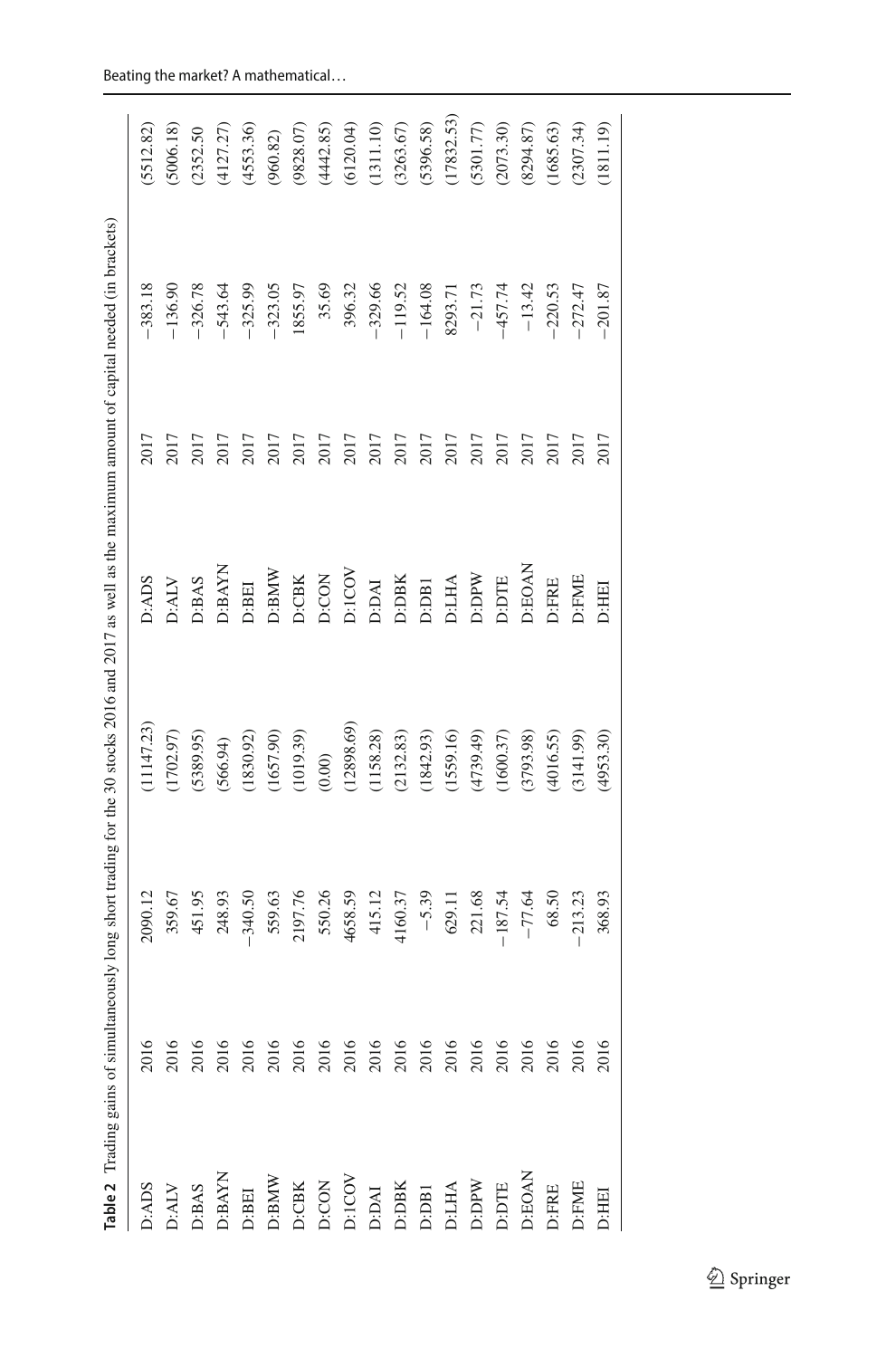| ۰. |  |
|----|--|
|    |  |
|    |  |
|    |  |
| ť  |  |

|  | 11 T<br>ı |
|--|-----------|
|--|-----------|

| lable 2 Communication                                                         |                                                                |                                                                                                                                                                                                                                                                                                                                 |                                                                                                  |                                                                                         |                                                                                                                                                                                                                                                                                                               |                                                                                                                                                                                   |                                                                                                                                                                  |
|-------------------------------------------------------------------------------|----------------------------------------------------------------|---------------------------------------------------------------------------------------------------------------------------------------------------------------------------------------------------------------------------------------------------------------------------------------------------------------------------------|--------------------------------------------------------------------------------------------------|-----------------------------------------------------------------------------------------|---------------------------------------------------------------------------------------------------------------------------------------------------------------------------------------------------------------------------------------------------------------------------------------------------------------|-----------------------------------------------------------------------------------------------------------------------------------------------------------------------------------|------------------------------------------------------------------------------------------------------------------------------------------------------------------|
| D:HEN                                                                         | 2016                                                           | $-237.47$                                                                                                                                                                                                                                                                                                                       | 4581.07)                                                                                         |                                                                                         | 2017                                                                                                                                                                                                                                                                                                          | $-597.68$                                                                                                                                                                         | 2741.03)                                                                                                                                                         |
|                                                                               |                                                                |                                                                                                                                                                                                                                                                                                                                 |                                                                                                  |                                                                                         |                                                                                                                                                                                                                                                                                                               |                                                                                                                                                                                   |                                                                                                                                                                  |
|                                                                               |                                                                |                                                                                                                                                                                                                                                                                                                                 |                                                                                                  |                                                                                         |                                                                                                                                                                                                                                                                                                               |                                                                                                                                                                                   |                                                                                                                                                                  |
|                                                                               |                                                                |                                                                                                                                                                                                                                                                                                                                 |                                                                                                  |                                                                                         |                                                                                                                                                                                                                                                                                                               |                                                                                                                                                                                   |                                                                                                                                                                  |
|                                                                               |                                                                |                                                                                                                                                                                                                                                                                                                                 |                                                                                                  |                                                                                         |                                                                                                                                                                                                                                                                                                               |                                                                                                                                                                                   |                                                                                                                                                                  |
| D:FX<br>D:LIN<br>D:MRK<br>D:MUV2<br>D:SAP<br>D:SAP<br>D:SAP<br>D:TKA<br>D:TKA | $2016$ $2016$ $2016$ $2016$ $2016$ $2016$ $2016$ $2016$ $2016$ | $\begin{array}{r} 491.52 \\ 221.82 \\ -21.14 \\ 37.91 \\ -57.39 \\ -58.33 \\ -58.33 \\ -58.33 \\ -50.17 \\ -51.14 \\ -51.14 \\ -51.14 \\ -51.14 \\ -51.14 \\ -51.14 \\ -51.14 \\ -51.14 \\ -51.14 \\ -51.14 \\ -51.14 \\ -51.14 \\ -51.14 \\ -51.14 \\ -51.14 \\ -51.14 \\ -51.14 \\ -51.14 \\ -51.14 \\ -51.14 \\ -51.14 \\ -$ | $(5397.46)$ (5053.29)<br>(5053.29)<br>(3914.47)<br>(1465.54)<br>(128.86)<br>(650.89)<br>(650.89) | D:HEN<br>D:IFX<br>D:IMK<br>D:MUV2<br>D:SAP<br>D:SAP<br>D:SAP<br>D:SAP<br>D:TKA<br>D:TKA | $\begin{array}{l} 2017 \\ 2017 \\ 2017 \\ 2017 \\ 2017 \\ 2017 \\ 2017 \\ 2017 \\ 2017 \\ 2017 \\ 2017 \\ 2017 \\ 2017 \\ 2017 \\ 2017 \\ 2017 \\ 2017 \\ 2017 \\ 2017 \\ 2017 \\ 2017 \\ 2017 \\ 2017 \\ 2017 \\ 2017 \\ 2017 \\ 2017 \\ 2017 \\ 2017 \\ 2017 \\ 2017 \\ 2017 \\ 2017 \\ 2017 \\ 2017 \\ 20$ | $\begin{array}{l} 374.81 \\ -199.87 \\ -332.20 \\ -213.46 \\ -516.56 \\ -516.56 \\ -417.46 \\ 20.20 \\ 21.99 \\ -417.48 \\ 20.20 \\ 21.63 \\ 20.30 \\ 21.63 \\ 21.63 \end{array}$ | $\begin{array}{l} (7828.21) \\ (4254.43) \\ (23603.16) \\ (2306.02) \\ (11908.35) \\ (11908.36) \\ (3396.24) \\ (2664.62) \\ (3728.80) \\ (3470.37) \end{array}$ |
|                                                                               |                                                                |                                                                                                                                                                                                                                                                                                                                 |                                                                                                  |                                                                                         |                                                                                                                                                                                                                                                                                                               |                                                                                                                                                                                   |                                                                                                                                                                  |
|                                                                               |                                                                |                                                                                                                                                                                                                                                                                                                                 |                                                                                                  |                                                                                         |                                                                                                                                                                                                                                                                                                               |                                                                                                                                                                                   |                                                                                                                                                                  |
|                                                                               |                                                                |                                                                                                                                                                                                                                                                                                                                 |                                                                                                  |                                                                                         |                                                                                                                                                                                                                                                                                                               |                                                                                                                                                                                   |                                                                                                                                                                  |
|                                                                               |                                                                |                                                                                                                                                                                                                                                                                                                                 |                                                                                                  |                                                                                         |                                                                                                                                                                                                                                                                                                               |                                                                                                                                                                                   |                                                                                                                                                                  |
| D:VNA                                                                         |                                                                |                                                                                                                                                                                                                                                                                                                                 | (5801.88)                                                                                        | <b>OWA</b>                                                                              |                                                                                                                                                                                                                                                                                                               |                                                                                                                                                                                   |                                                                                                                                                                  |
| Aean (max)                                                                    |                                                                |                                                                                                                                                                                                                                                                                                                                 | 102157.20)                                                                                       | lean (max)                                                                              |                                                                                                                                                                                                                                                                                                               |                                                                                                                                                                                   | 117752.30                                                                                                                                                        |
| <i>dean</i> (max)                                                             | 2016/1                                                         | 380.94                                                                                                                                                                                                                                                                                                                          | 117752.30)                                                                                       |                                                                                         |                                                                                                                                                                                                                                                                                                               |                                                                                                                                                                                   |                                                                                                                                                                  |
| Parameters: $K = 2$ , $I_0^* = 5000$                                          |                                                                |                                                                                                                                                                                                                                                                                                                                 |                                                                                                  |                                                                                         |                                                                                                                                                                                                                                                                                                               |                                                                                                                                                                                   |                                                                                                                                                                  |

M. H. Baumann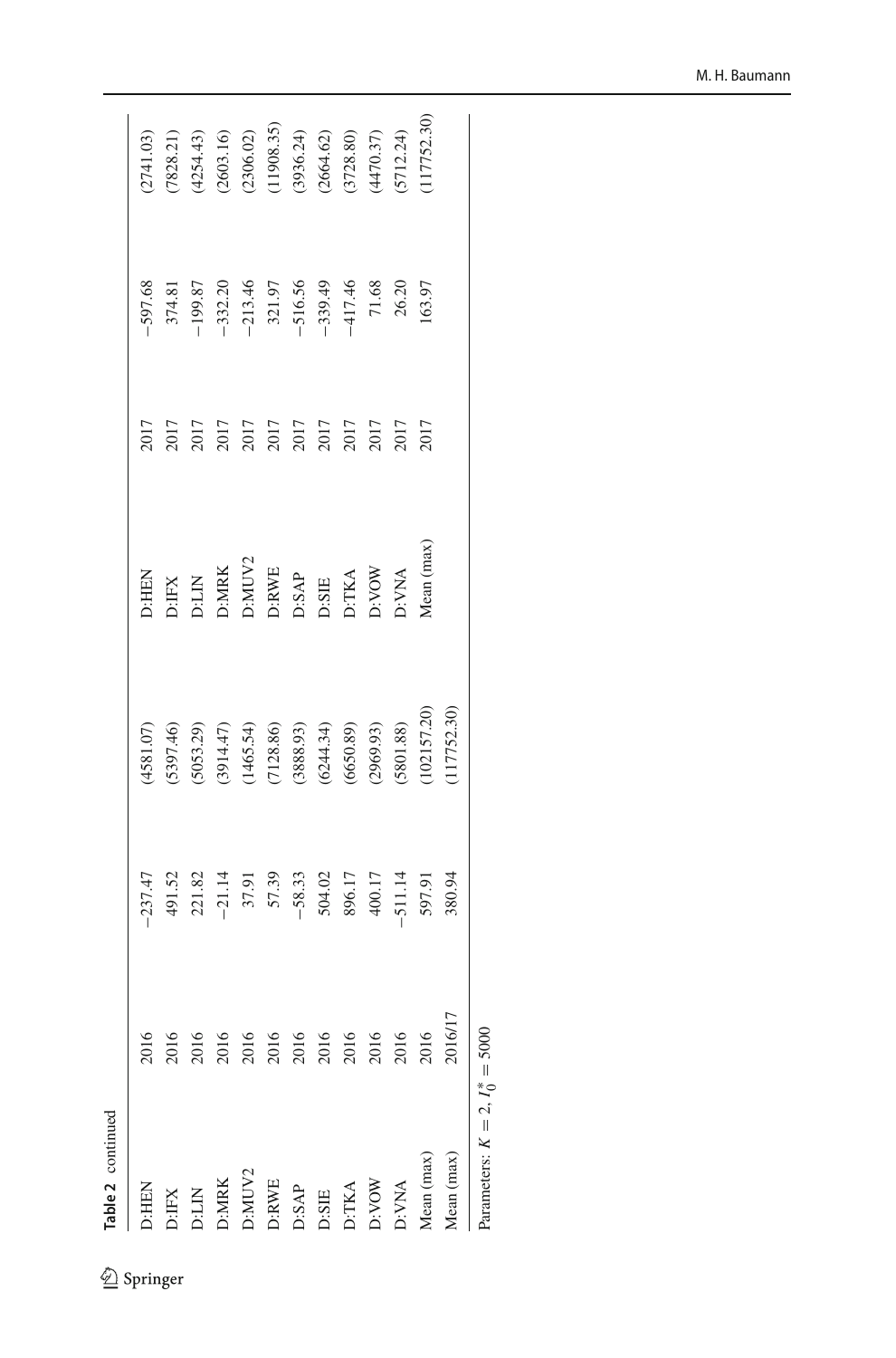

<span id="page-36-0"></span>**Fig. 7** Trading gains for the 30 assets when simultaneously long short trading with feedback parameter  $K = 2$  and initial-investment parameter  $I_0^* = 5000$  in 2016 and 2017 (circle) and maximum amount of capital needed (triangle)



<span id="page-36-1"></span>**Fig. 8** Charts of the ask prices of the Deutsche Lufthansa stock (solid) and of the Henkel stock (dashed) in 2017

which is fully in line with the corresponding literature. The robust positive expectation property is a statement concerning the expected gain. Thus, for specific price paths the gain may be negative. As can be seen in Fig. [6,](#page-32-0) this is true in our backtesting study. We observe that in many cases, the SLS rule makes a small loss, however, in some cases it makes a high gain. That means, in order to realize the expected positive gain, a trader must perform SLS trading on many assets fulfilling the requirements. And this is a risk for small traders, since an SLS should not run out of money before the expected gain is realized.

There is another type of criticism of these results. When buying or selling a large amount of stocks, even a backtest simulation with bid and ask prices is not realistic since the price can change during one trade. Thus,  $I_0^*$  and  $K$  should not be too large. Another point to consider is that the DAX rose from the beginning of 2016 to the end of 2017 by a factor of 1.256. When having a look at the maximum needed capital and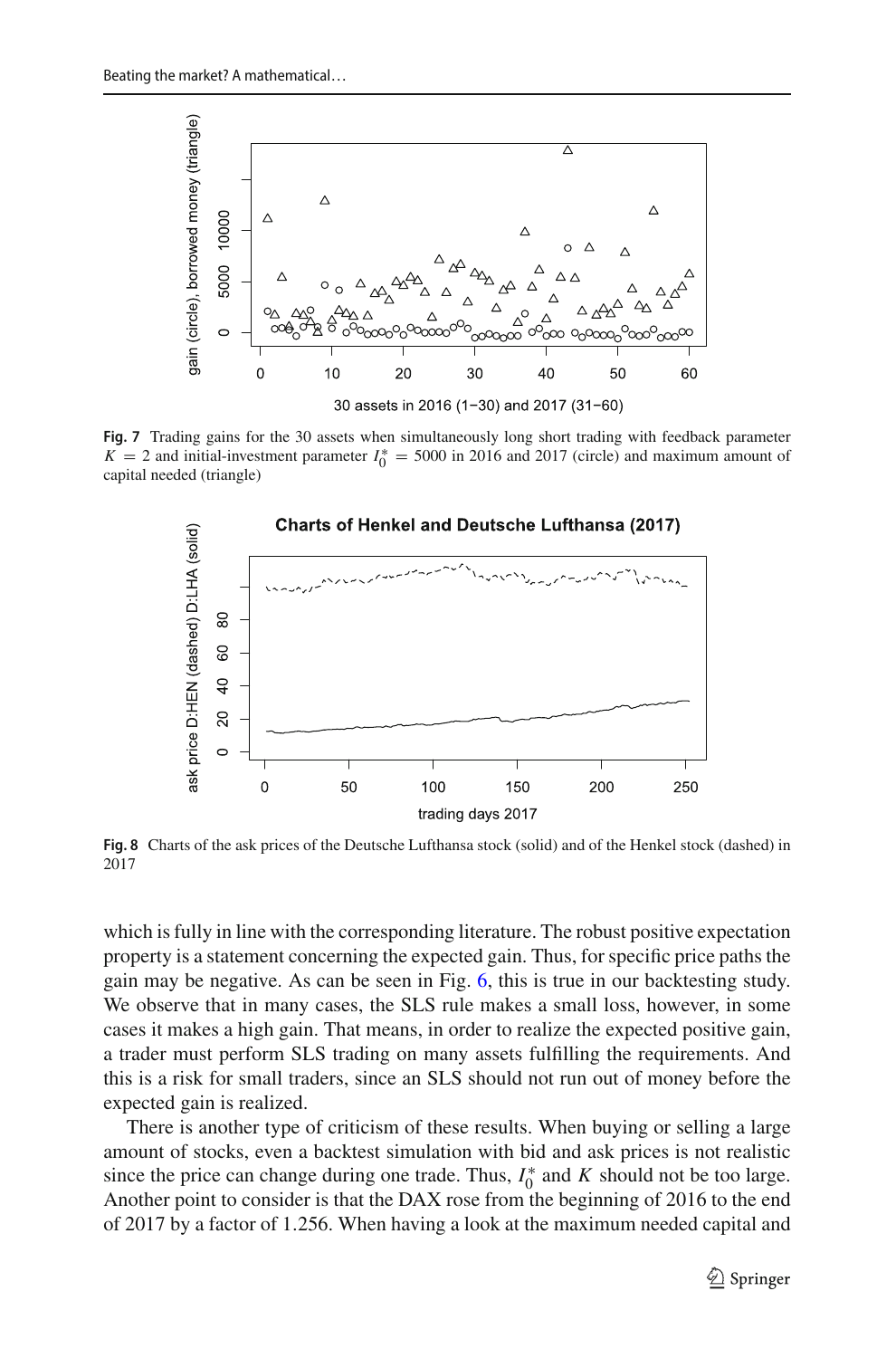

Average SLS trading gain for the 30 stocks in 2016 and 2017

<span id="page-37-1"></span>**Fig. 9** Contour plot of the average trading gains for the 30 assets when simultaneously long short trading with feedback parameter  $K \in (0, 4]$  and initial-investment parameters  $I_0^* \in (0, 10000]$  for 2016 and 2017. The gain is positive on average from the middle to the upper-right area

<span id="page-37-2"></span>**Table 3** Average trading gains for simultaneously long short trading with varying parameters for the charts of 2016 and 2017 and maximum amount to be lent from the bank for all 30 stocks (in brackets)

| $I_0^* \setminus K$ | l.5                |                    | 2.5                |
|---------------------|--------------------|--------------------|--------------------|
| 2000                | $-90.54(38431.21)$ | $-48.65(46219.67)$ | 0.45(55114.66)     |
| 3000                | $-16.67(57360.55)$ | 78.80 (71152.46)   | 173.75 (84063.41)  |
| 4000                | 81.94 (74681.92)   | 225.30 (94765.62)  | 370.62 (114054.20) |

The parameters are chosen in such a way that the average gains show the border between gain and loss

the gains, it might have been more profitable to invest in index mutual funds or index ETFs for the DAX (as a buy-and-hold trader). However, this would only work when the DAX goes up while SLS trading (in theory) also works when charts or the whole index goes down. We observe that a trader using the SLS rule gets rid of the risk of falling stock indices, however, he or she has to borrow a lot of money from the bank, which could cause new risks.

### <span id="page-37-0"></span>**6 Extension: the discounted simultaneously long short strategy**

As mentioned in Sect. [3.2,](#page-8-0) Malekpour and Barmis[h](#page-46-22) [\(2016](#page-46-22)) state that investment decisions should not rely (too much) on past market behavior. A controller with delay as presented by Malekpour and Barmis[h](#page-46-22) [\(2016\)](#page-46-22) has the favorable feature that too old (older than  $m - 1$  days) events have no influence on the strategy, but it has a questionable feature, too: an event that is  $m - 1$  days old is taken fully into account today but vanishes from the calculations after *m* days. As an alternative controller type, we introduce the discounted SLS controller with discounting factor  $\delta \in (0, 1]$  (SLS $_{\delta}$ ).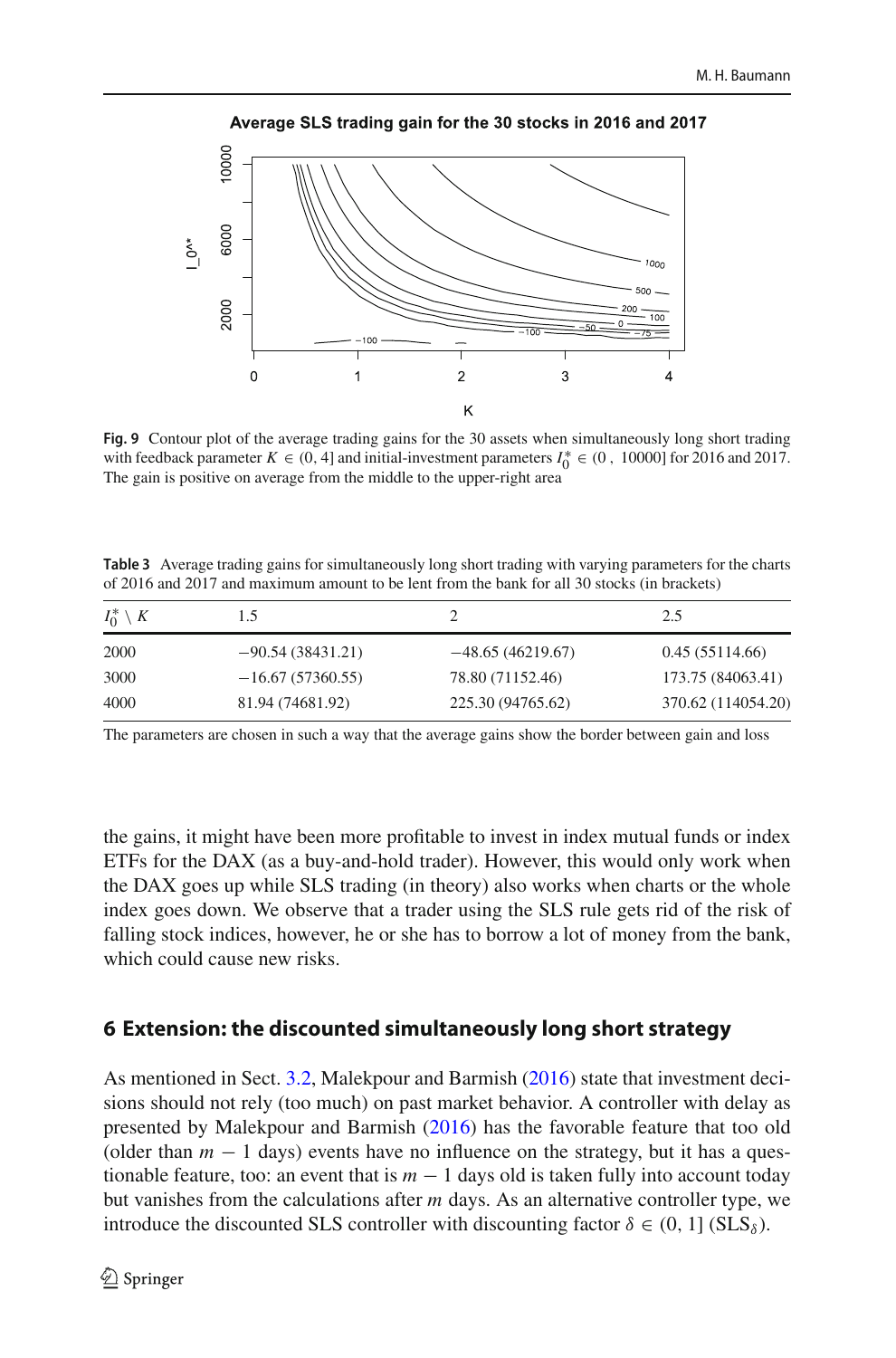We start by defining the term discounted gain

$$
f^{\ell_{\delta}}(t_n) = \sum_{i=1}^{n} I^{\ell_{\delta}}(t_{i-1}) \cdot \frac{p(t_i) - p(t_{i-1})}{p(t_{i-1})} \cdot \delta^{(N-(i-1))h}
$$

in a discrete time grid  $\mathcal{T} = \{t_i = ih \mid i = 0, 1, ..., N = \frac{T}{h}\}\$  with  $h > 0$  and terminal time *T* and  $f^{\ell_{\delta}}(0) = 0$ . As in Sect. [3.1,](#page-4-1) we define feedback trading strategies by use of deterministic functions *F*. However, in contrast to Sect. [3.1](#page-4-1) we do not use the gain  $g^{\ell}$  but the discounted gain  $f^{\ell_{\delta}}$ .

In this section, the standard SLS rule (as constructed in Sect. [3.1\)](#page-4-1) is generalized to the discounted SLS rule by use of a discounting factor  $\delta$  and the corresponding discounted gain  $f^{\ell_{\delta}}$ . Again, the price process allows for time-varying parameters. The analysis is based on a refinement of time grids. That means, the discounted SLS rule is

$$
I^{SLS_{\delta}}(t) = I^{L_{\delta}}(t) + I^{S_{\delta}}(t)
$$

with

$$
I^{L_{\delta}}(t) = I_0^* + K f^{L_{\delta}}(t)
$$

and

$$
I^{S_{\delta}}(t)=-I_0^*-Kf^{S_{\delta}}(t).
$$

A flow diagram for the discounted SLS rule is given in Fig. [10.](#page-39-0) Note that for  $\delta = 1$ , this strategy is exactly the standard SLS strategy. The discounting factor  $\delta$  specifies to which extent past information is used for calculating the current investment (cf. other economic discounting factors like, e.g., the game theoretic discounting factor in repeated games). The higher  $\delta$  is, the more influence past information has. For  $\delta = 1$ , all available information is equally weighted, for  $\delta$  close to zero, only the last available information is important. Note that the interplay of an interest rate unequal to zero and the discounting factor  $\delta$  might lead to interesting results, but is regarded to future work. The discounted SLS strategy has, similar to the SLS strategy with delay, the advantage that old information is not as important as new information (when  $\delta$  < 1). However, in contrast to the delay strategy, the old information loses its weight gradually, not instantaneously.

All market assumptions are exactly the same as in Sects. [3](#page-4-0) and [4.](#page-18-0) In the following, we show that the robust positive expectation property holds also for the discounted SLS rule at least in two special cases, both very similar to the cases of Sect. [4.](#page-18-0) The analysis of the discounted SLS strategy is done analogously to the analysis of the standard rule, i.e., by the definitions of  $I^{L_{\delta}}(t_n)$  and  $f^{L_{\delta}}(t_n)$  it follows

$$
\frac{I^{L_{\delta}}(t_n) - I^{L_{\delta}}(t_{n-1})}{h \cdot I^{L_{\delta}}(t_{n-1})} = \frac{K\left(f^{L_{\delta}}(t_n) - f^{L_{\delta}}(t_{n-1})\right)}{h \cdot I^{L_{\delta}}(t_{n-1})}
$$

 $\mathcal{D}$  Springer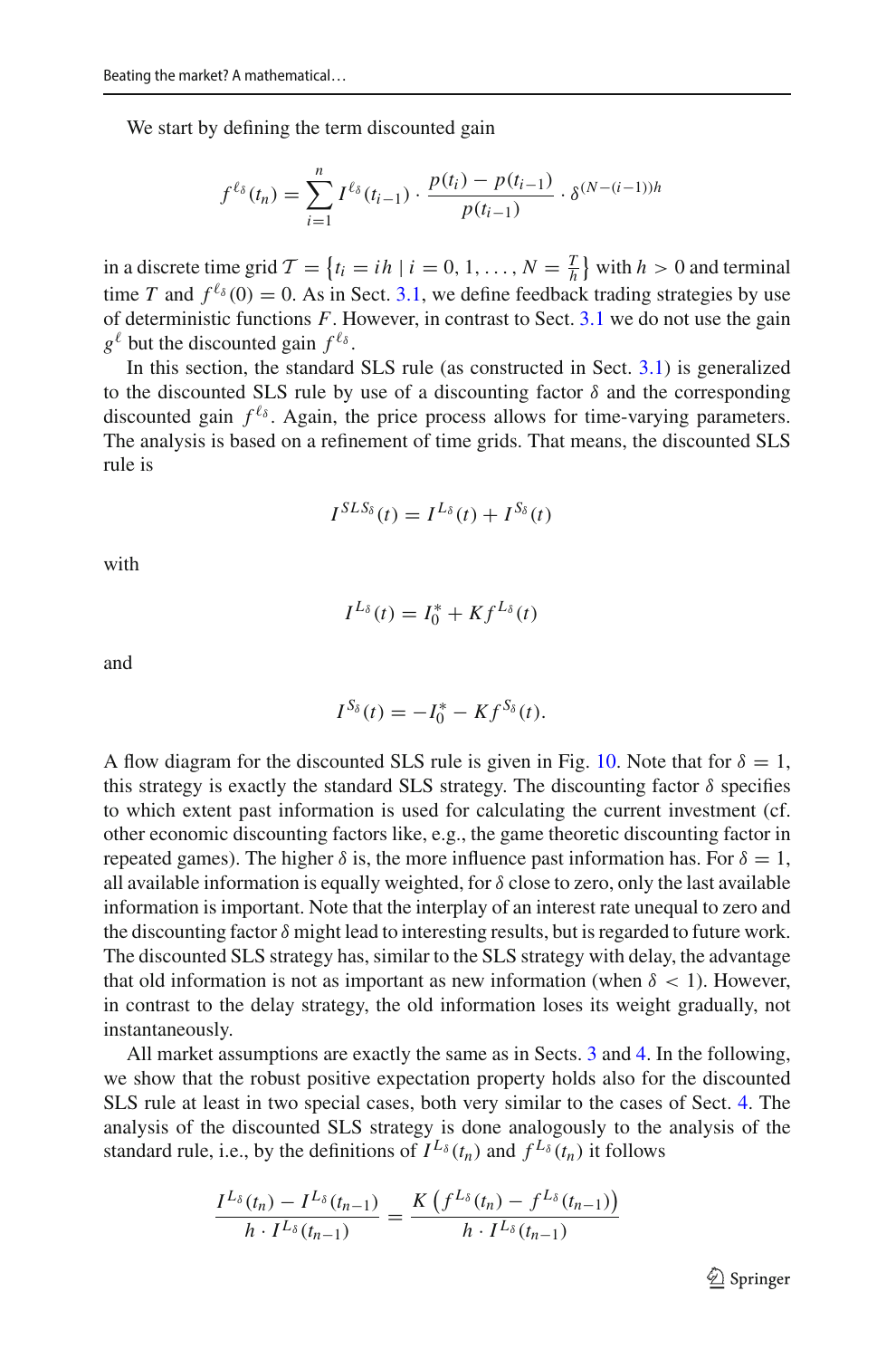

<span id="page-39-0"></span>**Fig. 10** Flow diagram for the discounted simultaneously long short  $(SLS<sub>δ</sub>)$  controller with input (or disturbance) variable return on investment  $\frac{\Delta p}{p}$  resp.  $\frac{dp}{p}$  and output variable gain  $g^{SLS_{\delta}}$ . The SLS<sub> $\delta$ </sub> traders' parameters are  $K > 0$  (feedback parameter),  $I_0^* > 0$  (initial-investment parameter), and  $\delta \in (0, 1]$  (discounting factor)

$$
= \frac{K \delta^{(N-(n-1))h} I^{L_{\delta}}(t_{n-1}) \cdot \frac{p(t_n) - p(t_{n-1})}{p(t_{n-1})}}{h \cdot I^{L_{\delta}}(t_{n-1})}
$$
  

$$
= K \delta^{T-(t_n-h)} \cdot \frac{p(t_n) - p(t_{n-1})}{h \cdot p(t_{n-1})}
$$
  

$$
= K \delta^{T-t_{n-1}} \cdot \frac{p(t_n) - p(t_{n-1})}{h \cdot p(t_{n-1})},
$$
  

$$
\mathbb{E}\left[\frac{I^{L_{\delta}}(t_n) - I^{L_{\delta}}(t_{n-1})}{h \cdot I^{L_{\delta}}(t_{n-1})}\right] = K \delta^{T-t_{n-1}} \mu_h(t_n),
$$

 $\hat{2}$  Springer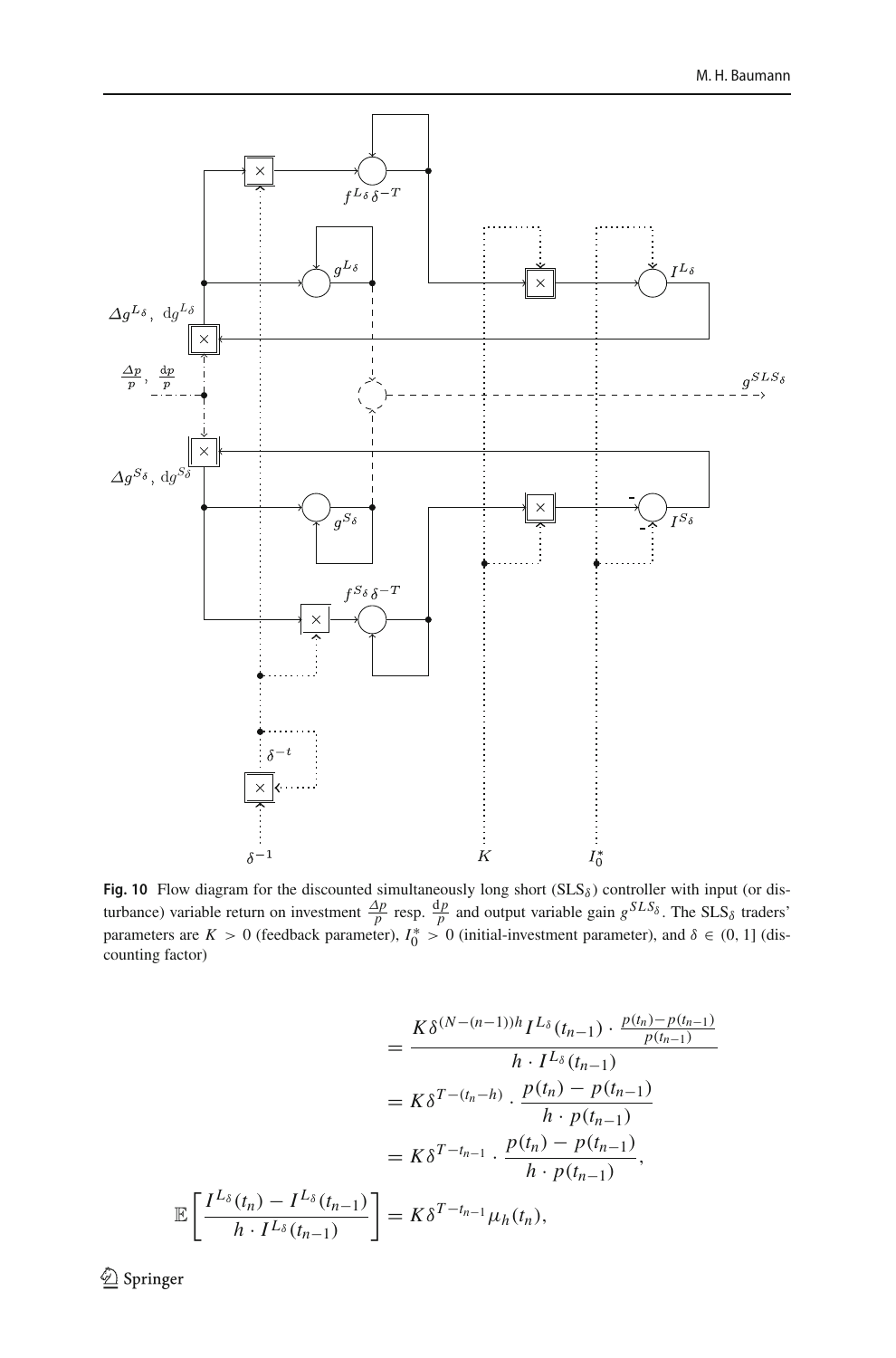and

$$
\mathbb{E}\left[I^{L_{\delta}}(t_n)\right] = I_0^* \cdot \prod_{i=1}^n \left(K \delta^{(N-(i-1))h} \mu_h(t_i) h + 1\right).
$$

Using the definition of  $I^{L_{\delta}}(t_n)$ , it turns out that

$$
\mathbb{E}\left[f^{L_{\delta}}(t_n)\right] = \frac{I_0^*}{K}\left(\prod_{i=1}^n \left(K\delta^{(N-(i-1))h}\mu_h(t_i)h+1\right)-1\right).
$$

By substituting  $I_0^* \mapsto -I_0^*$  and  $K \mapsto -K$ , the formula for  $\mathbb{E}\left[f^{S_\delta}(t_n)\right]$  follows:

$$
\mathbb{E}\left[f^{S_{\delta}}(t_n)\right] = \frac{I_0^*}{K}\left(\prod_{i=1}^n\left(-K\delta^{(N-(i-1))h}\mu_h(t_i)h+1\right)-1\right).
$$

Next, we investigate whether  $\mathbb{E}\left[f^{L_{\delta}}(t) + f^{S_{\delta}}(t)\right]$  is positive / non-negative. The reader may ask why we are interested in the expected sum of the discounted gain of the short and the long side of the discounted SLS strategy. We can rewrite the undiscounted gain in the following way:

$$
\delta^{-T} g^{\ell_{\delta}}(t_n) = \left( f^{\ell_{\delta}}(t_n) - f^{\ell_{\delta}}(t_{n-1}) \right) \delta^{t_{n-1}} + \left( f^{\ell_{\delta}}(t_{n-1}) - f^{\ell_{\delta}}(t_{n-2}) \right) \delta^{t_{n-2}} \n+ \dots + \left( f^{\ell_{\delta}}(t_1) + 0 \right) 1 \n= f^{\ell_{\delta}}(t_n) \delta^{t_{n-1}} + f^{\ell_{\delta}}(t_{n-1}) \delta^{t_{n-2}} \left( 1 - \delta^h \right) + \dots + f^{\ell_{\delta}}(t_1) \left( 1 - \delta^h \right)
$$

because

$$
f^{\ell_{\delta}}(t_i) - f^{\ell_{\delta}}(t_{i-1}) = \delta^{(N-(i-1))h} I^{L_{\delta}}(t_{i-1}) \cdot \frac{p(t_i) - p(t_{i-1})}{p(t_{i-1})}
$$

and, thus,

$$
\left(f^{\ell_{\delta}}(t_{i})-f^{\ell_{\delta}}(t_{i-1})\right)\delta^{t_{i-1}}=\delta^{T}I^{L_{\delta}}(t_{i-1})\cdot\frac{p(t_{i})-p(t_{i-1})}{p(t_{i-1})}.
$$

Since the expectation operator is linear, it holds:

$$
\mathbb{E}\left[g^{SLS_{\delta}}(t)\right] = \mathbb{E}\left[g^{L_{\delta}}(t) + g^{S_{\delta}}(t)\right]
$$
  
\n
$$
= \delta^{T}\left(\mathbb{E}\left[\left(f^{L_{\delta}}(t_{n}) + f^{S_{\delta}}(t_{n})\right)\delta^{t_{n-1}}\right] + \mathbb{E}\left[\left(f^{L_{\delta}}(t_{n-1}) + f^{S_{\delta}}(t_{n-1})\right)\delta^{t_{n-2}}\left(1 - \delta^{h}\right)\right] + \dots + \mathbb{E}\left[\left(f^{L_{\delta}}(t_{1}) + f^{S_{\delta}}(t_{1})\right)\left(1 - \delta^{h}\right)\right]\right).
$$

<sup>2</sup> Springer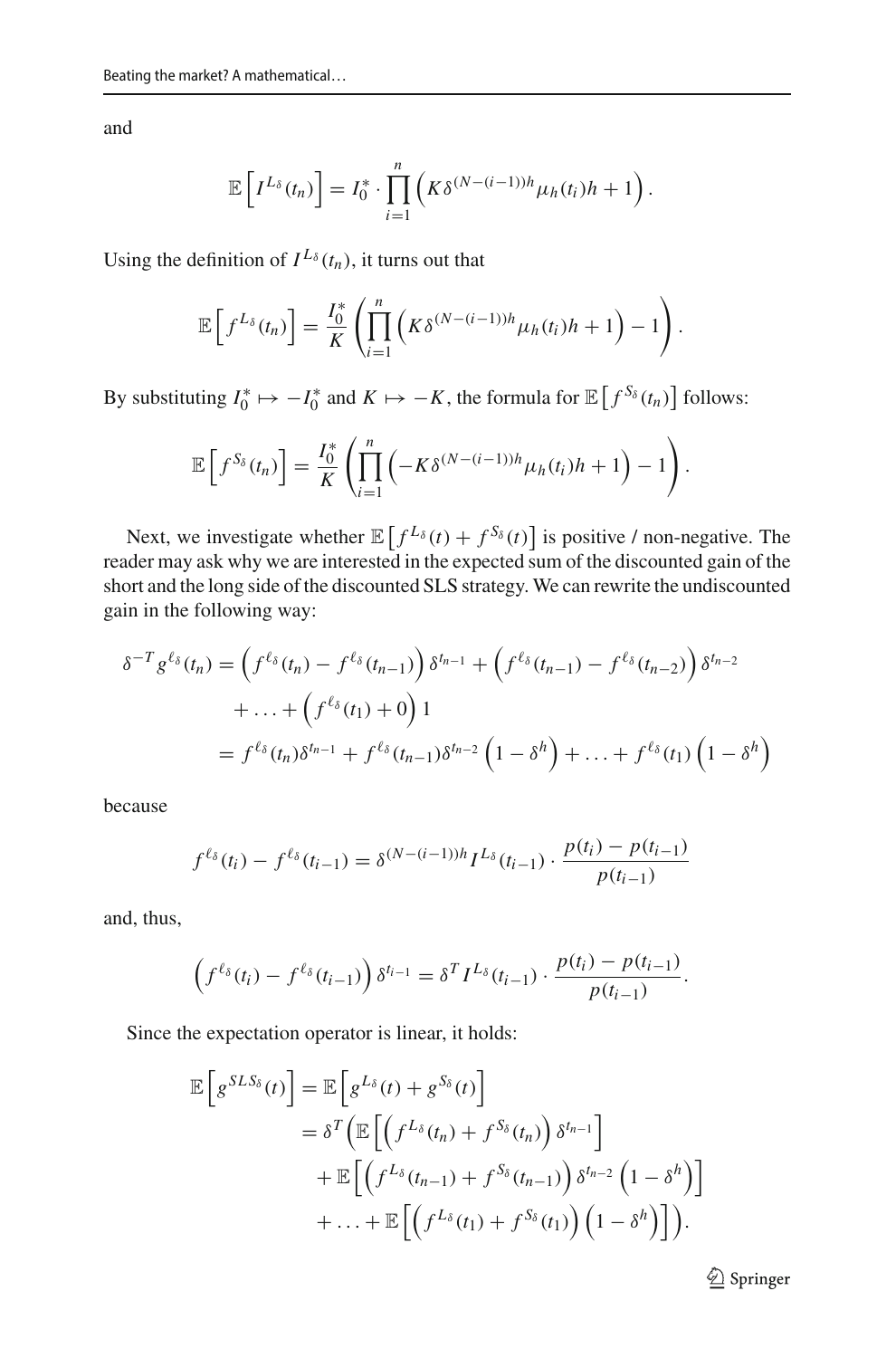Note that  $\delta^{-T}$  ≥ 1 > 0 ∀0 <  $\delta$  ≤ 1, *T* > 0, that  $\delta^h$  ∈ (0, 1] ∀0 <  $\delta$  ≤ 1, *h* > 0, and that  $\delta^{t_{i-1}} = \delta^{t_{i-2}+h} = \delta^{t_{i-2}} \cdot \delta^h$ .

Hence, we conclude: When  $\mathbb{E}\left[f^{L_{\delta}}(t_n) + f^{S_{\delta}}(t_n)\right] \ge 0$  for all  $n = 0, \ldots, N$  and  $> 0$  for some *n*, then  $\mathbb{E}\left[g^{SLS_{\delta}}(t_n)\right] \geq 0$  for all  $t_n$  and  $\mathbb{E}\left[g^{SLS_{\delta}}(T)\right] > 0$ . This are the desired inequalities: the robust positive expectation property. Note, in the case  $\delta = 1$ , it holds that  $\mathbb{E}\left[f^{\ell_1}(t)\right] = \mathbb{E}\left[g^{\ell_1}(t)\right]$ .

Similar to the analysis of the standard rule, it holds that  $\mathbb{E}\left[f^{L_{\delta}}(t) + f^{S_{\delta}}(t)\right] > 0$ is not true for all *t*, all  $\delta \in (0, 1]$ , and all  $(\mu_h(t))_t$ . This is clear since we already presented a counterexample with  $\delta = 1$ . This means that this is not a problem of discounting the SLS strategy, it is a problem of the time-varying trend when the time axis is non-continuous, even in the standard SLS case, i.e., when  $\delta = 1$ .

It holds:

$$
\mathbb{E}\left[f^{L_{\delta}}(t_{n})+f^{S_{\delta}}(t_{n})\right]=\frac{I_{0}^{*}}{K}\bigg(\prod_{i=1}^{n}\bigg(K\delta^{(N-(i-1))h}\mu_{h}(t_{i})h+1\bigg)\\+\prod_{i=1}^{n}\bigg(-K\delta^{(N-(i-1))h}\mu_{h}(t_{i})h+1\bigg)-2\bigg)\\=\frac{2I_{0}^{*}}{K}\sum_{\substack{\alpha\subset\{1,\ldots,n\}\\|\alpha|\neq\nu}}\prod_{j\in\alpha}K\delta^{(N-(j-1))h}\mu_{h}(t_{j})h.
$$

The cases where  $\mathbb{E}\left[f^{L_{\delta}}(t) + f^{S_{\delta}}(t)\right] \ge 0 \,\forall t \in \mathcal{T}$  and  $\mathbb{E}\left[f^{L_{\delta}}(T) + f^{S_{\delta}}(T)\right] > 0$ hold are exactly the same as for the standard SLS rule except for the use of discounted gains instead of undiscounted ones. (i) When  $N > 1$  and  $\mu_h(t_i) \geq 0$  for all  $t_i$  and  $\mu_h(t_i) > 0$  for at least two points in time  $t_i$  or when  $\mu_h(t_i) \leq 0$  for all  $t_i$  and  $\mu_h(t_i) < 0$ for at least two points in time  $t_i$ ,  $\mathbb{E}\left[f^{L_\delta}(T) + f^{S_\delta}(T)\right] > 0$  holds. Second, when letting  $h \to 0$  (i.e.,  $N \to \infty$ ), one can again use the Vito-Volterra-style product integral to get

$$
\mathbb{E}\left[f^{L_{\delta}}(t) + f^{S_{\delta}}(t)\right]
$$
\n
$$
= \frac{I_{0}^{*}}{K}\left(\exp\left(\int_{0}^{t} K\delta^{T-s}\mu(s)ds\right) + \exp\left(\int_{0}^{t} \left(-K\delta^{T-s}\mu(s)\right)ds\right) - 2\right)
$$
\n
$$
= \frac{I_{0}^{*}}{K}\left(\exp\left(K\int_{0}^{t} \delta^{T-s}\mu(s)ds\right) + \exp\left(-K\int_{0}^{t} \delta^{T-s}\mu(s)ds\right) - 2\right),
$$

which surely is non-negative and positive whenever  $\bar{\mu}_{\delta}(t) := \int_0^t \delta^{T-s} \mu(s) ds \neq 0$ .

### <span id="page-41-0"></span>**7 Discussion and conclusion**

In this work, we derived closed-form formulae for an SLS trader's expected gain (in discrete and in continuous time) and for this gain's variance (in continuous time).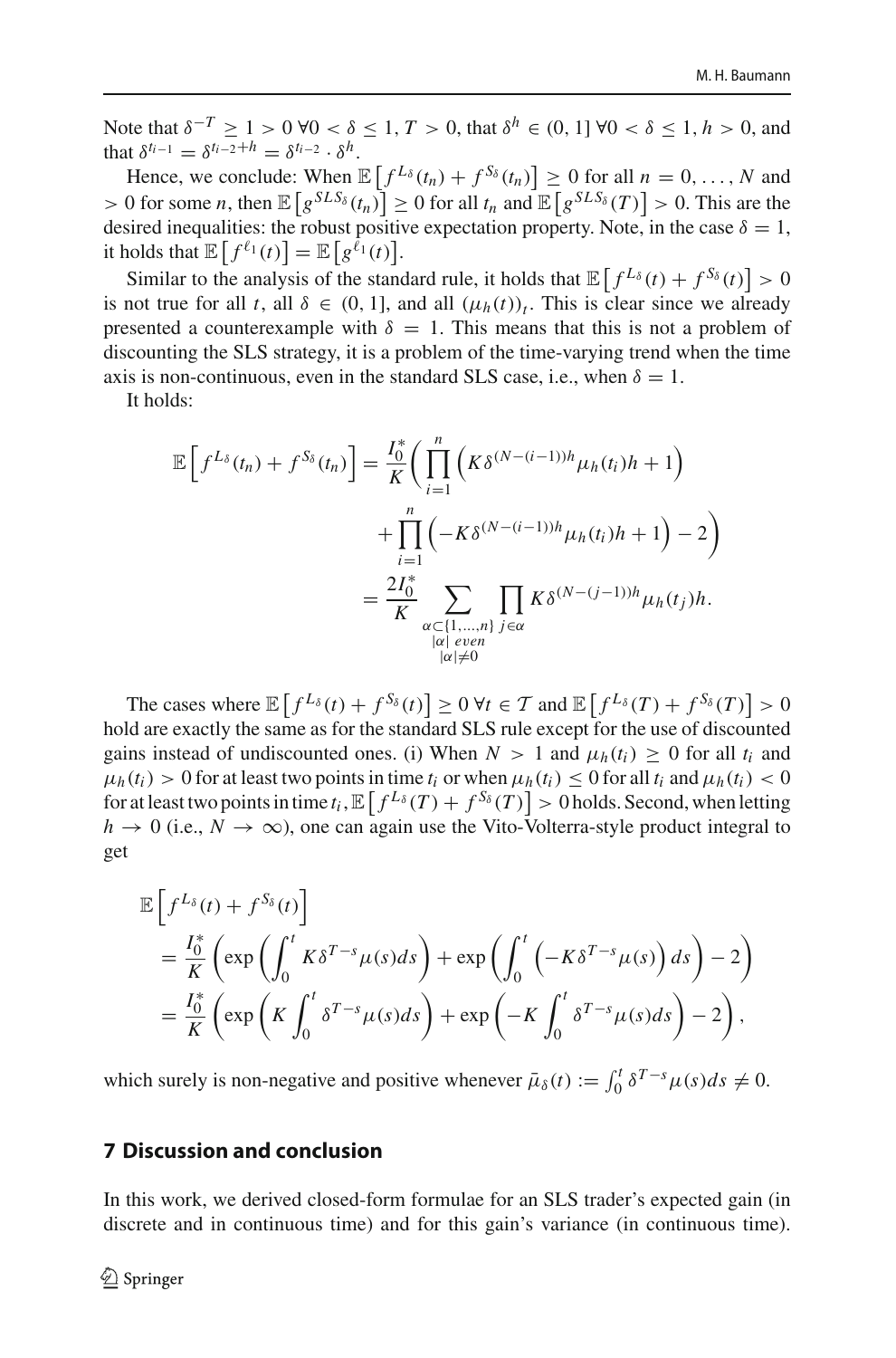We showed that in discrete time, the expected gain of the SLS strategy is both nonnegative for all *t* and strictly positive in *T* when the average trend is either non-negative  $(\mu_h(t_n))_n \geq 0$  for all  $0 \leq t_n \leq T$  and positive  $(\mu_h(t_n))_n > 0$  for at least two points in time, or when the average trend is non-positive  $(\mu_h(t_n))_n \leq 0$  for all  $0 \leq t_n \leq T$  and negative  $(\mu_h(t_n))_n < 0$  for at least two points in time. That means, the expected gain of the SLS rule is indeed independent of the sign of the price's trend. Additionally, we proved that in a continuous time setting, the expected gain of the SLS strategy is non-negative for all *t* and positive for all *t* with  $\bar{\mu}(t) \neq 0$ , i.e., whenever the average trend is nonzero. We discussed risk-adjustments and provided a backtest study with real-world market data that gives strong evidence that bid-ask spreads, trading fees, and interest rates cannot explain the described robust positive expectation property. To take into account that older information should possibly have less influence on the trading strategy than newer information, we added a discounting factor in the SLS strategy.

We note that the price path itself is allowed to change its slope arbitrarily often since only the trend is of importance for the robust positive expectation property of the SLS strategy. When using the SLS rule, a trader does neither have to predict the direction of the price nor its turning point. Only if the trend—not the return—changes its sign, a trader expects a loss. When the trend path is to some extent smooth, and trading frequency is increased, the points in time where the trend changes its sign do carry less weight. The SLS rule works well even for fully unknown price trends.

The only satisfying explanation for the SLS rule's robust positive expectation property we can give is that the risk measure is inappropriate. Skewness could be a better measure, hence, a detailed analysis of the skewness of SLS rules is an important task for future work. However, when regarding risk we could run into a problem very similar to the joint hypotheses problem: We conjecture that for various trading strategies, one can find two risk measures: one indicating that risk-adjusted returns are high, and one indicating that risk-adjusted returns are low. And, conversely, we also conjecture that for various risk measures one can find two trading strategies: one that beats the market, and one that is beaten by it. No one could say whether or not the risk measure or the market efficiency hypothesis is wrong. We guess that most traders might fear the presumably high risk related to SLS trading, and only a small fraction of traders would use this rule. Thus, the non-SLS traders would be exploited by the SLS traders. We emphasize that the robust positive expectation property is not an arbitrage possibility. It potentially needs a huge number of experiments, i.e., of trading processes, to realize, on average, a positive expected gain.

It is an important task for future work to find a closed-form formula for the skewness of the distribution of SLS gains. More fundamentally, it is also important to examine what preferences traders have regarding skewness. Another important topic for future work is the comparison of control-based strategies and momentum strategies—both empirically and theoretically. Especially controllers with saturation reset are of interest (Barmis[h](#page-44-19) [2008\)](#page-44-19). The extension of the results concerning SLS strategies to multi-asset markets and their connection with universal portfolios, the stochastic portfolio theory, etc. (cf. Cove[r](#page-44-6) [1991](#page-44-6); Des[h](#page-44-26)pande and Barmish [2018;](#page-44-26) Fernhol[z](#page-45-18) [2002;](#page-45-18) Cuchiero et al[.](#page-44-10) [2019;](#page-44-10) Pal and Won[g](#page-46-13) [2016;](#page-46-13) Won[g](#page-46-14) [2015;](#page-46-14) Karatzas and Ru[f](#page-45-19) [2017\)](#page-45-19) promises important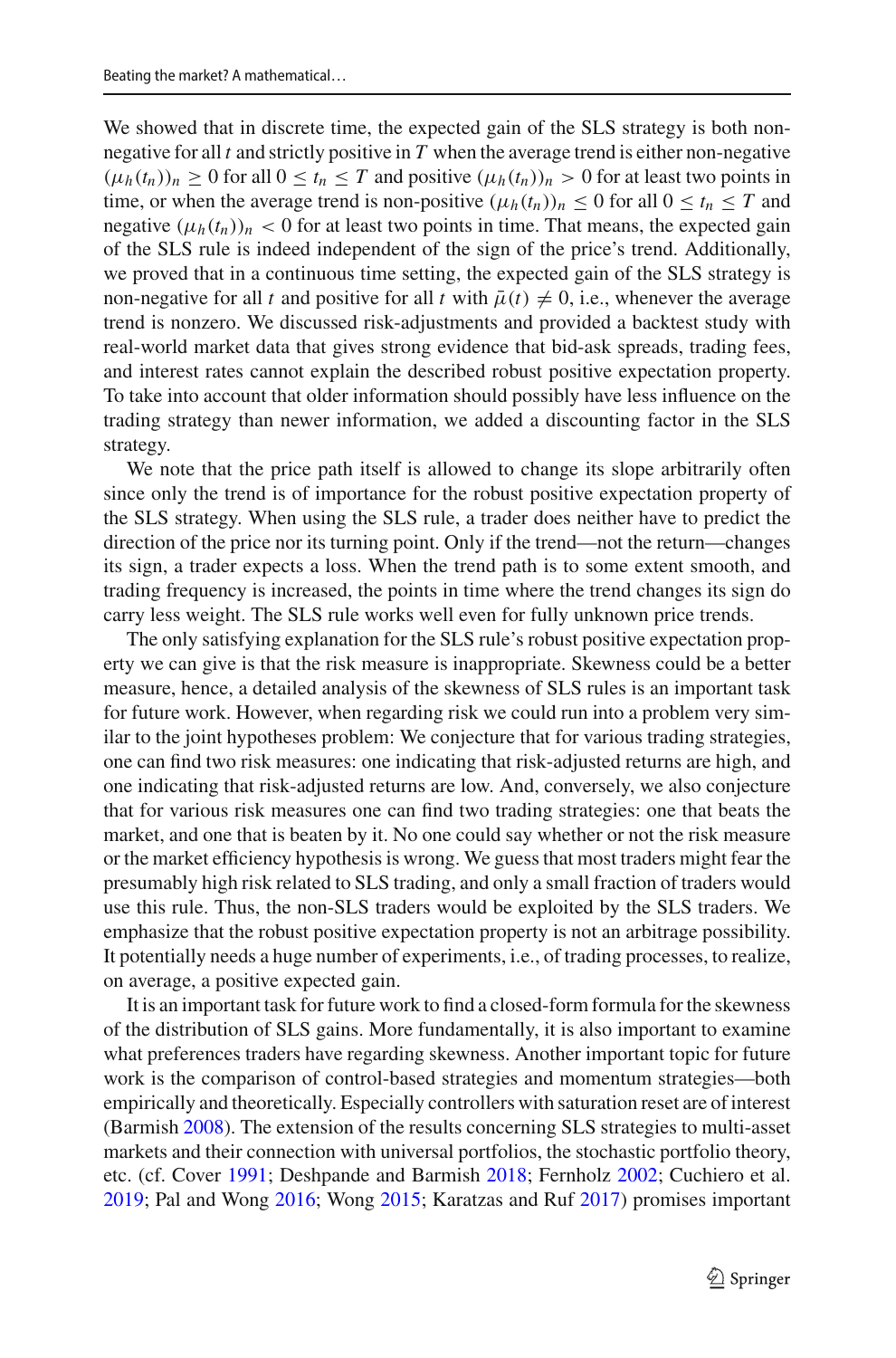results in the future, as does the investigation of the relationship between the discount factor of the discounted SLS strategy and the interest rate.

**Acknowledgements** "Is Fama wrong?" This question was asked during my presentation at the International Symposium on Interdisciplinarity at the Università di Corsica Pasquale Paoli in Corte/Corti, France, in the track Interdisciplinarity in Economics (Baumann et al[.](#page-44-28) [2017\)](#page-44-28). This question was the motivation for the work at hand. I thank Lars Grüne (Universität Bayreuth), Bernhard Herz (Universität Bayreuth), and Michaela Baumann (Nürnberger Lebensversicherung) for their support. I thank Louisa Chen (University of Sussex), Dmitry Shevchenko (Southern Federal University Rostov-on-Don), Jakob Krause (Martin-Luther-Universität Halle-Wittenberg), and all anonymous reviewers for their helpful comments, where special thanks go to an anonymous reviewer of the Journal "Decisions in Economics and Finance" since he or she gave really helpful, constructive, and detailed comments that strengthened the readability and understandability of this work. Additionally, I thank Jane Lael for her professional editing work. This paper was presented at the Graduiertenseminar der VWL-Lehrstühle der Universität Bayreuth 2018, Schney, Lichtenfels, Germany, at the XIX Workshop on Quantitative Finance (QFW; Università degli Studi Roma Tre) 2018, Rome, Italy, at Southern Federal University Rostov-on-Don 2018, Rostov-on-Don, Russian Federation, at the 22*nd* Annual International Conference on Macroeconomic Analysis and International Finance (ICMAIF; University of Crete) 2018, Rethymno, Crete, Greece, at the Seventeenth Annual European Economics and Finance Society Conference (EEFS; City, University of London) 2018, London, England, at the 6th International PhD Meeting in Economics (University of Macedonia) 2018, Thessaloniki, Greece, and at Martin-Luther-Universität Halle-Wittenberg 2018, Halle, Germany.

**Funding** Open Access funding enabled and organized by Projekt DEAL.

### **Declarations**

**Conflict of interest** The work of Michael Heinrich Baumann was supported by Hanns Seidel Stiftung (HSS), funded by Bundesministerium für Bildung und Forschung (BMBF). The author declares that he has no conflict of interest. Empirical data are available on THOMSON REUTERS DATASTREAM. The code is available from the author upon reasonable request.

**Open Access** This article is licensed under a Creative Commons Attribution 4.0 International License, which permits use, sharing, adaptation, distribution and reproduction in any medium or format, as long as you give appropriate credit to the original author(s) and the source, provide a link to the Creative Commons licence, and indicate if changes were made. The images or other third party material in this article are included in the article's Creative Commons licence, unless indicated otherwise in a credit line to the material. If material is not included in the article's Creative Commons licence and your intended use is not permitted by statutory regulation or exceeds the permitted use, you will need to obtain permission directly from the copyright holder. To view a copy of this licence, visit [http://creativecommons.org/licenses/by/4.0/.](http://creativecommons.org/licenses/by/4.0/)

### **References**

<span id="page-43-1"></span>Ariel, R.A.: A monthly effect in stock returns. J. Financ. Econ. **18**(1), 161–174 (1987)

- <span id="page-43-2"></span>Ariel, R.A.: High stock returns before holidays: existence and evidence on possible causes. J. Financ. **45**(5), 1611–1626 (1990)
- <span id="page-43-3"></span>Avramov, D., Kaplanski, G., Levy, H.: Talking numbers: technical versus fundamental investment recommendations. J. Bank. Financ. **92**(C), 100–114 (2018)
- <span id="page-43-0"></span>Bailey, D.H., Borwein, J., Lopez de Prado, M., & Zhu, Q.J.: Pseudo-mathematics and financial charlatanism: the effects of backtest overfitting on out–of–sample performance. Not. Am. Math. Soc. **61**(5), 458–471 (2014)
- <span id="page-43-4"></span>Banner, A.D., Fernholz, R., Karatzas, I.: Atlas models of equity markets. Ann. Appl. Probab. **15**(4), 2296– 2330 (2005)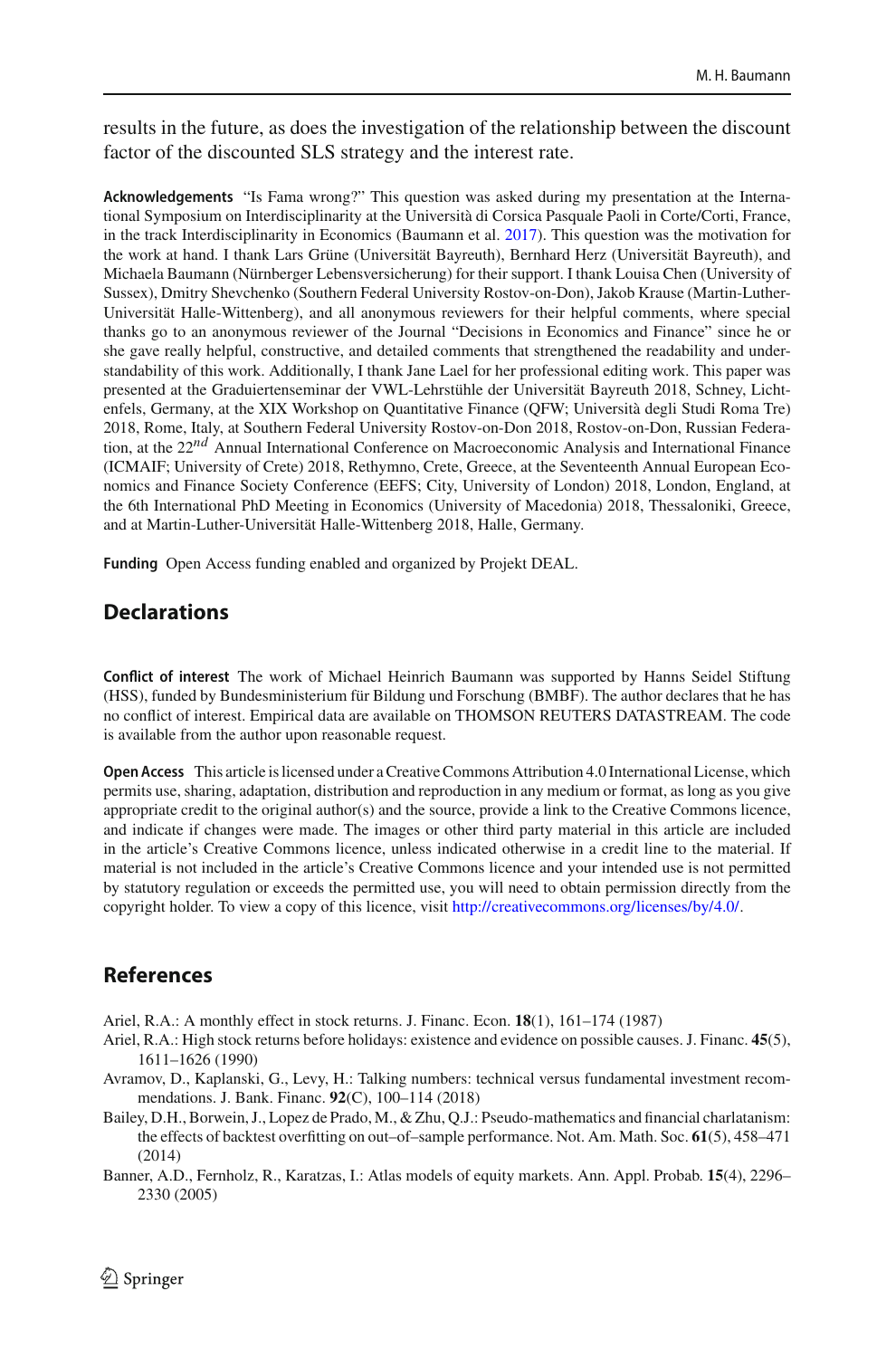- <span id="page-44-4"></span>Banz, R.W.: The relationship between return and market value of common stocks. J. Financ. Econ. **9**(1), 3–18 (1981)
- <span id="page-44-19"></span>Barmish, B.R.: On trading of equities: a robust control paradigm. IFAC World Congress, Seoul, Korea **1**, 1621–1626 (2008)
- <span id="page-44-11"></span>Barmish, B.R.: On performance limits of feedback control-based stock trading strategies. In: IEEE American Control Conference (ACC), pp. 3874–3879 (2011)
- <span id="page-44-12"></span>Barmish, B.R., Primbs, J.A.: On arbitrage possibilities via linear feedback in an idealized Brownian motion stock market. In: IEEE Conference on Decision and Control and European Control Conference (CDC-ECC), pp. 2889–2894 (2011)
- <span id="page-44-18"></span>Barmish, B.R., Primbs, J.A.: On market-neutral stock trading arbitrage via linear feedback. In: IEEE American Control Conference (ACC), pp. 3693–3698 (2012)
- <span id="page-44-13"></span>Barmish, B.R., Primbs, J.A.: On a new paradigm for stock trading via a model-free feedback controller. IEEE Trans. Autom. Control **61**(3), 662–676 (2016)
- <span id="page-44-20"></span>Baumann, M.H.: Effects of linear feedback trading in an interactive market model. In: American Control Conference (ACC), 2015. IEEE, pp. 3880–3885 (2015)
- <span id="page-44-22"></span>Baumann, M.H.: On stock trading via feedback control when underlying stock returns are discontinuous. IEEE Trans. Autom. Control **62**(6), 2987–2992 (2017)
- <span id="page-44-0"></span>Baumann M.H.: Performance and effects of linear feedback stock trading strategies. Dissertation, University of Bayreuth, Faculty for Mathematics, Physics and Computer Science (2018)
- <span id="page-44-24"></span>Baumann, M.H.: A new stochastic Fubini-type theorem. On interchanging expectations and Itō integrals. Sankhya A Indian J. Stat. **83**(1), 408–420 (2021)
- <span id="page-44-1"></span>Baumann, M.H., Grüne, L.: Simultaneously long short trading in discrete and continuous time. Syst. Control Lett. **99**, 85–89 (2017)
- <span id="page-44-23"></span>Baumann, M.H., Grüne, L.: Positive expected feedback trading gain for all essentially linearly representable prices. In: Asian Control Conference (ASCC), pp. 150–155 (2019)
- <span id="page-44-28"></span>Baumann, M.H., Grüne, L., Herz, B.: Effects of control-based trading—between the poles of economics & finance and mathematics & engineering. In: International Symposium on Interdisciplinarity, Track: Interdisciplinarity in Economics, Corte (2017)
- <span id="page-44-21"></span>Baumann, M.H., Baumann, M., Erler, A.: Limitations of stabilizing effects of fundamentalists: facing positive feedback traders. Economics **13**(1), 1–25. [https://www.degruyter.com/document/doi/10.5018/](https://www.degruyter.com/document/doi/10.5018/economics ejournal.ja.2019-44/pdf 1-25) [economicsejournal.ja.2019-44/pdf1-25](https://www.degruyter.com/document/doi/10.5018/economics ejournal.ja.2019-44/pdf 1-25) (2019)
- <span id="page-44-27"></span>Börse Frankfurt.: Das kostet das Handeln. [www.boerse-frankfurt.de/inhalt/handeln-handelskosten,](www.boerse-frankfurt.de/inhalt/handeln-handelskosten) viewed on June 4, 2018 (2018)
- <span id="page-44-9"></span>Brown, S.J., Goetzmann, W.N.: Performance persistence. J. Financ. **50**(2), 679–698 (1995)
- <span id="page-44-3"></span>Campbell, J.Y., Shiller, R.J.: Stock prices, earnings, and expected dividends. J. Financ. **43**(3), 661–676 (1988)
- <span id="page-44-8"></span>Carhart, M.M.: Persistence in mutual fund performance re-examined. Working paper, Graduate School of Business, University of Chicago, Chicago, Ill (1992)
- <span id="page-44-7"></span>Carhart, M.M.: On persistence in mutual fund performance. J. Financ. **52**(1), 57–82 (1997)
- <span id="page-44-5"></span>Covel, M.: Trend following: how great traders make millions in up or down markets. FT Press (2004)
- <span id="page-44-6"></span>Cover, T.M.: Universal Portfolios. Math. Financ. **1**(1), 1–29 (1991)
- <span id="page-44-25"></span>Cover, T.M., Ordentlich, E.: Universal portfolios with side information. IEEE Trans. Inf. Theory **42**(2), 348–363 (1996)
- <span id="page-44-2"></span>Cross, F.: The behavior of stock prices on fridays and mondays. Financ. Anal. J. **29**(6), 67–69 (1973)
- <span id="page-44-10"></span>Cuchiero, C., Schachermayer, W., Wong, T.K.L.: Cover's universal portfolio, stochastic portfolio theory, and the numéraire portfolio. Math. Financ. **29**(3), 773–803 (2019)
- <span id="page-44-26"></span>Deshpande, A., Barmish, B.R.: A generalization of the robust positive expectation theorem for stock trading via feedback control. In: 2018 European Control Conference (ECC), pp. 514–520 (2018)
- <span id="page-44-17"></span>Dokuchaev, N.G.: Dynamic Portfolio Strategies: Quantitative Methods and Empirical Rules for Incomplete Information, vol. 47. Springer Science & Business Media (2012)
- <span id="page-44-14"></span>Dokuchaev, N.G., Savkin, A.V.: A hedging investment strategy with a positive average gain without market estimation. In: Proceedings of CESA'98 Symposium on Applied Mathematics and Optimization, Tunisia (1998a)
- <span id="page-44-15"></span>Dokuchaev, N.G., Savkin, A.V.: Asymptotic arbitrage in a stochastic financial market model. In: Computational Engineering in Systems Applications (1998b)
- <span id="page-44-16"></span>Dokuchaev, N.G., Savkin, A.V.: A bounded risk strategy for a market with non-observable parameters. Insur. Math. Econ. **30**(2), 243–254 (2002)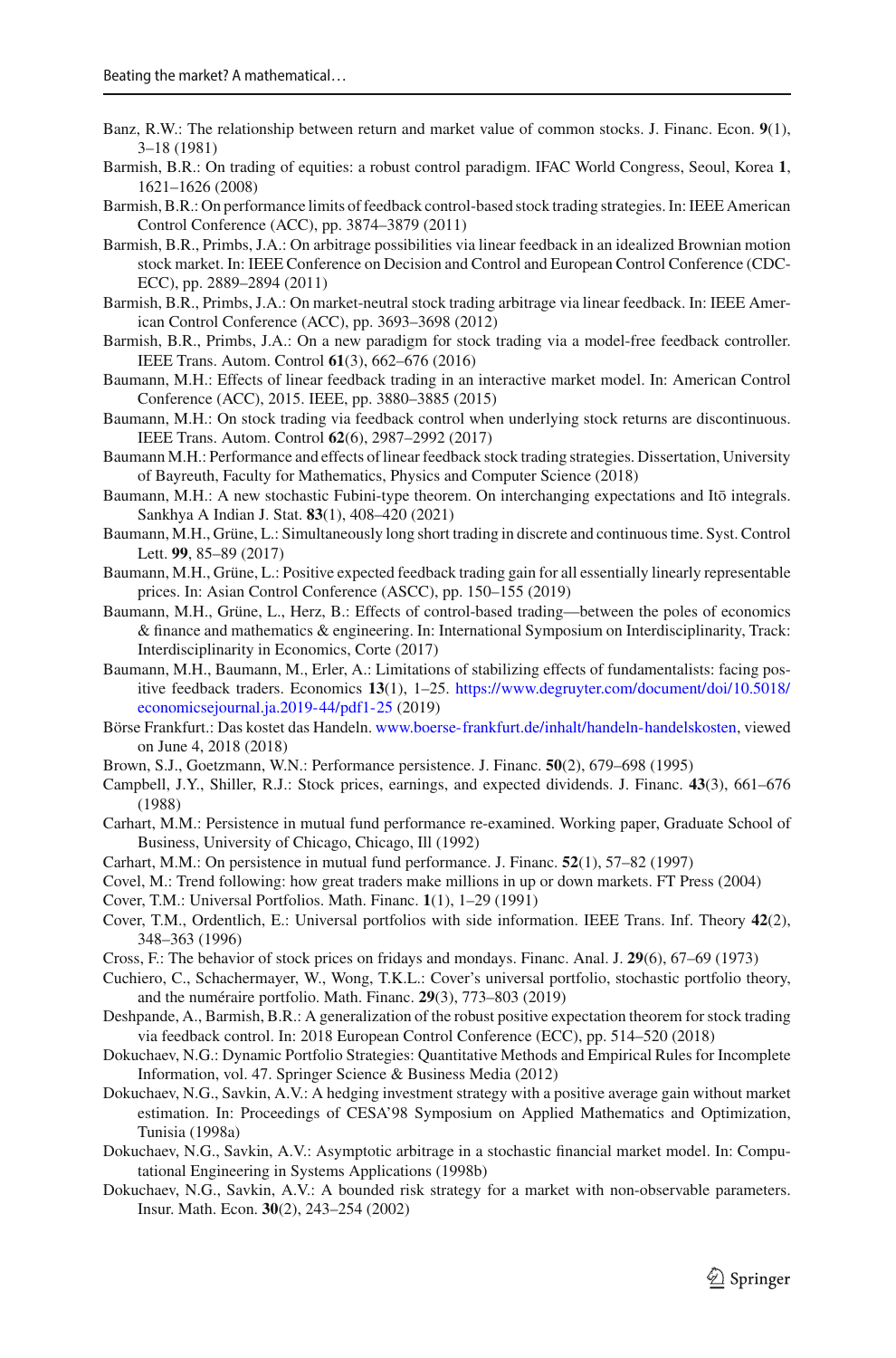- <span id="page-45-21"></span>Dokuchaev, N., Savkin, A.V.: Universal strategies for diffusion markets and possibility of asymptotic arbitrage. Insur. Math. Econ. **34**(3), 409–419 (2004)
- <span id="page-45-29"></span>Duffie, D.: Dynamic asset pricing theory. Princeton University Press (2010)
- <span id="page-45-10"></span>Elton, E.J., Gruber, M.J., Blake, C.R.: The persistence of risk-adjusted mutual fund performance. J. Bus. **69**(2), 133–157 (1996)
- <span id="page-45-11"></span>Elton, E.J., Gruber, M.J., Das, S., Hlavka, M.: Efficiency with costly information: a reinterpretation of evidence from managed portfolios. Rev. Financ. Stud. **6**(1), 1–22 (2015)
- <span id="page-45-0"></span>Fama, E.F.: The behavior of stock-market prices. J. Bus. **38**(1), 34–105 (1965)
- <span id="page-45-1"></span>Fama, E.F.: Efficient capital markets: a review of theory and empirical work. J. Financ. **25**(2), 383–417 (1970)
- <span id="page-45-3"></span>Fama, E.F.: Efficient capital markets: II. J. Financ. **46**(5), 1575–1617 (1991)
- <span id="page-45-4"></span>Fama, E.F.: Random walks in stock market prices. Financ. Anal. J. **51**(1), 75–80 (1995)
- <span id="page-45-16"></span>Fama, E.F., French, K.R.: Multifactor explanations of asset pricing anomalies. J. Financ. **51**(1), 55–84 (1996)
- <span id="page-45-17"></span>Fama, E.F., French, K.R.: Dissecting anomalies. J. Financ. **63**(4), 1653–1678 (2008)
- <span id="page-45-7"></span>Fama, E.F., Fisher, L., Jensen, M.C., Roll, R.: The adjustment of stock prices to new information. Int. Econ. Rev. **10**(1), 1–21 (1969)
- <span id="page-45-23"></span>Fernholz, R.: On the diversity of equity markets. J. Math. Econ. **31**(3), 393–417 (1999a)
- <span id="page-45-24"></span>Fernholz, R.: (1999b) Portfolio generating functions. In: Quantitative Analysis in Financial Markets: Collected Papers of the New York University Mathematical Finance Seminar. World Scientific, pp. 344–367
- <span id="page-45-27"></span>Fernholz, R.: Equity portfolios generated by functions of ranked market weights. Financ. Stochast. **5**(4), 469–486 (2001)
- <span id="page-45-18"></span>Fernholz, R.: Stochastic portfolio theory. Springer (2002)
- <span id="page-45-30"></span>Fernholz, R., Karatzas, I.: Relative arbitrage in volatility-stabilized markets. Ann. Financ. **1**(2), 149–177 (2005)
- <span id="page-45-26"></span>Fernholz, R., Karatzas, I.: Stochastic portfolio theory: an overview. Handb. Numer. Anal. **15**(89–167), 1180–91267 (2009)
- <span id="page-45-25"></span>Fernholz, R., Shay, B.: Stochastic portfolio theory and stock market equilibrium. J. Financ. **37**(2), 615–624 (1982)
- <span id="page-45-31"></span>Fernholz, R., Karatzas, I., Kardaras, C.: Diversity and relative arbitrage in financial markets. Columbia University, Department of Mathematics and Statistics (2003)
- <span id="page-45-32"></span>Fernholz, R., Karatzas, I., Kardaras, C.: Diversity and relative arbitrage in equity markets. Financ. Stochast. **9**(1), 1–27 (2005)
- <span id="page-45-5"></span>French, K.R.: Stock returns and the weekend effect. J. Financ. Econ. **8**(1), 55–69 (1980)
- <span id="page-45-12"></span>Goetzmann, W.N., Ibbotson, R.G.: Do winners repeat? Patterns in mutual fund return behavior. J. Portf. Manag. **20**(2), 9 (1994)
- <span id="page-45-6"></span>Granger, C.W.J., Morgenstern, O.: Spectral analysis of New York stock market prices. Econ. Res. Prog. Res. Memorandum **45**, 1–31 (1962)

<span id="page-45-13"></span>Grinblatt, M., Titman, S.: The persistence of mutual fund performance. J. Financ. **47**(5), 1977–1984 (1992)

- <span id="page-45-14"></span>Hendricks, D., Patel, J., Zeckhauser, R.: Hot hands in mutual funds: short-run persistence of relative performance, 1974–1988. J. Financ. **48**(1), 93–130 (1993)
- <span id="page-45-22"></span>Iwarere, S., Barmish, B.R.: On stock trading over a lattice via linear feedback. In: IFAC World Congress, vol. 19,1, pp. 7799–7804 (2014)
- <span id="page-45-2"></span>Jarrow, R.A., Larsson, M.: The meaning of market efficiency. Math. Financ. **22**(1), 1–30 (2012)
- <span id="page-45-8"></span>Jegadeesh, N., Titman, S.: Returns to buying winners and selling losers: implications for stock market efficiency. J. Financ. **48**(1), 65–91 (1993)
- <span id="page-45-9"></span>Jegadeesh, N., Titman, S.: Profitability of momentum strategies: an evaluation of alternative explanations. J. Financ. **56**(2), 699–720 (2001)
- <span id="page-45-15"></span>Jensen, M.C.: Risk, the pricing of capital assets, and the evaluation of investment portfolios. J. Bus. **42**(2), 167–247 (1969)
- <span id="page-45-28"></span>Karatzas, I., Kardaras, C.: The numéraire portfolio in semimartingale financial models. Financ. Stochast. **11**(4), 447–493 (2007)
- <span id="page-45-19"></span>Karatzas, I., Ruf, J.: Trading strategies generated by Lyapunov functions. Financ. Stochast. **21**, 753–787 (2017)
- <span id="page-45-20"></span>Karatzas, I., Shreve, S.E., Karatzas, I., Shreve, S.E.: Methods of mathematical finance, vol. 39. Springer (1998)